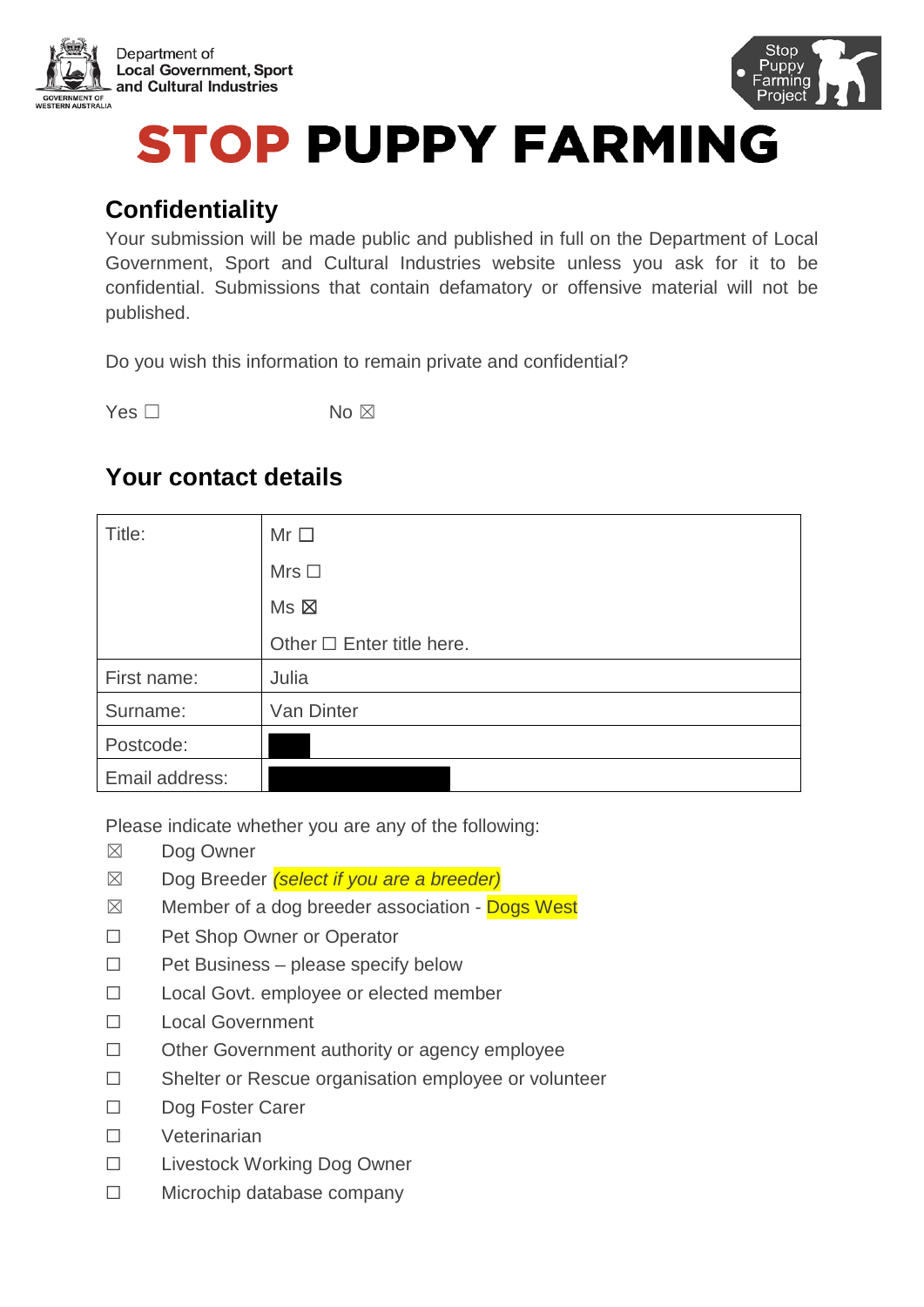□ Other – please specify: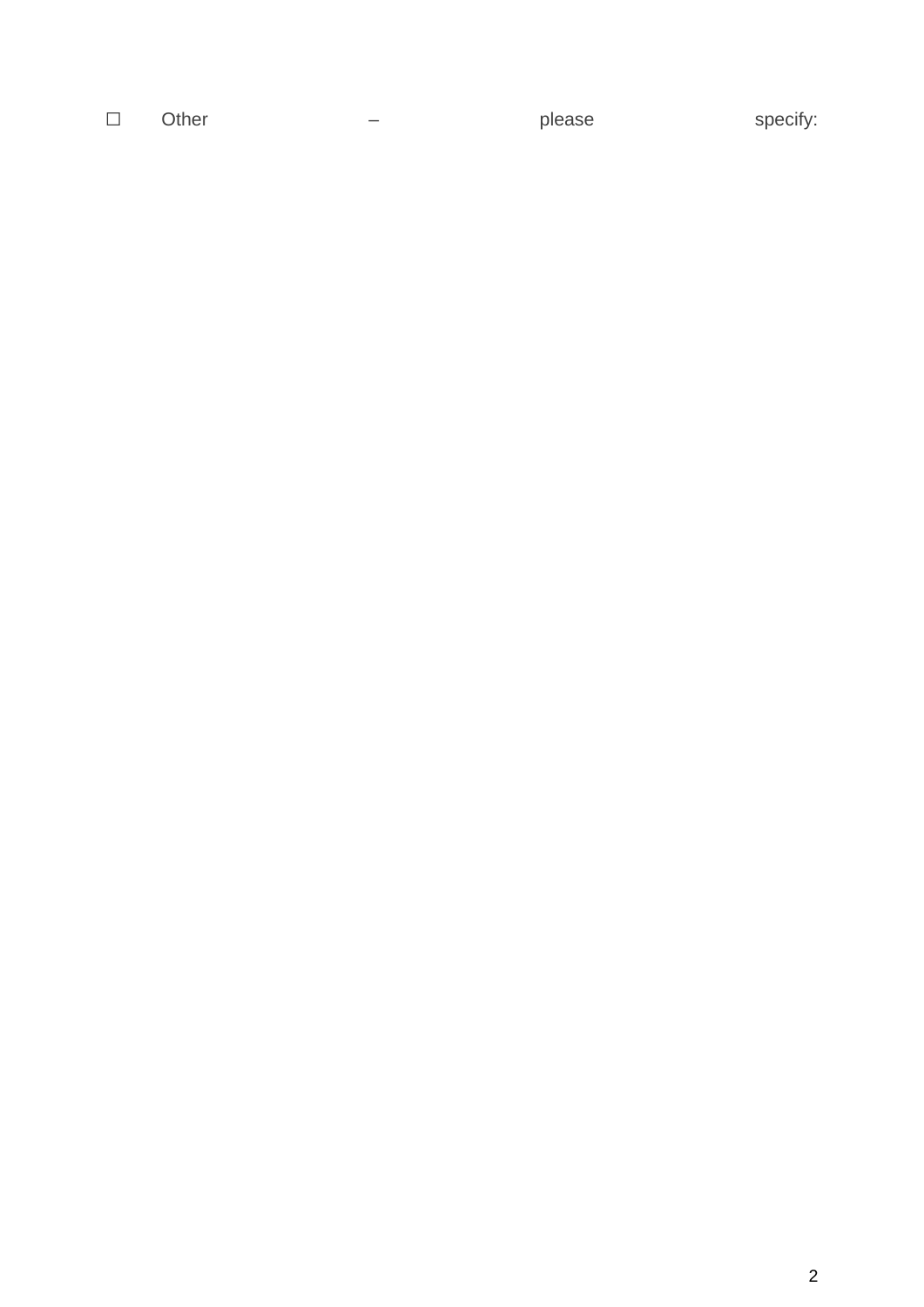# Transitioning Pet Shops to

# Adoption Centres

# **1.1 Introduction**

As detailed in the Stop Puppy Farming Consultation Paper, it is intended to amend the Dog Act 1976 (the Dog Act) so that pet shops will only be able to source puppies and dogs for sale from 'properly accredited' rescue organisations or shelters.

The areas of implementation on which further input is sought are:

- the accreditation of rescue organisations or shelters;
- the assessment of the health and behaviour of dogs;
- the period to transition pet shops to adoption centres;
- the arrangements that will need to be developed between pet shops and rescue organisations and shelters; and
- enforcement, including who will be responsible and how enforcement will be undertaken.

## **1.2 Accreditation of rescue organisations and shelters**

Under the new proposals, pet shops will only be able to source puppies and dogs for sale from 'properly accredited' rescue organisations or shelters. Dog rescue organisations and shelters will be accredited by the State Government.

## **Questions – All**

- 1. What information should a rescue organisation or shelter provide when applying for accreditation?
	- $\boxtimes$  Information on the standard in which animals in their care are kept
	- $\boxtimes$  Information on operational policies
	- $\boxtimes$  Information on rehoming policies
	- $\boxtimes$  Evidence of compliance with relevant laws, including the Dog Act,

Animal Welfare Act and any relevant local laws or by-laws

- $\boxtimes$  Information on the number of animals in their care
- $\boxtimes$  Staff training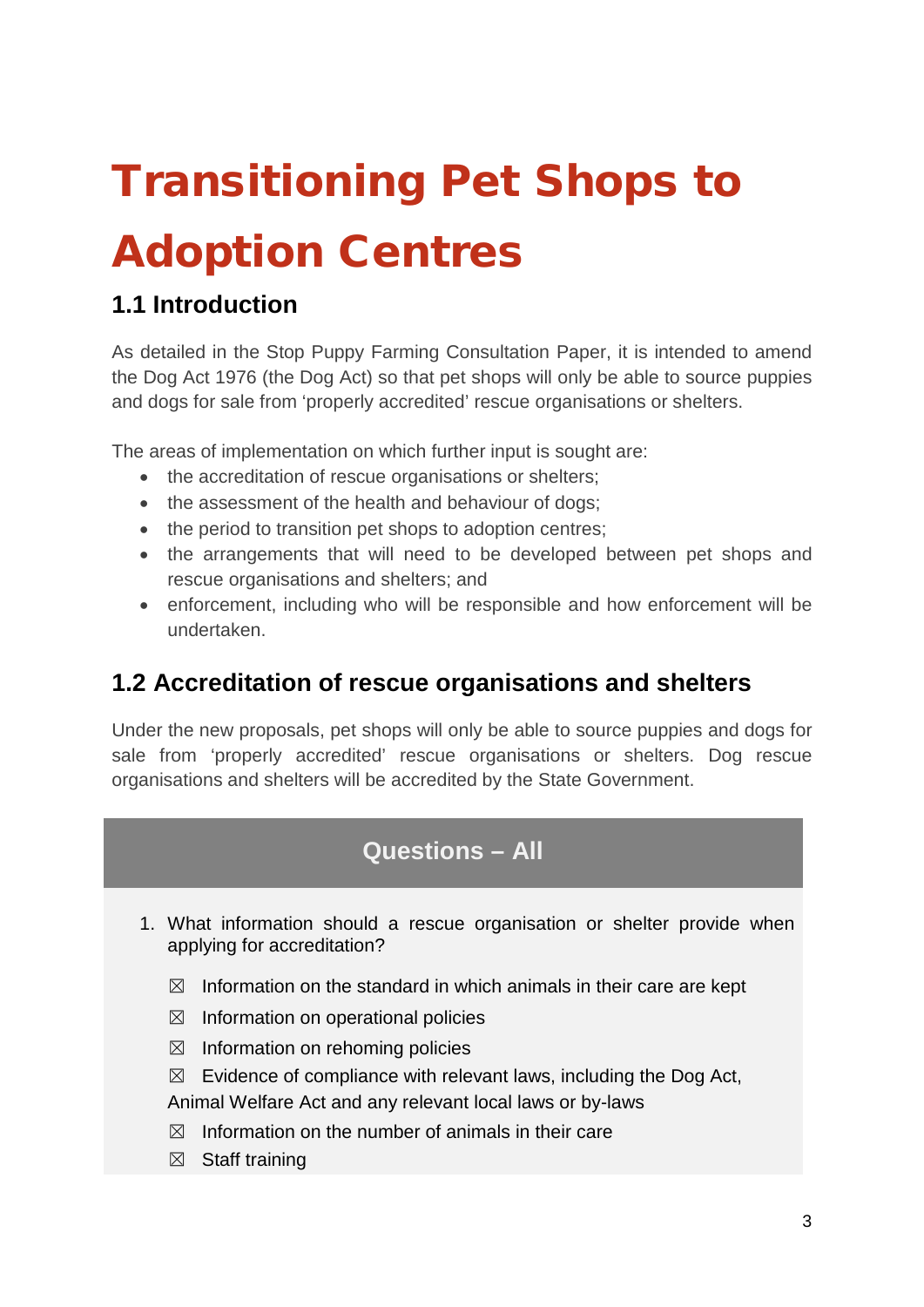$\boxtimes$  Other – please specify:

I would like to know how they assess their dogs as 'fit for purpose'. Most of these dogs will be sold as pets, how can traditional shelters provide an assurance that a dog in their care is fit to be a family pet?

I believe that a number of shelters are spending vast amounts of donated money for surgeries on dogs that Vets have advised are not mentally sound. I want rescues and shelters to be accountable for the money donated.

Some rescues in WA are actively sourcing dogs from pounds and shelters in other states. Why are they doing this if the dog does not have a designated home to go to. Lisa Baker MLA says no dogs should be bred until shelters are empty - how can that happen if they are bringing in dogs from other States to go into shelters?

How can a dog be properly assessed for its fitness to be adopted if shelters do not see the dog until after it arrives in WA. What assurance do we have that those dogs are not dangerous dogs being moved from state to state to avoid euthanasia?

2. What should the Government consider when accrediting a rescue organisation or shelter?

How to close down rescue organisations and shelters, unless breed specific, targeting the legislation at cross-breeding and true "puppy farming", not those who do the right thing and are already "governed".

- 3. Should these organisations be monitored?
	- ☒ Yes
	- ☐ No
	- □ Unsure
	- $\Box$  Depends on the following factors (please specify):
- 4. How should they be monitored? Regular inspections.
	- $\boxtimes$  Audits
	- $\boxtimes$  Inspections
	- ☒ Annual reporting
	- □ Unsure
	- $\Box$  Not applicable they should not be monitored
	- ☐ Other: \_\_\_\_\_\_\_\_\_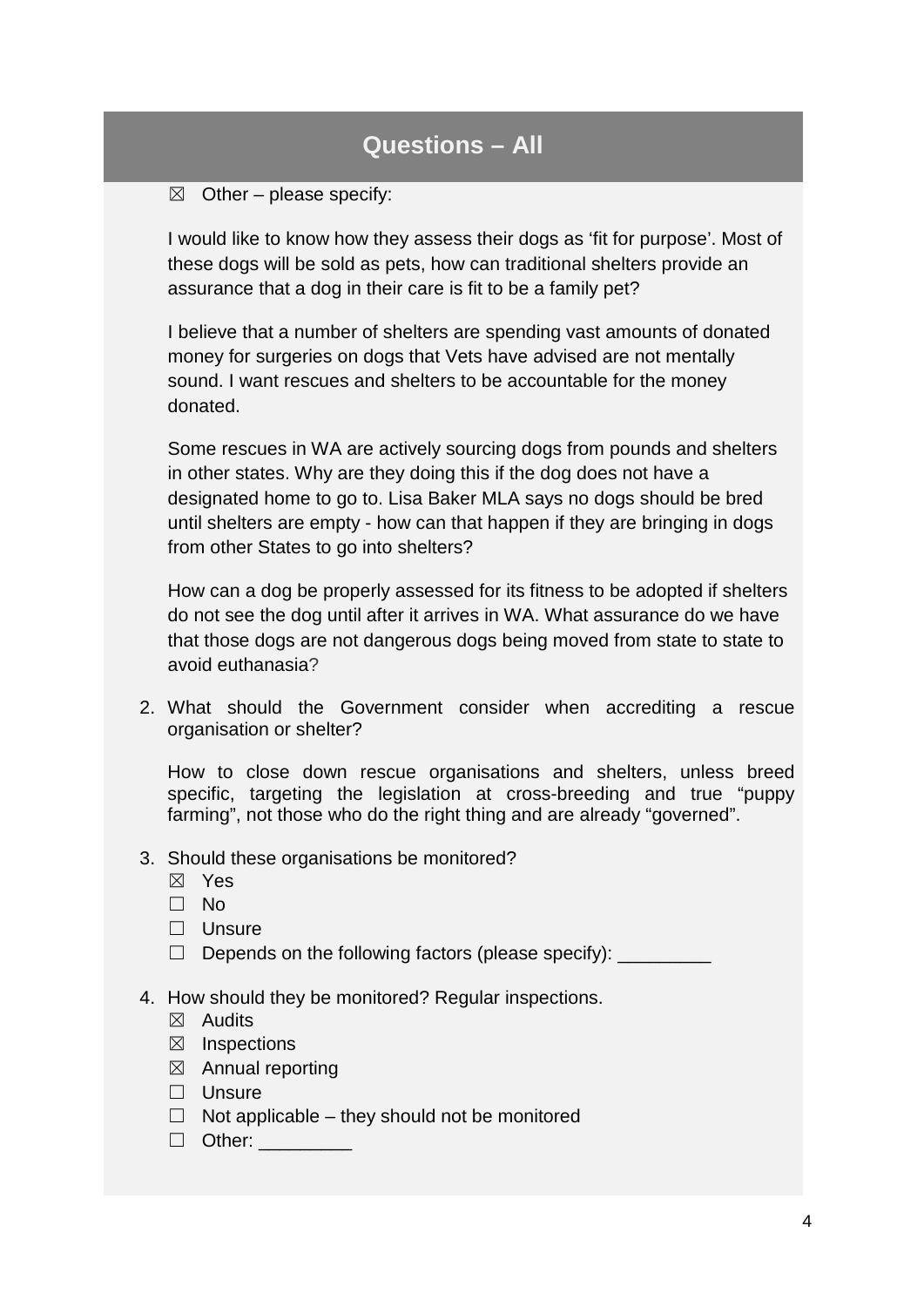**Questions – Animal Rescue Organisations and Shelters**

| 5. Is your organisation likely to apply to be an accredited rescue organisation<br>or shelter that can provide dogs to pet shops?<br>$\Box$ Yes<br>$\boxtimes$ No<br>$\Box$ Unsure<br>Depends on the following factors (please specify): ________<br>6. What would prevent your organisation from applying to be an accredited<br>rescue organisation or shelter? |
|-------------------------------------------------------------------------------------------------------------------------------------------------------------------------------------------------------------------------------------------------------------------------------------------------------------------------------------------------------------------|
|                                                                                                                                                                                                                                                                                                                                                                   |
| <b>Questions - Government and non-Government agencies</b>                                                                                                                                                                                                                                                                                                         |
|                                                                                                                                                                                                                                                                                                                                                                   |
| 7. Do you believe your agency should have a role in accrediting rescue<br>organisations and shelters?<br>$\boxtimes$ Yes<br>$\Box$ No<br>$\Box$ Unsure<br>Depends on the following factors (please specify): _____<br>$\Box$                                                                                                                                      |
|                                                                                                                                                                                                                                                                                                                                                                   |
| Please specify reasons for your response: Dogs West could accredit<br>rescue organisations run by their Members and affiliated Clubs as<br>many do offer breed specific rescue and have done for many years.                                                                                                                                                      |
| 8. If you answered yes, what would this role be?                                                                                                                                                                                                                                                                                                                  |
| Dogs West could play a role in accrediting these breed specific rescues, run<br>by Dogs West affiliates by a reporting process, which would also assist in<br>presenting a true picture of where these dogs come from.                                                                                                                                            |
|                                                                                                                                                                                                                                                                                                                                                                   |

# **1.3 Assessment of the health and behaviour of dogs**

The origins of dogs in rescue organisations and shelters is generally unknown. To provide confidence to potential new owners, it is intended that every dog supplied to a pet shop must pass a health and behavioural assessment. Pet shops will need to ensure that each dog has a health and behavioural certificate.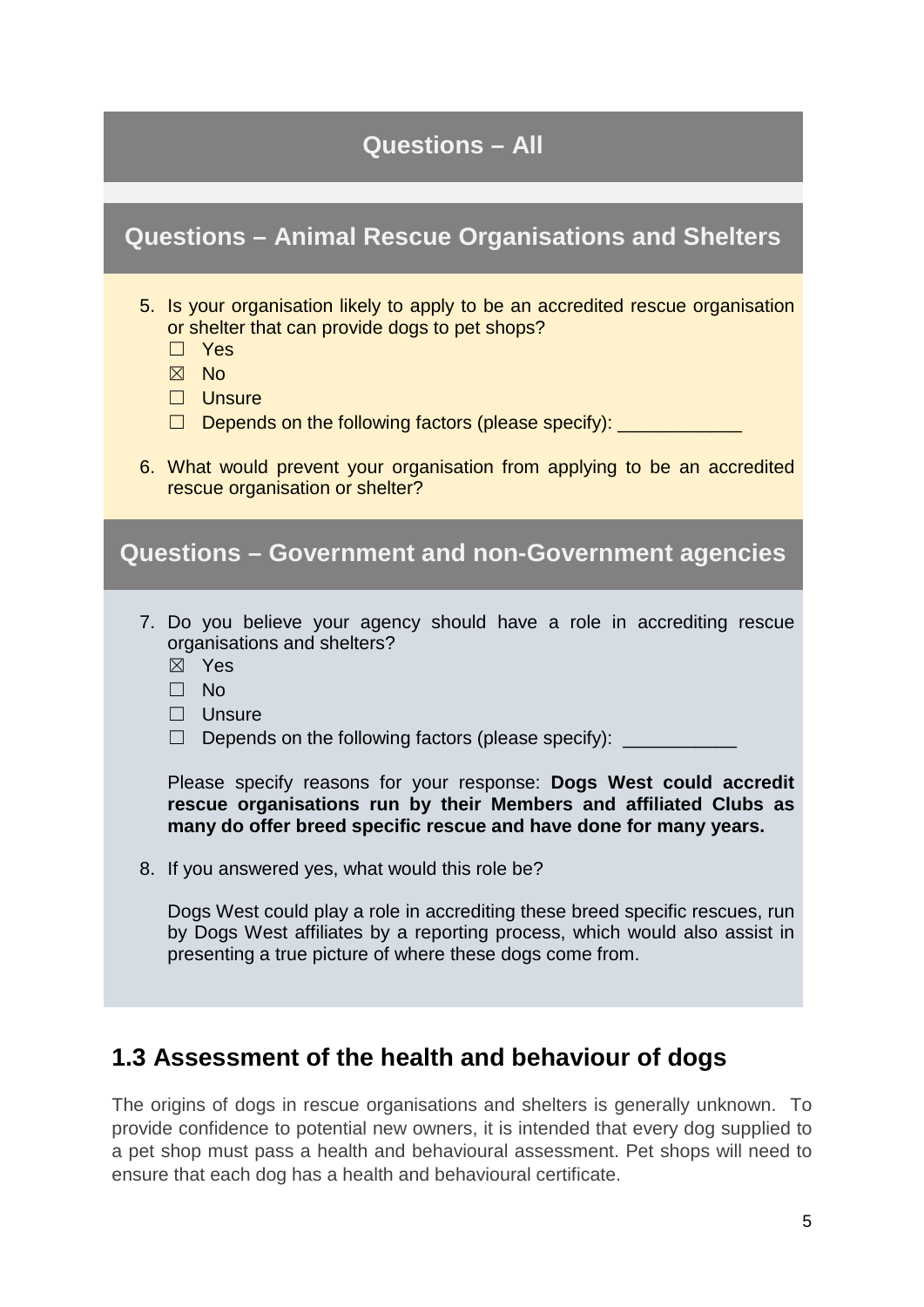# **Questions – Pet Shop Owners and Operators and Animal Rescue Organisations and Shelters**

- 9. Should it be the responsibility of the pet shop or the rescue organisation or shelter to have a dog submitted to a vet for a health and behavioural assessment?
	- ☒ Pet Shop
	- $\boxtimes$  Rescue organisation or shelter
	- □ Unsure
- 10.Who should be responsible for bearing the cost of that assessment?
	- ☒ Pet Shop
	- $\boxtimes$  Rescue organisation or shelter
	- □ Unsure
- 11.Who should be responsible for carrying out the health and behaviour assessment?
	- ☒ Veterinarian
	- $\boxtimes$  Dog behaviouralist
	- $\boxtimes$  Dog trainers
	- ☒ Other please specify: *How will they be accredited to do this work*?
	- ☐ Unsure

Only a trained animal behaviourist can do this – are there going to be enough of them to do this work on every dog?

Will there be a capped fee for this assessment – otherwise this could become very expensive and people will avoid doing it.

### **Questions – Veterinarians**

- 12.What aspects of a dog's health and behaviour should be assessed by a veterinarian?
	- $\boxtimes$  Physical health
	- ☒ Temperament
	- $\boxtimes$  Response to adverse situations (noise etc.)
	- $\boxtimes$  Ability to be trained
	- $\boxtimes$  Interaction with other animals
	- $\boxtimes$  Other please specify:

All of the above are important but the most important, which is not listed is 'safe around humans of all ages'.

#### 13.What would this cost?

I don't know how much this might cost – but the cost of a child or person being bitten, or a dog badly wounding another dog, is much higher.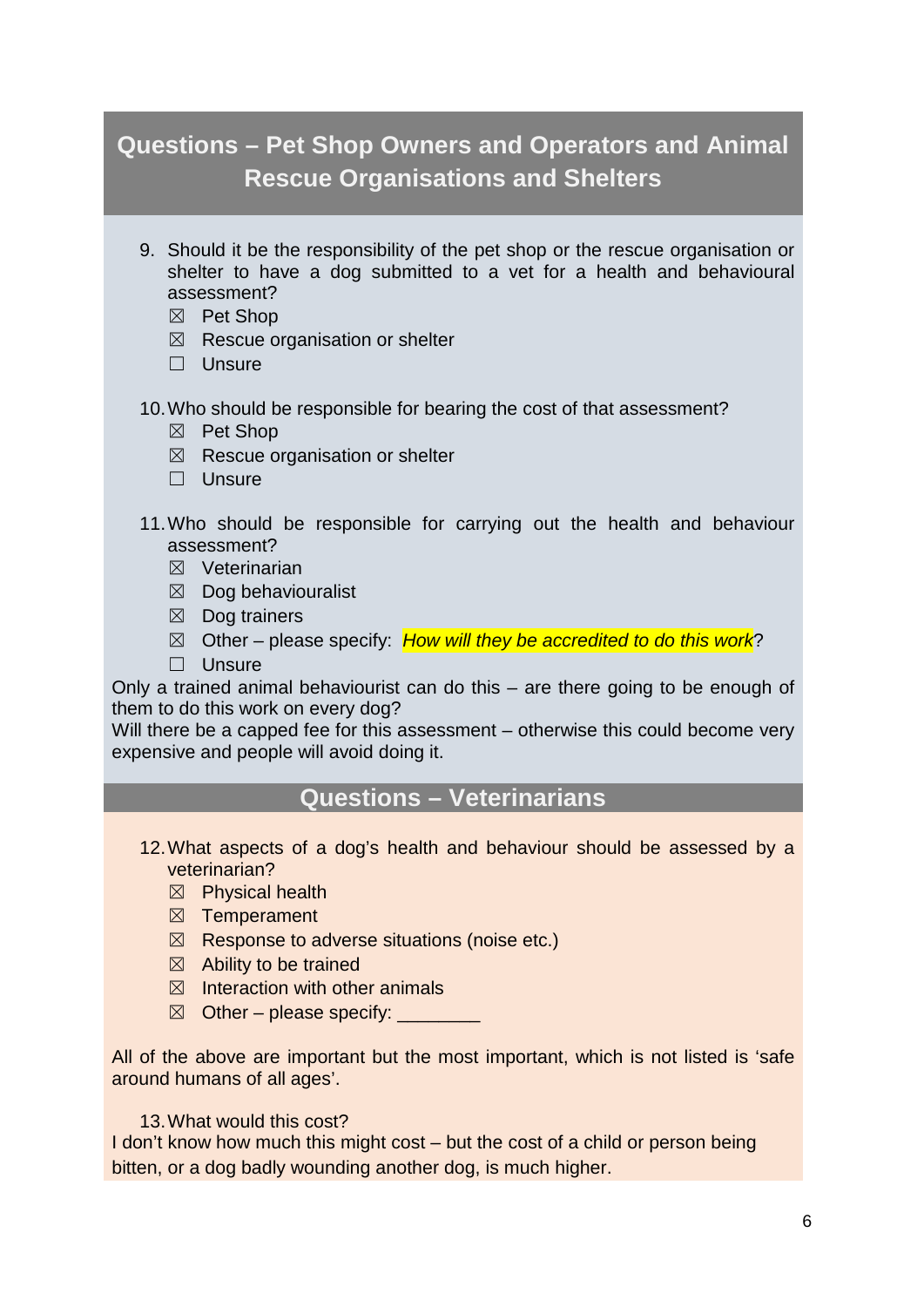# **1.4 Transition period**

Pet shops will be gradually transitioned into adoption centres to allow time for pet shops to make arrangements with dog rescue organisations and shelters.

### **Option 1 – Two year transition**

Under this option, pet shops will be transitioned within two years of the legislation coming into effect.

In the interim, pet shops will be able to source puppies and dogs as they currently do.

### **Option 2 – Five year transition**

Under this option, pet shops will be transitioned within five years.

| From date of amendment to<br>the Dog Act | Where pet shops can source dogs:                                                                                                                                   |
|------------------------------------------|--------------------------------------------------------------------------------------------------------------------------------------------------------------------|
| 0 to 2 years                             | Pet shops can source dogs from a dog<br>breeder registered as such on the<br>centralised database.                                                                 |
| 2 to 5 years                             | Pet shops selling dogs will be required to<br>source dogs from accredited dog rescues<br>and shelters, but can still also source<br>dogs from registered breeders. |
| 5 years onwards                          | Pet shops can only source dogs from<br>accredited dog rescues and shelters.                                                                                        |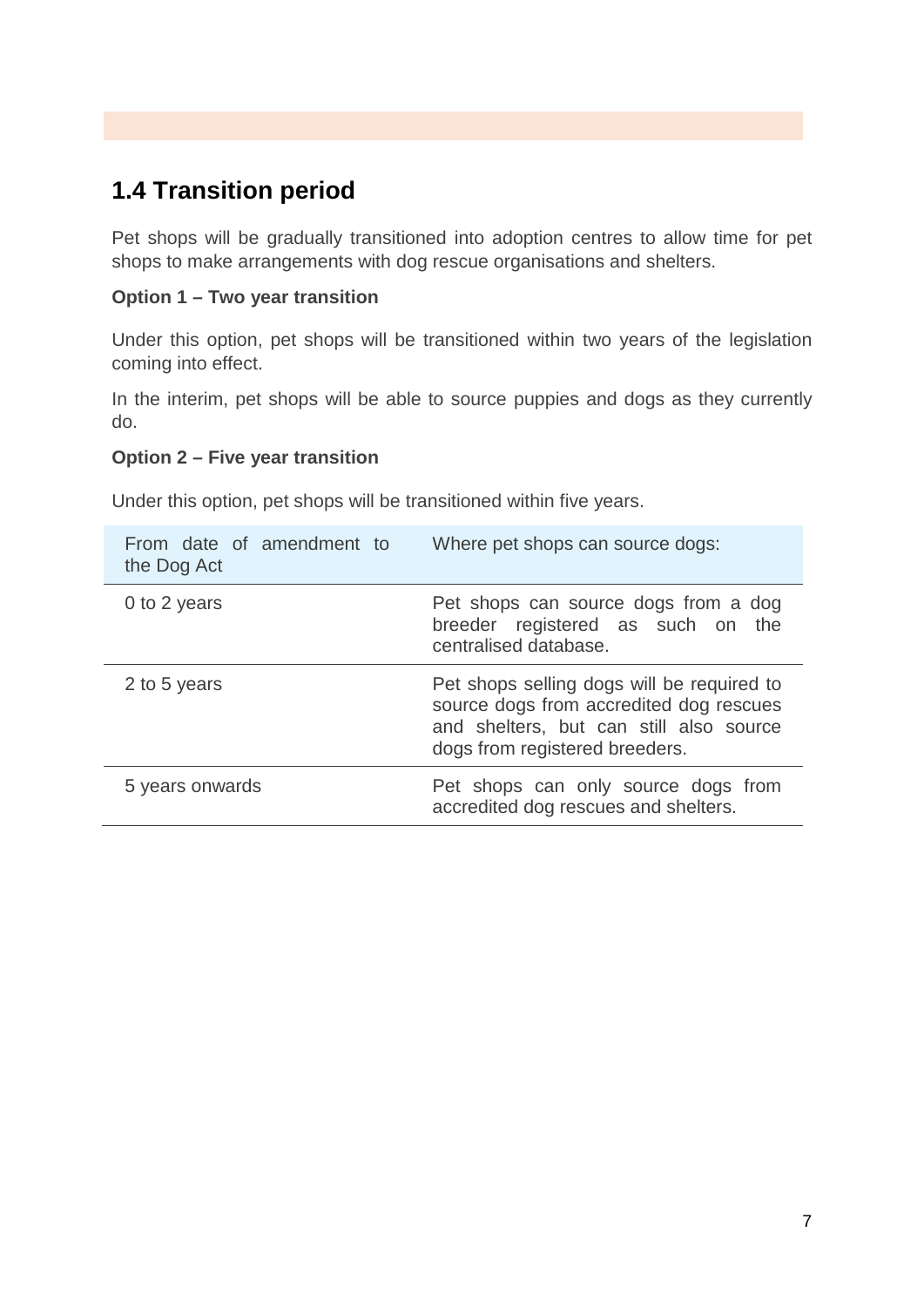14.Please indicate your preference for the following:

- $\Box$  Option 1 Two year transition of pet shops to adoption centres.
- $\Box$  Option 2 Five year transition of pet shops to adoption centres.
- ☒ Other transition period please specify: *Immediate – no dogs to be*

*sold from pet shops for any reason.*

Please indicate reasons for your preference: Pet shops should only be selling products that support the comfortable life of dogs. They should not be selling dogs or cats. No transition period. Pet shops are the primary cause of this legislation. The smart ones have moved away from trading in puppies.

## **Questions – Pet Shop Owners and Operators**

15.What support can be provided to transition pet shops into adoption centres?

Government could provide some funding towards training staff due to a change in structure, there is a need for pet shop workers to be properly trained in animal husbandry.

## **1.5 Arrangements between pet shops and rescue organisations and shelters**

It is likely that pet shops will need to form arrangements with accredited dog rescue organisation and shelters to ensure the responsible supply of dogs.

# **Questions – Pet Shop Owners and Operators**

16.At the end of the transition period, is your pet shop likely to source dogs from accredited dog rescue organisation and shelters?

☐ Yes

- $\Box$  No, our pet shop will cease to sell dogs
- ☐ Unsure

18.Would a template agreement that could be used by pet shops and dog rescue organisations and shelters be helpful?

<sup>17.</sup>Why or why not?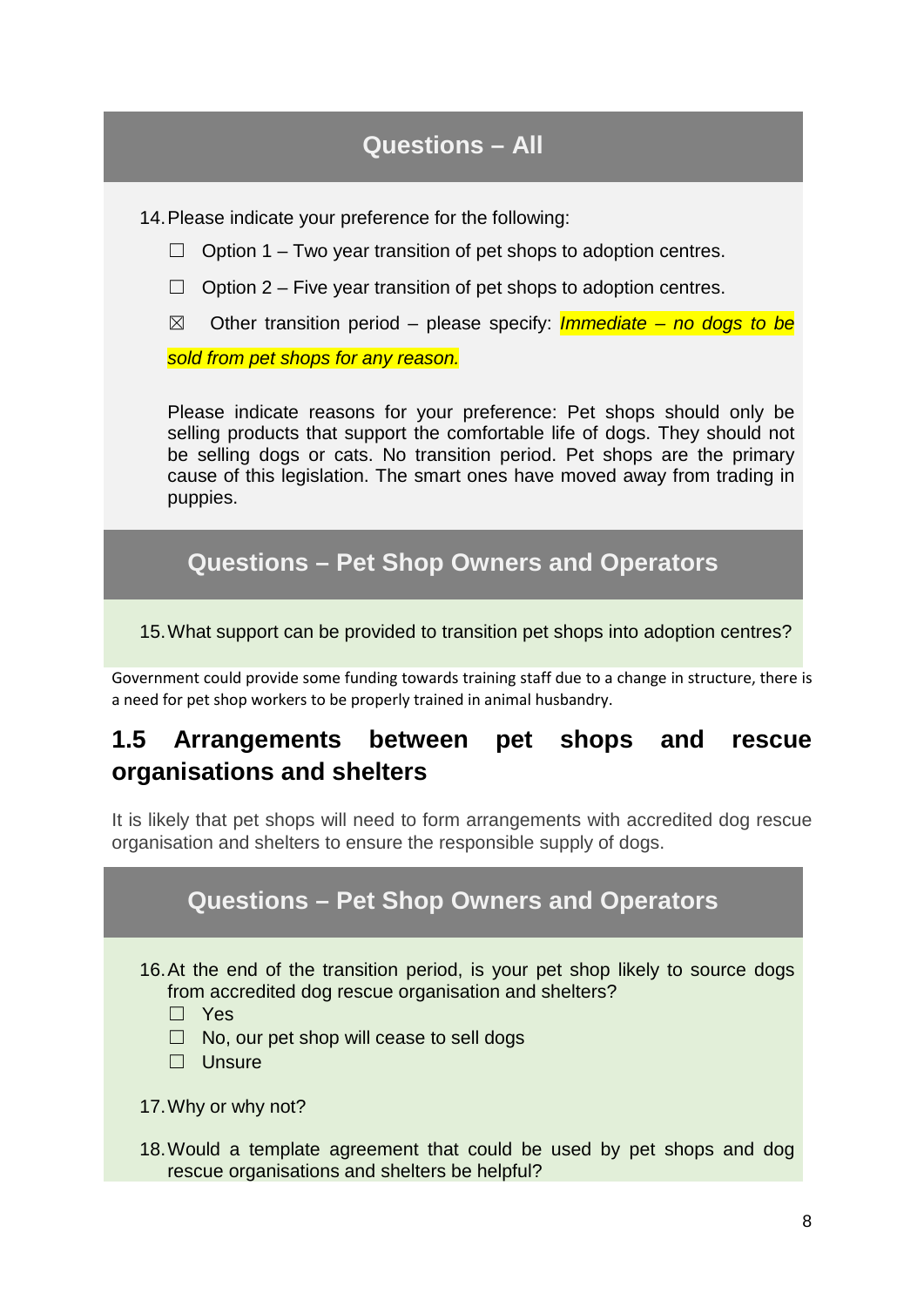| Yes<br>$\square$ No<br>$\Box$ Unsure                                                                                                                                                                                                                                                     |
|------------------------------------------------------------------------------------------------------------------------------------------------------------------------------------------------------------------------------------------------------------------------------------------|
| 19. Arrangements between pet shops and dog rescue organisations and<br>shelters should cover the following aspects:<br>Housing of dogs on premises<br>$\Box$<br>$\Box$ Responsibility for the behaviour and health check<br>$\Box$ Liability                                             |
| Questions - Animal Rescue Organisations and<br><b>Shelters</b>                                                                                                                                                                                                                           |
| 20. Would a template agreement that could be used by pet shops and dog<br>rescue organisations and shelters be helpful?<br>$\Box$ Yes<br>$\square$ No<br>$\Box$ Unsure                                                                                                                   |
| 21. Arrangements between pet shops and dog rescue organisations and<br>shelters should cover the following aspects:<br>Housing of dogs on premises<br>⊔<br>$\Box$ Responsibility for the behaviour and health check<br>$\Box$ Liability<br>Other – please specify: _____________________ |

## **1.6 Enforcement**

It is estimated that there are approximately 15 pet shops in Western Australia that sell puppies and dogs. After the transition period, pet shops will need to be monitored to ensure they are only sourcing dogs from accredited dog rescue organisations and shelters.

Furthermore, during the transition period pet shops would need to be monitored to ensure they are only sourcing dogs from registered dog breeders (following the introduction of dog breeder registration).

Pet shops could be monitored in a number of ways:

### **Option 1 – Public monitoring**

Pet shops would be required to display a certificate confirming the source of the dog is from an accredited rescue organisation or shelter. The public could report pet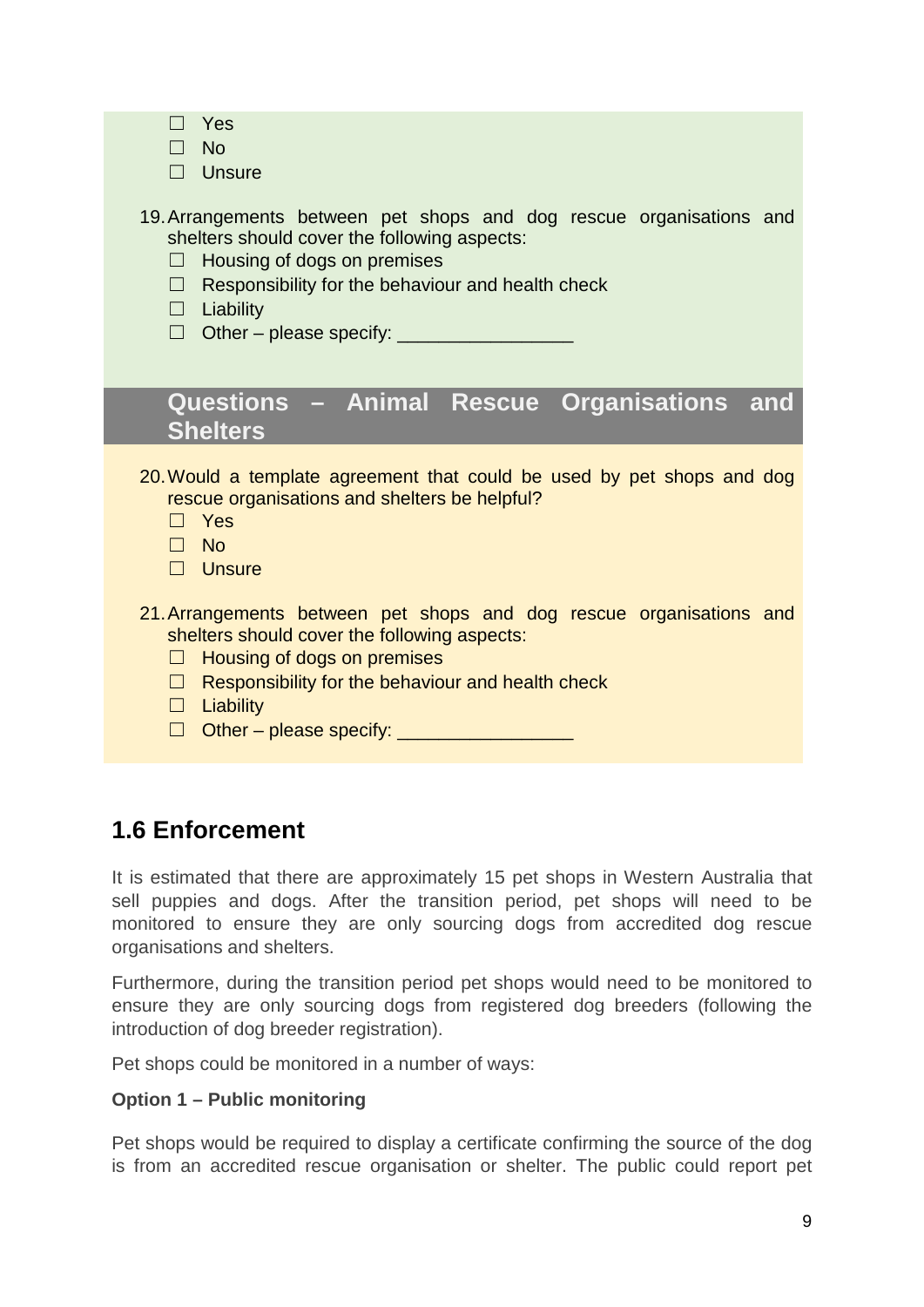shops to an enforcement agency that are not providing a certificate verifying the dog's source.

### **Option 2 – Inspections**

An enforcement agency would be responsible for inspecting pet shops that sell dogs, whether randomly or periodically, and require the pet shop to provide information upon request.

### **Option 3 – Audits**

Pet shops would be required to be audited by a particular enforcement agency, whether periodically or randomly.

### **Option 4 – Audited and inspected upon complaint**

The enforcement agency would inspect and audit a pet shop only where concerns were raised about the pet shops compliance with the laws.

The type of enforcement undertaken will assist in informing what agency is best placed to undertake enforcement. The capacity and resources of the agency would also need to be considered.

## **Questions – All**

22.Should pet shops have to register with a relevant authority if they sell dogs?

- ☒ Yes
- ☐ No
- ☐ Unsure

I am surprised that they don't already have to do this, as they are a business – don't they have to have a licence already?

23.Should it be an offence to fail to register?

- ☒ Yes
- ☐ No
- ☐ Unsure

24.What information and records should a pet shop maintain to ensure compliance with the pet shop provisions can be monitored?

- $\boxtimes$  Records of where dogs have been sourced from
- $$\boxtimes$$  Details of new owners
- $\boxtimes$  Details of health and behaviour checks

 $\Box$  Other – please specify: Length of time dog has been in rescue, breed description and photo. Age of dog when sold, microchip number and any conditions of sale. I also believe a cooling off period of say, 72 hours, would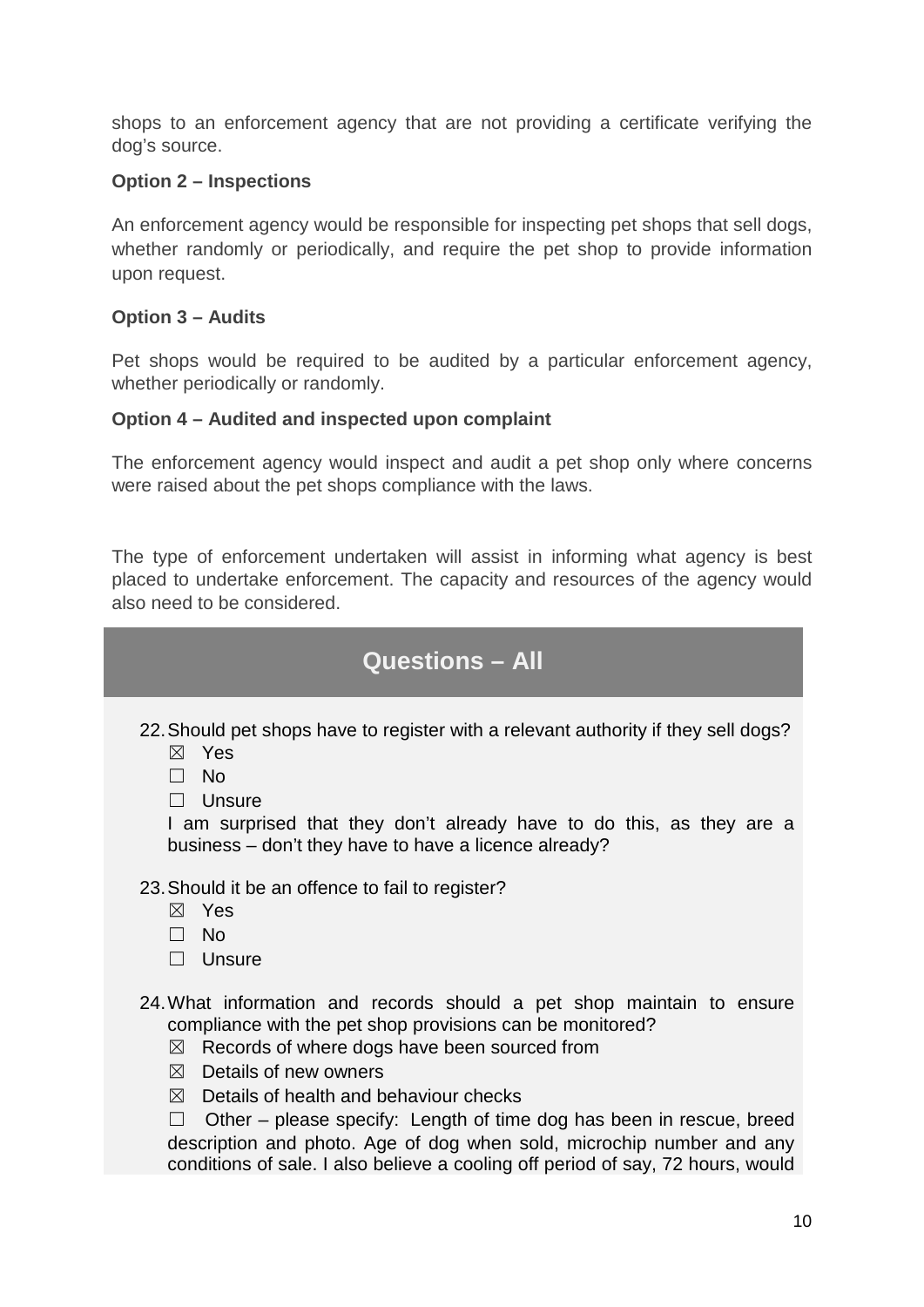be useful. They should be 'required' under the Act to provide open and transparent access to records. They should be required to keep certain records (such as where they sourced their dogs from along with contact details).

25.What information and records should a rescue organisation and rescue maintain to ensure pet shops can be monitored and information verified?

- 1. History of dog while in their care
- 2. Date dog sold from pet shop
- 3. Date/s dog is taken to pet shop
- 4. Microchip, breed description, photos for identification
	- o All records should be matched to microchip details

o photographs of dogs taken from all angles to show colours and colour patterns

o Any other identifying marks should also be recorded such as scars and tattoos

5. Any information of the dog's parentage.

26.How should a pet shop be monitored for compliance?

- $\Box$  Option 1 Public monitoring
- $\boxtimes$  Option 2 Inspections
- $\boxtimes$  Option 3 Audits
- $\boxtimes$  Option 4 Audited and inspected upon complaint
- $\Box$  Other please specify:

## **Questions – Local Governments**

27.If enforcement was cost recovery, what would local governments' capacity be to enforce these provisions?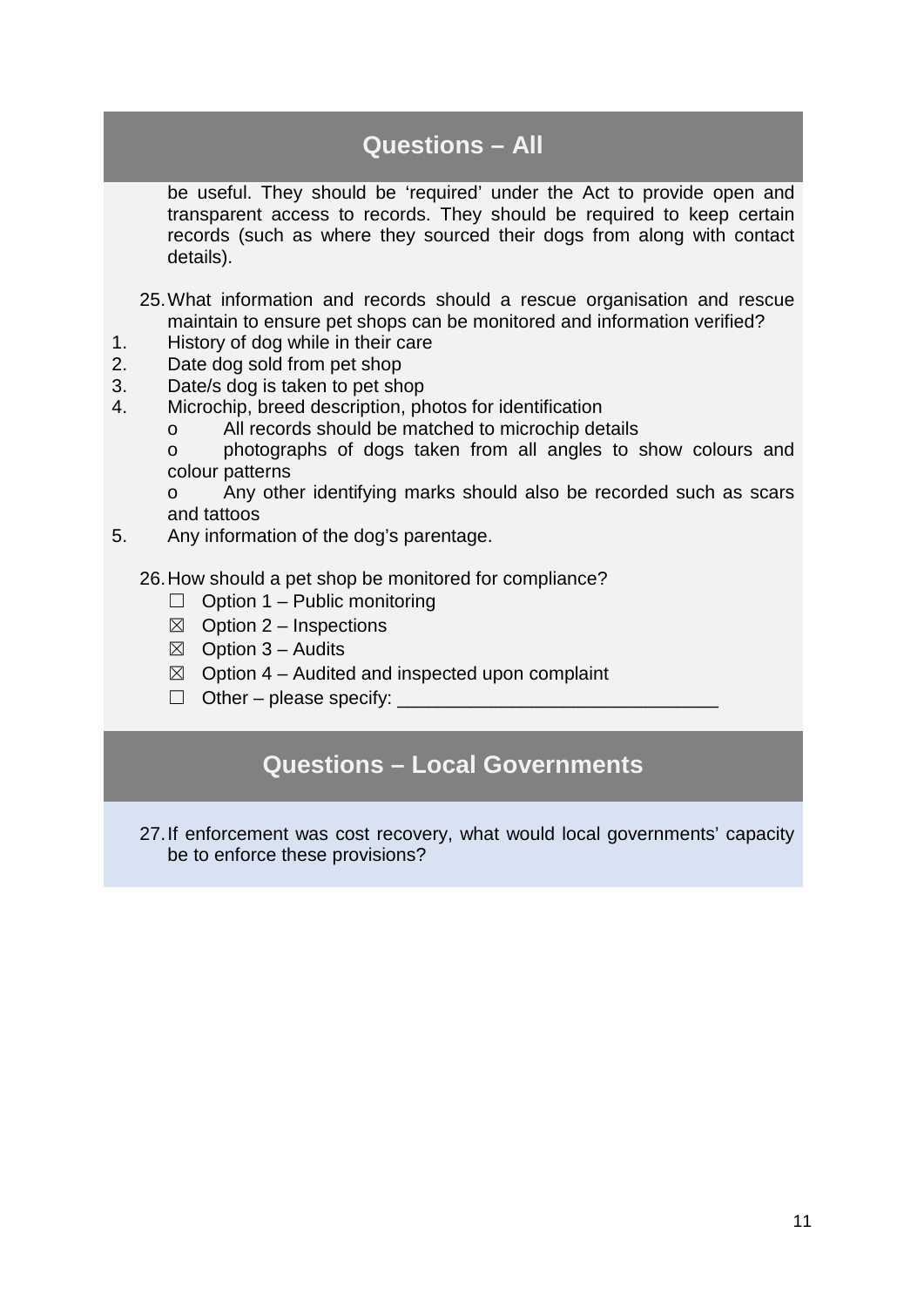# Mandatory Dog De-sexing for Non-Breeding Dogs

# **2.1 Introduction**

Currently, dogs are not required to be de-sexed in Western Australia. Owners are encouraged to de-sex their dogs, and owners of de-sexed dogs pay a lower dog registration fee than owners of other dogs.

A recent survey of Western Australian local governments, with 43 out of 137 local governments responding, found that 82% of registered dogs were de-sexed.

The additional consultation in this document focuses on the following elements of implementation:

- Age of mandatory de-sexing
- Age for registration and microchipping
- Additional exemptions
- De-sexing vouchers
- Enforcement

This paper supplements, rather than replaces, the consultation paper. Please also answer the questions in that paper.

## **2.2 Age of mandatory de-sexing**

The Dog Act will be amended to require all dogs to be de-sexed by the time they reach a particular age.

### **Option 1 – By three months of age**

This would be consistent with the current requirement for registration and microchipping and with the age for de-sexing dangerous (restricted breed) dogs. Dogs are generally unable to breed before the age of three months so this age eliminates the risk of unwanted puppies being born.

Exemptions issued by veterinarians are proposed for dogs that are too young to be de-sexed. Dogs to be used for breeding would also be exempt.

### **Option 2 – By six months of age**

Opinions differ on the best age for de-sexing with many veterinarians preferring not to de-sex a dog until it is close to six months old.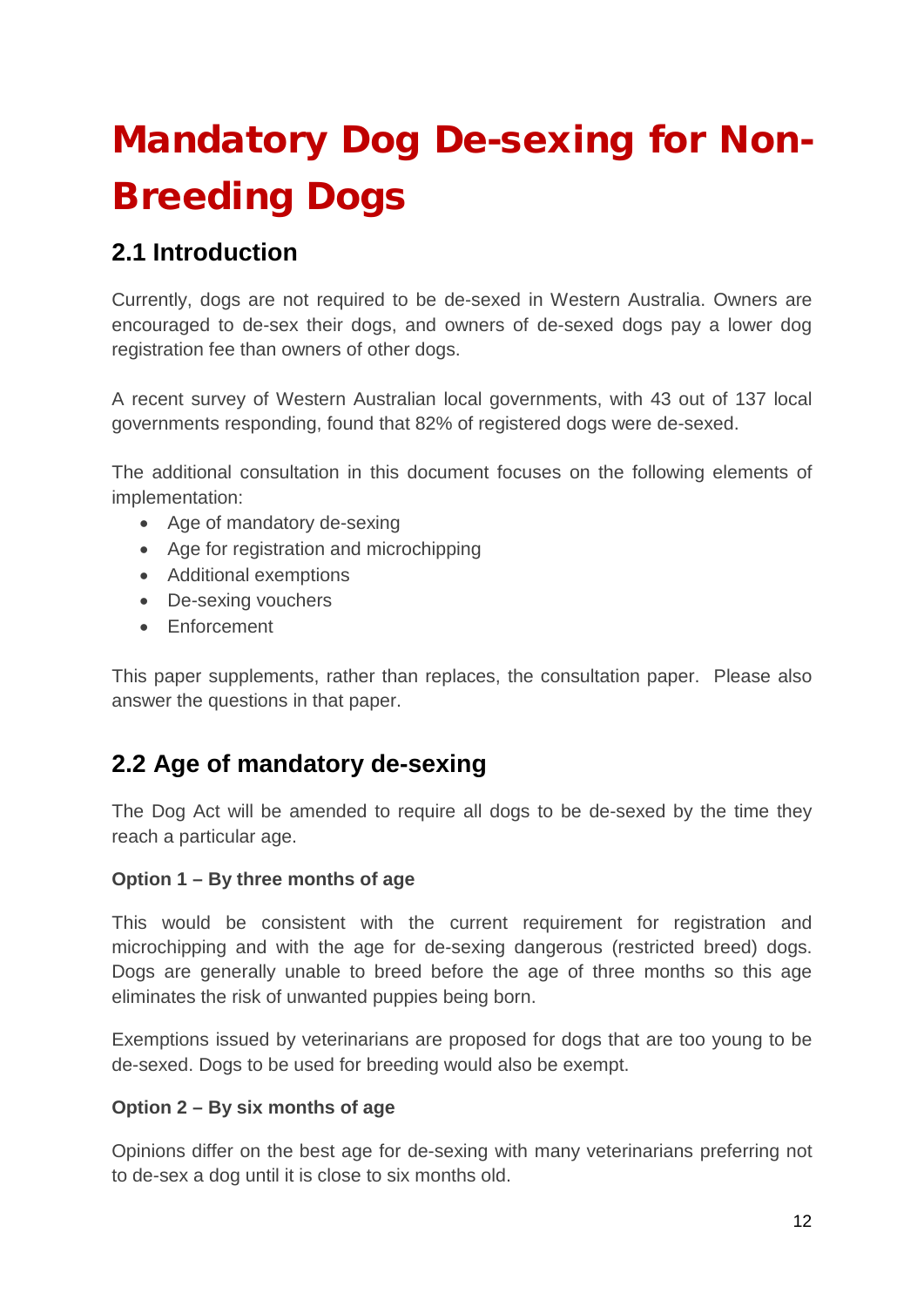Both male and female dogs are generally able to breed by six months, with the females of smaller breeds becoming sexually mature by four months. Larger breeds may not be sexually mature for a year or more.

South Australia and the Australian Capital Territory have introduced mandatory dog de-sexing by six months old.

# **Questions – All**

1. Please indicate your preference for the following:

 $\Box$  Option 1 – mandatory de-sexing by three months of age, unless an exemption applies.

 $\Box$  Option 2 – mandatory de-sexing six months of age, unless an exemption applies.

☒ Another age – please specify: *Minimum age of 15 months*

Please provide reasons for your preference:

I do not believe in mandatory desexing. If a dog needs to be sterilised it should be at a time and age suitable for the type of dog and the circumstances, with advice from a Vet and a Responsible Breeder.

I am a Dogs West, ANKC registered breeder. Sometimes I have dogs placed out in pet homes as loved companions. These dogs are available to me to use for breeding (on breeder's terms). Under this legislation these dogs may have to be sterilised. This would be a great loss to my breeding programme and will significantly reduce the available gene pool and affect the genetic diversity of the breed in this state. Those dogs should be linked to my registration number so I can keep their records up to date in relation to breeding and desexing. I am the owner of older dogs that have retired from my breeding program. I do not want to put them through major surgery when they are going to be at risk due to General Anaesthesia. Please do not make dogs over the age of 7 years required to have this surgery. We are not permitted to breed from them as per Dogs West Code of Ethics. Please give dogs that are involved in a Dogs West breeding program an exemption for life.

Any legislation proposed by government should be on a "no-harm' basis. Many studies show the effect of sterilisation on dogs in relation to diseases, such as cancer, incontinence, behavioural issues and incorrect growth, such as elongated bones and joint disorders.

I do not believe in a set age for the sterilisation of dogs. There are many studies about sterilisation of dogs, with more studies coming out all the time. Many are against sterilisation.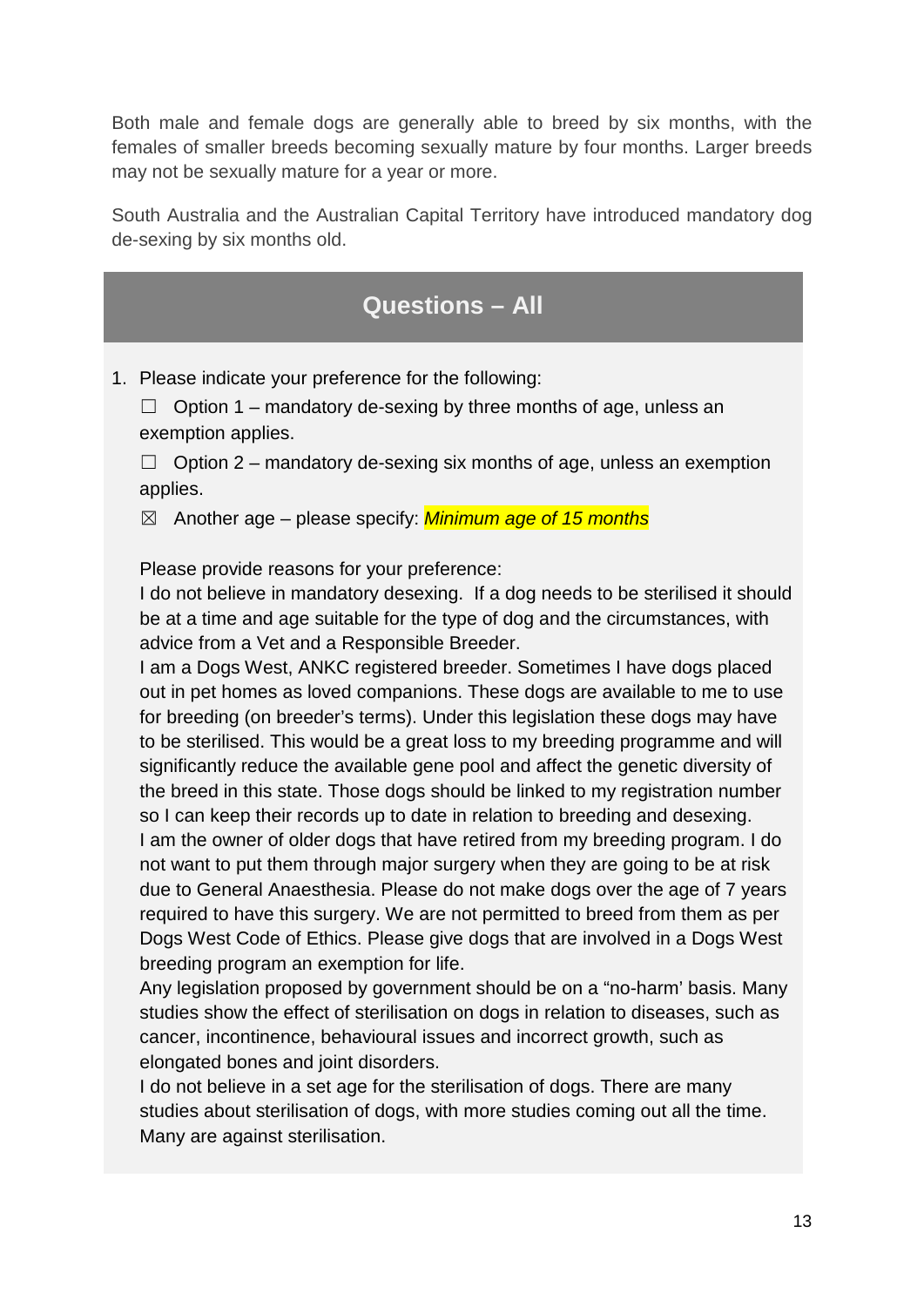### 2. If you have a de-sexed dog, at what age was it de-sexed?

I do not have any desexed dogs as they are all show dogs or for breeding.

# **2.3 Age for registration, microchipping and de-sexing**

Currently dogs are required to be registered and microchipped by the time they are three months old.

The following addresses possible ways to deal with registration and microchipping if the requirement for de-sexing is set at six months.

### **Option 1 – Registration, microchipping and de-sexing by six months**

Under this option, the Dog Act would be amended so that registration, microchipping and de-sexing must be completed by the time a dog reaches six months of age.

The benefits include:

- enabling local governments to sight evidence of microchipping and de-sexing at the time of registration
- administrative efficiency for local governments
- less confusion for owners, which would increase compliance
- convenience for dog owners in being able to have their dog microchipped and de-sexed in the same veterinarian visit.

The key disadvantage is the inability to identify dogs (either by registration records or microchips) before six months. This may result in dogs not being returned to owners and being sent to the pound and/or a dog rescue or shelter.

### **Option 2 – Limited registration at three months; full registration on de-sexing**

This option proposes the following:

- the retention of the current provisions under the Dog Act requiring dogs to be registered and microchipped by three months of age, and
- a short-term registration (three months) for dog owners registering a dog that has not been de-sexed.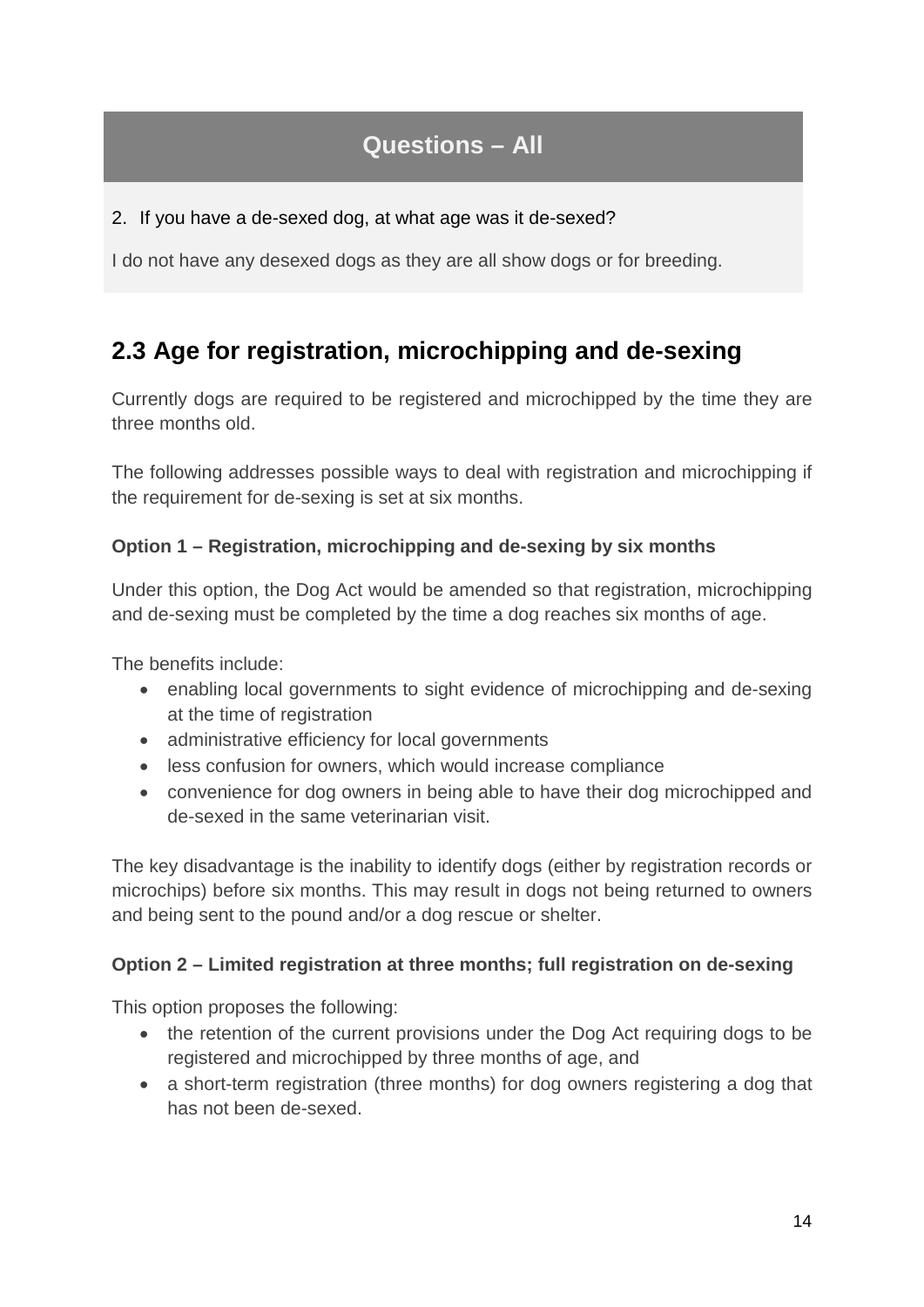This allows dogs to be identified from three months of age but provides an additional administrative burden on both the owner and the local government in having to register a dog twice.

### **Option 3 – Registration at three months; onus on owner to advise when dog de-sexed**

Under this option, the owner would be responsible for notifying the relevant local government once their dog was de-sexed. The owner would need to provide a copy of the sterilisation certification to the local government – this could be done by email or attached to an electronic form.

The local government would then update the registration database. This would create an additional administrative burden on local governments.

# **Questions – All**

- 3. Please indicate your preference for the following:
	- $\Box$  Option 1 registration, microchipping and de-sexing by six months
	- $\Box$  Option 2 limited registration at three months; full registration on de-sexing

 $\boxtimes$  Option 3 – registration at three months; onus on owner to advise when dog de-sexed

Please provide reasons for your preference: *Options 1 and 2 are promoting early sterilisation.*

*Option 3 would allow for the dog to be sterilised at an age agreed by the owner and their vet on the best age applicable to that dog - if it is to be desexed at all***.**

## **Questions – Veterinarians**

From 1 July 2018 South Australian veterinarian practices will be responsible for updating a centralised dog registration database when a dog is de-sexed. This would replace the need to issue a sterilisation certificate.

- 4. Would you support this approach?
	- ☐ Yes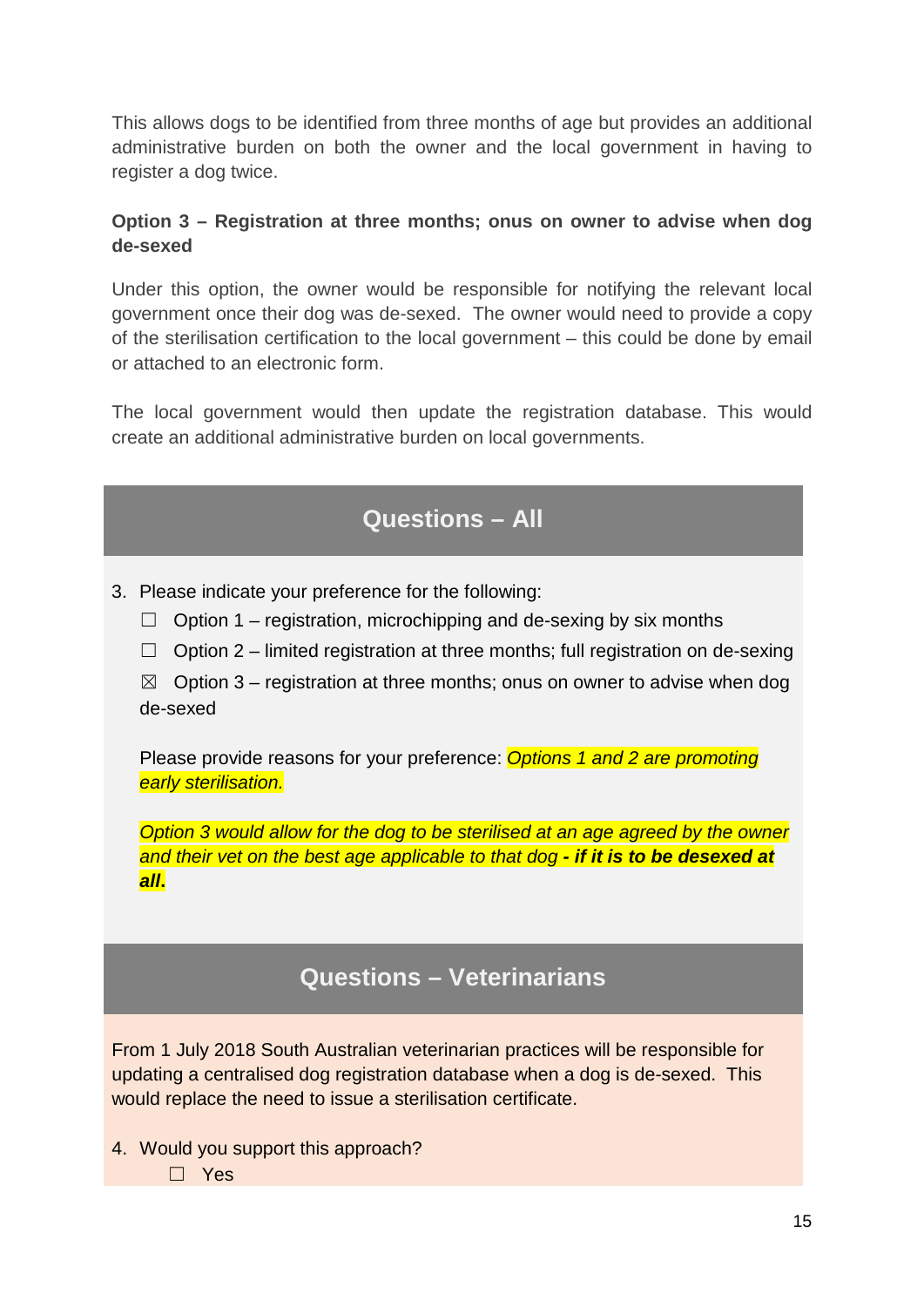| $\square$ No | $\Box$ Unsure                                   |
|--------------|-------------------------------------------------|
|              | Please provide reasons for your response: _____ |
|              |                                                 |

# **2.4 Additional possible exemptions from de-sexing**

Exemptions from mandatory de-sexing will apply for health and welfare reasons as assessed by a veterinarian, and if the dog owner is a registered breeder.

### **Livestock working dogs**

Livestock working dogs require particular traits, with dogs that demonstrate these traits being bred to ensure that future working dogs also have these particular traits. Livestock working dogs are generally only used for breeding once the dog has a proven ability as a working dog, usually by two to three years of age.

If a primary producer is required to de-sex their dog at an early age, they will not be able to assess whether a dog has the desirable traits and should be used for breeding. Mandatory de-sexing could reduce the working dog gene pool.

On the other hand, unintended breeding could result in unwanted dogs.

# **Questions – All**

- 5. Should livestock working dogs be exempt as a class from mandatory dog desexing?
	- ☒ Yes
	- ☐ No
	- ☐ Unsure

Please provide reasons for your preference: *There should be no mandatory sterilisation. I understand that people with working dogs (as we do with our breeding and show dogs) need time to assess the ability and suitability of a dog before that dog could be used in a future breeding program. They should therefore be exempt from mandatory sterilisation until those decisions are made.*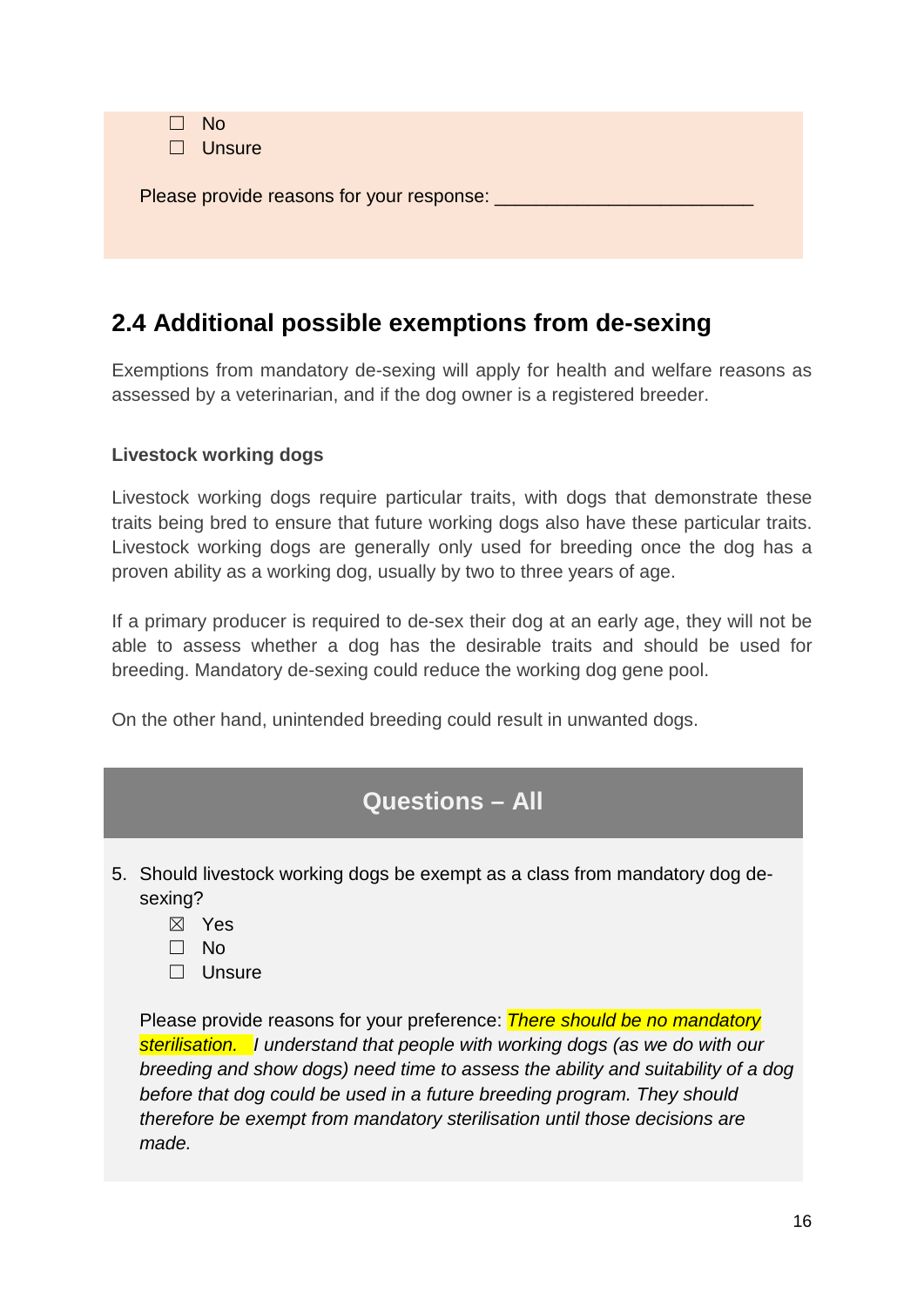6. If working dogs are required to be de-sexed by a particular age, at what age should working dogs be required to be de-sexed?

Only to be desexed if not to be a working dog or part of a working dog breeding program, so no set age limit.

7. How could this be enforced? Would be difficult to enforce due to the size of our state.

### **Dogs held by persons registered with recognised breeding associations**

Dogs that are intended to be used for breeding purposes will be exempt from desexing. Owners of dogs intended to be used for breeding purposes will be required to register as a breeder for their dog to be exempt.

Alternatively, a dog could be exempt from de-sexing on the basis that their owner is a member of a 'recognised' organisation. In this situation, a member would need to provide evidence of their membership to the local government for their dog to be exempt.

Dogs West, as an example, is a pedigree breeding association in Western Australia whose members are required to abide by a Code of Ethics.

While members of these associations and organisations could be exempted as a class from de-sexing dogs in their care and ownership, it would not follow that they were also exempt from the requirement to register as dog breeders. Under the dog breeder registration requirements each member that bred dogs would still be required to register as a dog breeder, register each dog in their care and pay the appropriate registration fees. Dog breeder registration allows for the traceability of puppies so action can be taken against unscrupulous breeders. Dog breeder registration is discussed in more detail in section 3.7 to 3.9.

If organisations were recognised in this way, they would be required to update the State Government on each change to membership within seven days of the change occurring.

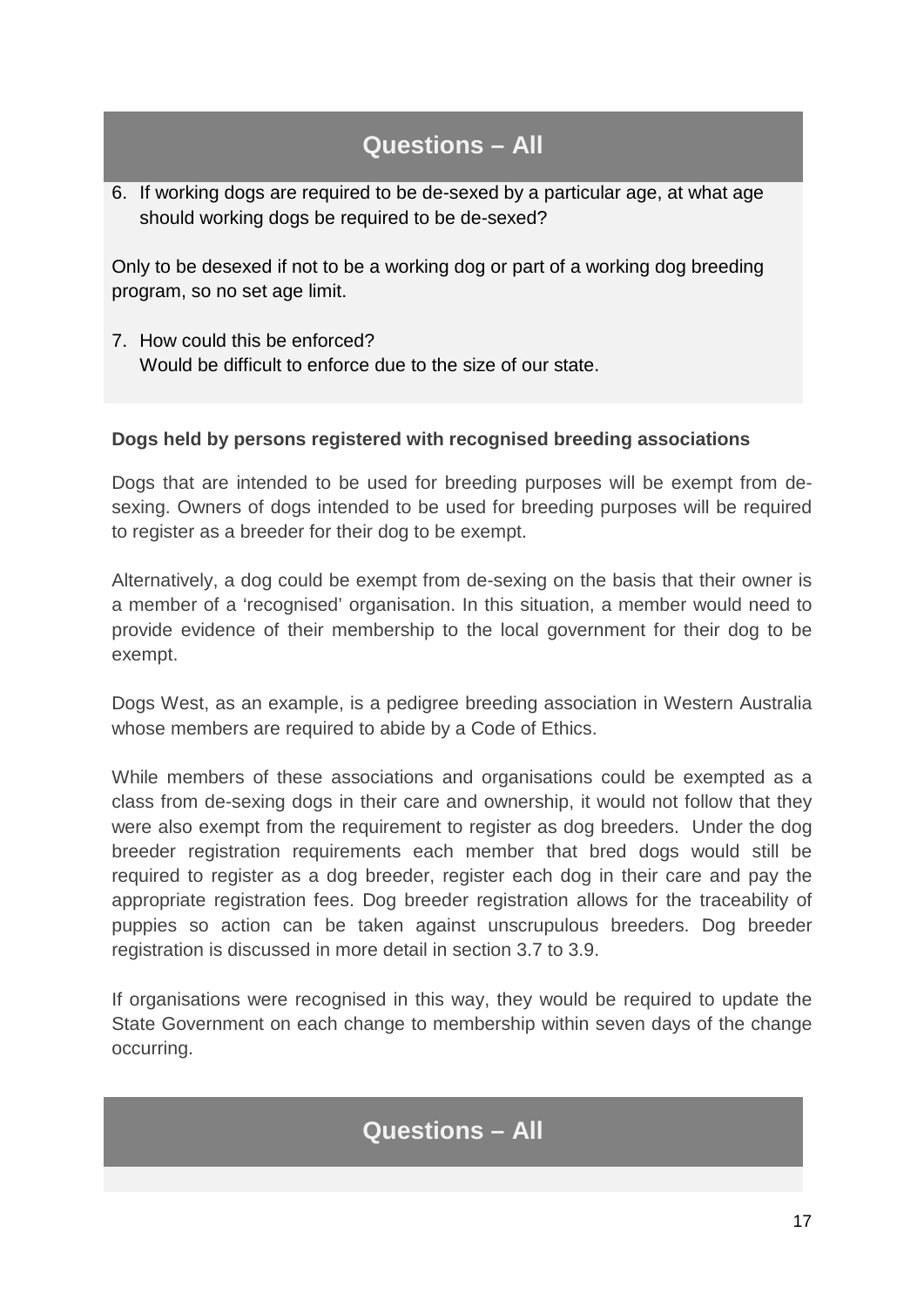| <b>Questions - All</b>                                                                                                                                                                                                                                                                                                                                                                                                                                                                                                                                                                                                                |
|---------------------------------------------------------------------------------------------------------------------------------------------------------------------------------------------------------------------------------------------------------------------------------------------------------------------------------------------------------------------------------------------------------------------------------------------------------------------------------------------------------------------------------------------------------------------------------------------------------------------------------------|
| 8. Should members of recognised breeding associations be exempt from the<br>mandatory de-sexing requirement through their membership status?<br>Yes<br>$\bowtie$<br>N <sub>o</sub><br>Unsure<br>$\Box$                                                                                                                                                                                                                                                                                                                                                                                                                                |
| 9. What criteria should be considered by the State Government in approving<br>recognised organisations?<br>Only organisations that have proven standards, including the oversight of their<br>members breeding activities, with demonstrated outcomes where these<br>standards are breached, should be considered.<br>Dogs West, an affiliate of the Australian National Kennel Council (ANKC) is the<br>only organisation based in WA which meets this criteria.<br>In other States, other Affiliates of the ANKC have been recognised in this way.<br>In South Australia, DeseSA sollects the broader registration foo from broader |

In South Australia, DogsSA collects the breeder registration fee from breeder Members and forwards this to the relevant SA State Government body. Dogs West should be approved and their Membership number used as the State Government number – this is what is done in South Australia. This gives transparency between the two Registers.

- 10. Are there any other class of dogs that should be exempt from mandatory desexing?
	- ☒ Yes
	- ☐ No
	- ☐ Unsure

As a Dogs West member I need to keep some dogs intact for future breeding. I would like an exemption to de-sexing for those dogs. The new owner's record could link with mine as a co-owner for breeding purposes. That way I am still the breeder, not the new owner.

## **2.5 Transferring dogs**

Dog breeders and dog owners will be required to de-sex any dog transferred to another person unless:

- the new owner is a registered breeder
- the new owner is a member of a recognised association or organisation that is exempt from the mandatory de-sexing requirement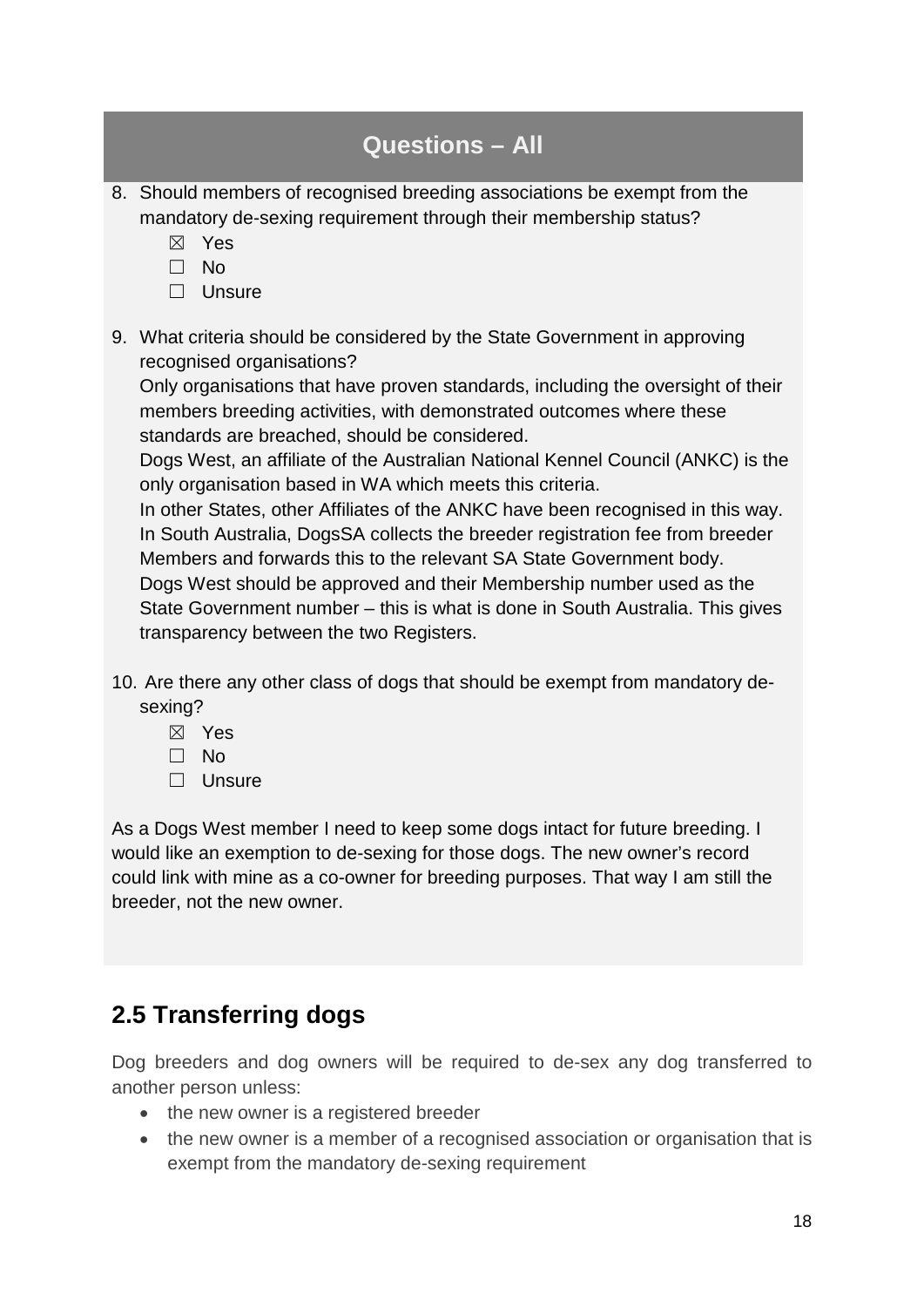- the dog is exempt by a veterinarian from being de-sexed on health grounds (unless the exemption is because the dog is too young to be de-sexed)
- the dog is too young to be de-sexed and is accompanied by a prepaid desexing voucher.

Requiring dog owners and breeders to de-sex a dog before it is transferred will ensure there is compliance with the de-sexing requirements.

In cases where a dog is too young to be de-sexed, it is proposed that a breeder or owner transferring a dog provide the new owner with a pre-paid voucher that will at least partially cover the cost of de-sexing. This aligns with the requirements in the Cat Act.

The cost of having a dog de-sexed varies greatly, depending on such factors as the age and weight of the dog. The voucher could be set at a particular amount with the new owner paying any additional amount.

One of the matters to be considered is how these vouchers could be used at veterinarian practices other than the issuing one. This is important for owners who source their dogs from places far from their homes.

## **Questions – All**

- 11.Do you support the provision of a pre-paid voucher by the dog breeder if the dog is not de-sexed?
	- ☐ Yes
	- $\boxtimes$  No
	- □ Unsure

I have concerns over how this will work for a puppy sold to someone who lives nowhere near me, or the person moves before the voucher is used. What then?

Will vets have an arrangement that they will recognise a voucher from another vet – what if someone lives too far away or does not want to use my vet?

What happens if a voucher is never used?

If I sell a dog interstate or overseas – what happens then – how would this work?

Will there be exemptions – how is the sale of a dog to another Dogs West Member, or a Member of another ANKC Member body?

- 12.What should be the value of the voucher?
	- ☒ *\$0.00*
	- ☐ Less than \$100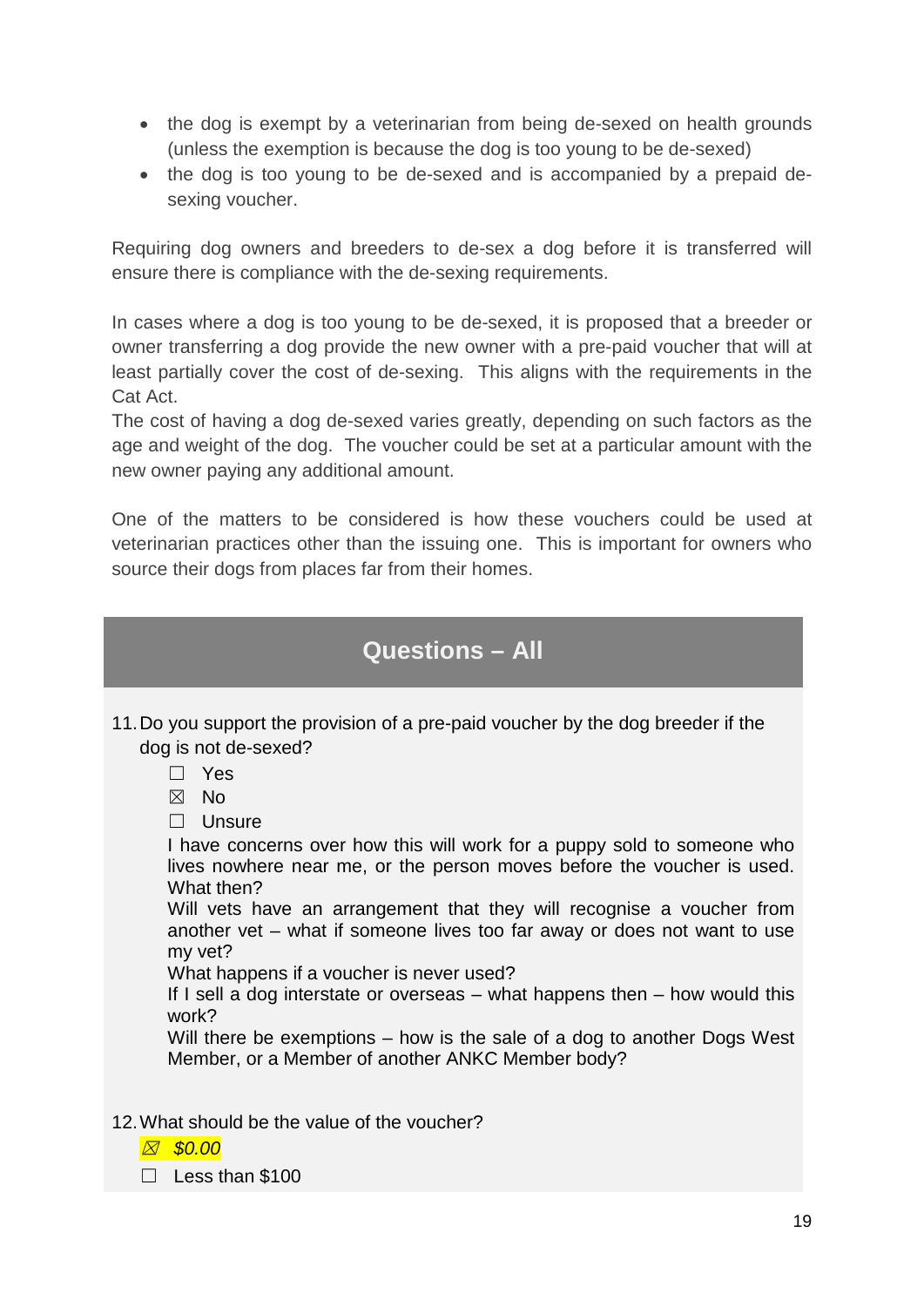- $\square$  \$100 \$149
- $\square$  \$150 \$199
- $\Box$  \$200 \$249
- ☐ Over \$250
- ☐ Other please specify: *No voucher*

## **Questions – Veterinarians**

13. How much does your practice charge for the de-sexing of a female dog? Please specify the circumstances that this price is dependent on, and what is included in this cost (for example, fluids, pain medication etc.).

| Female dog under 10kg          |  |
|--------------------------------|--|
| Female dog between 10kg - 25kg |  |
| Female dog over 25kg           |  |

Please indicate what is included in this cost: \_\_\_\_\_\_\_\_\_\_\_\_\_\_\_\_\_\_\_\_\_\_\_\_\_\_\_\_\_\_\_\_\_

14. How much does your practice charge for the de-sexing of a male dog? Please specify the circumstances that this price is dependent on, and what is included in this cost (for example, fluids, pain medication etc.).

| Male dog under 10kg          |  |
|------------------------------|--|
| Male dog between 10kg - 25kg |  |
| Male dog over 25kg           |  |

Please indicate what is included in this cost: \_\_\_\_\_\_\_\_\_\_\_\_\_\_\_\_\_\_\_\_\_\_\_\_\_\_\_\_\_\_\_\_\_

- 15. How could pre-paid vouchers be transferred between veterinary practices?
- 16.How many prepaid cat sterilisation vouchers have you issued since the introduction of mandatory de-sexing of cats?
- 17.How many prepaid cat sterilisation vouchers have you accepted since the introduction of mandatory de-sexing of cats?
- 18.What methods do you currently use at your practice to de-sex a dog? □ Spaying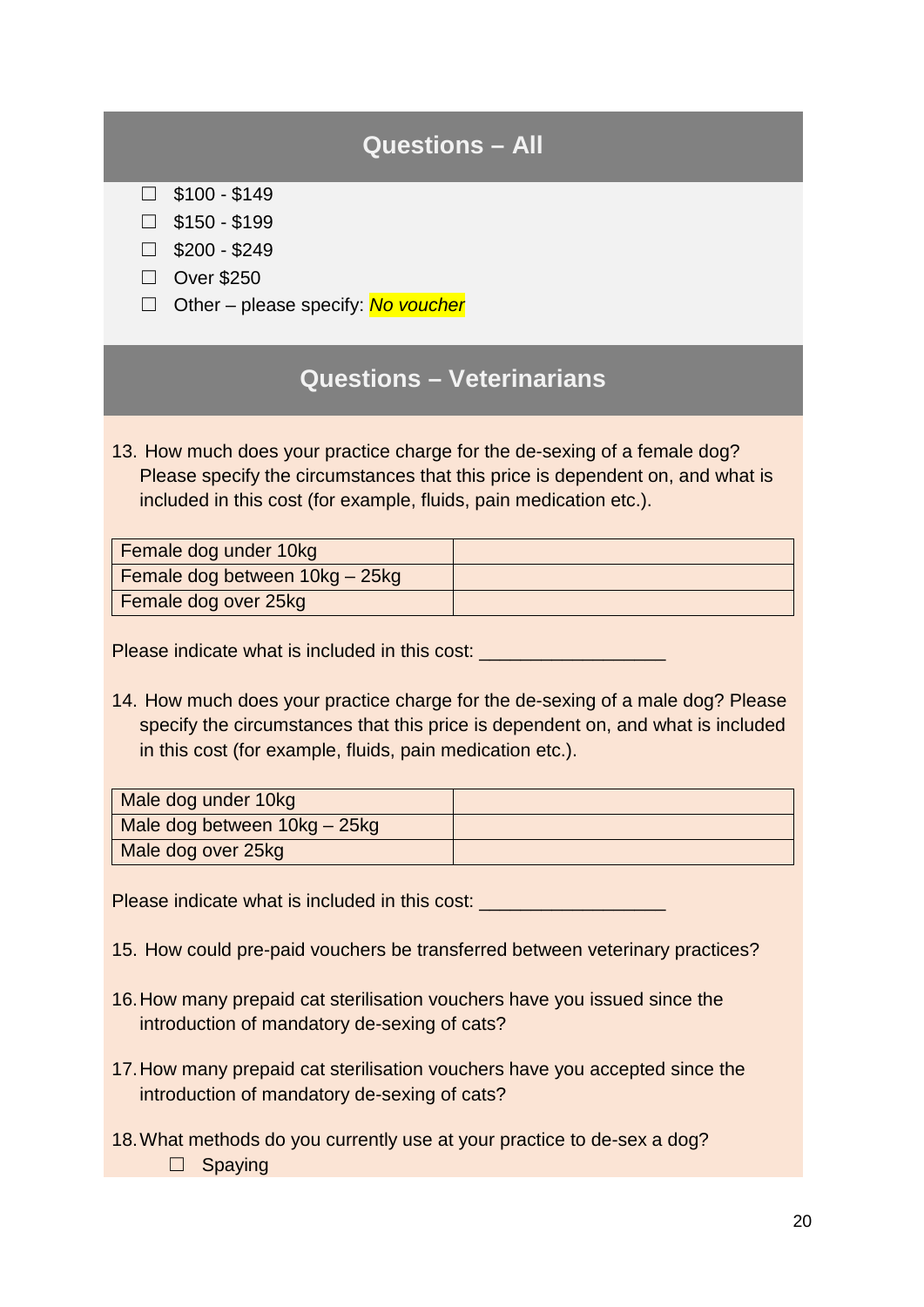| <b>Questions - All</b>                                                                                                                                                                                                                                                       |  |  |  |
|------------------------------------------------------------------------------------------------------------------------------------------------------------------------------------------------------------------------------------------------------------------------------|--|--|--|
| Castration<br>$\Box$                                                                                                                                                                                                                                                         |  |  |  |
| 19. Is it likely your practice will use other methods to de-sex dogs in the future,<br>including non-temporary means?<br>Yes<br>- No<br><b>Unsure</b>                                                                                                                        |  |  |  |
|                                                                                                                                                                                                                                                                              |  |  |  |
| 20. Is there a potential role for the Australian Veterinary Association? For<br>example, to issue pre-paid sterilisation vouchers that can be used at any<br>veterinarian practise. The practise can then cash in the vouchers with the AVA.<br>Yes<br>- No<br>$\Box$ Unsure |  |  |  |
|                                                                                                                                                                                                                                                                              |  |  |  |

# **2.6 Enforcement**

It is necessary to consider how mandatory dog de-sexing will operate alongside the current requirements under the Dog Act; and how local governments can efficiently monitor compliance.

Currently, local governments are responsible for monitoring and enforcing compliance with the following requirements under the Dog Act:

- dogs to be registered with the local government by the age of three months
- dogs to be microchipped by the age of three months.

Local governments check compliance with the microchipping requirement at the point of registration. A local government can refuse to register a dog that is not microchipped and it is an offence for a person to keep a dog over the age of three months if it is not registered. Effectively, an owner must have their dog microchipped before they can register a dog with their local government.

Owners of certain dangerous dogs are currently required to de-sex their dogs. A dog owner is required to provide a dog sterilisation certificate issued by a veterinarian as evidence that the dog is de-sexed. Alternatively, a dog's de-sexed status can be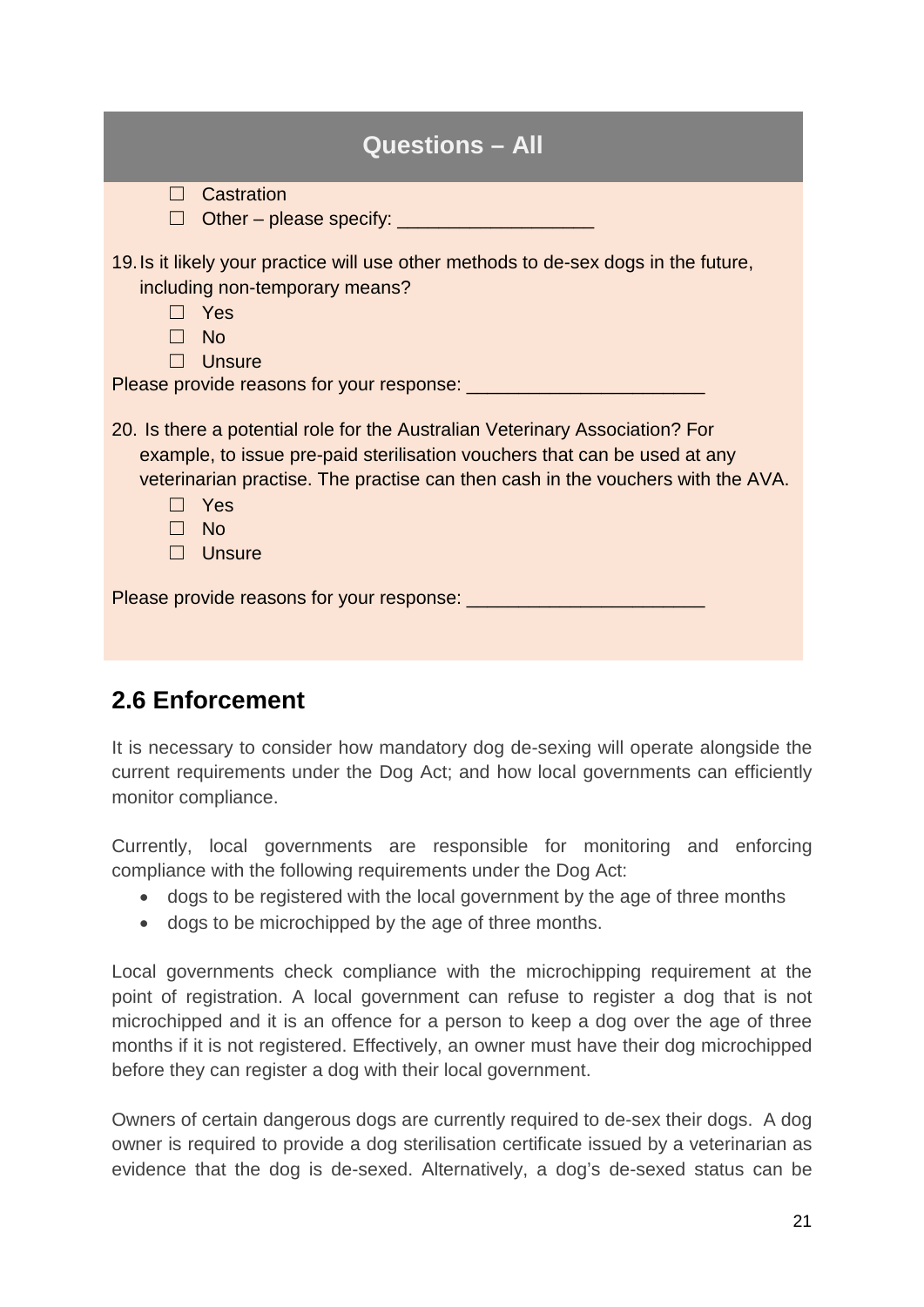checked by the local government by viewing a sterilisation tattoo on the dog's ear, although this method of marking a dog is now rare.

Local governments would appear to be the relevant authority responsible for monitoring and enforcing the compliance of mandatory dog de-sexing, especially at the point of registration.

Currently, owners who register de-sexed dogs with their local government pay a lower registration fee than owners of dogs that are not de-sexed, creating an incentive for owners to de-sex their dog. It is proposed to maintain a lower registration fee for de-sexed dogs to further incentivise de-sexing.

| <b>Questions - All</b>                                                                                                                                                                                                                                                        |
|-------------------------------------------------------------------------------------------------------------------------------------------------------------------------------------------------------------------------------------------------------------------------------|
| 21. Who do you believe is best placed to monitor compliance with de-sexing?<br><b>Local Governments</b><br>$\boxtimes$<br>Other - please specify: ________________<br>$\Box$<br>Please provide reasons for your preference:<br>They do this already when a dog is registered. |
| <b>Questions - Local Governments</b>                                                                                                                                                                                                                                          |
| 22. What costs do you currently incur in registering a dog? Please provide as<br>much detail as possible.<br><u>Item</u> __________________<br>Item<br>Cost \$                                                                                                                |
| 23. What additional costs would you incur if you also checked a sterilisation<br>certificate or exemption certificate at the time of registration?<br>$Cost \$<br><u>Item</u> ________________<br>$Cost \$<br><u>Item</u> ___________________                                 |
| 24. What other costs would mandatory de-sexing impose on a local government?<br>$Cost$ \$<br>Item __________________<br>$Cost \$<br>Item _________________                                                                                                                    |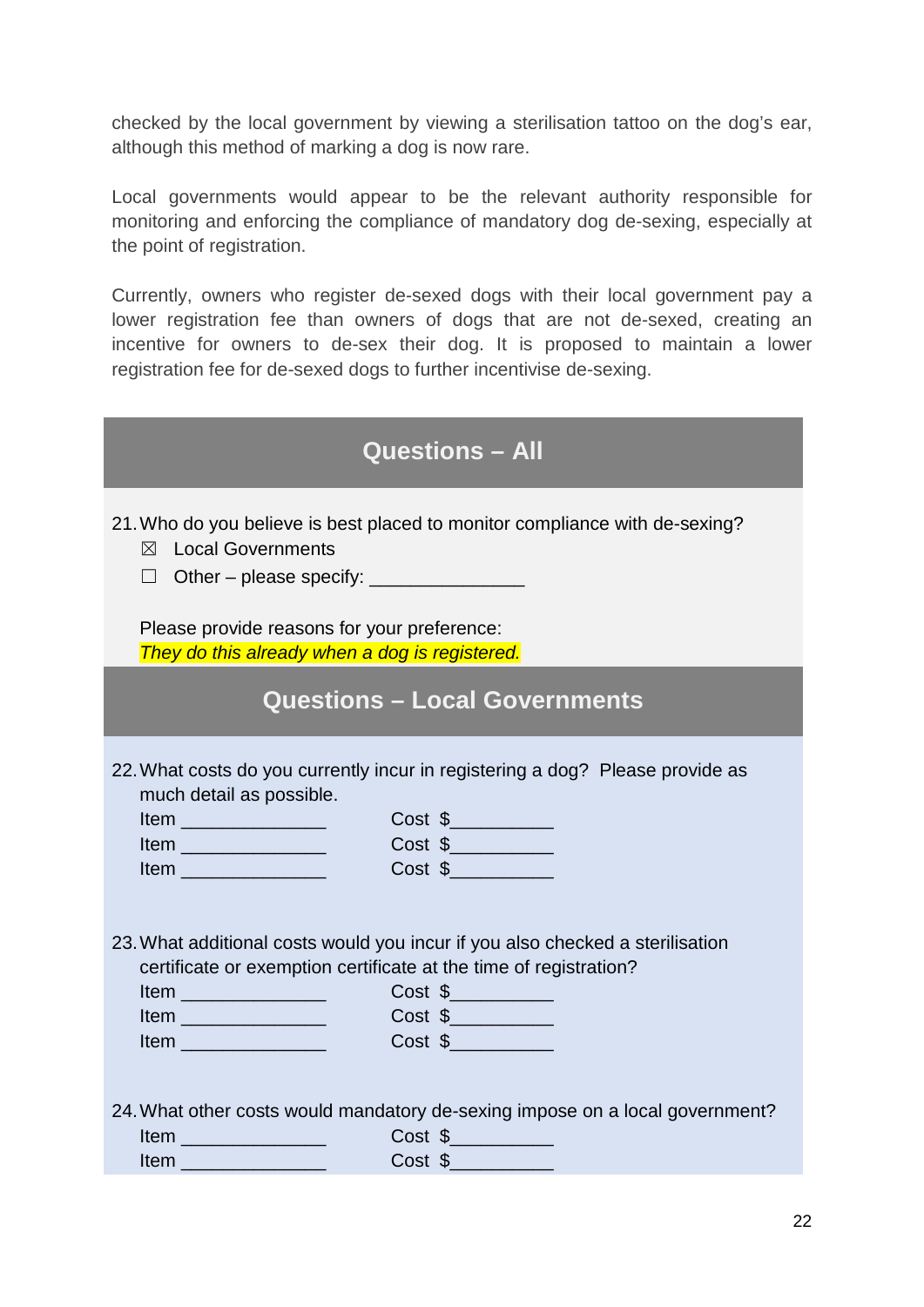| $Item \ \_$                                                                                   | $Cost \$                                                                                                                                                               |
|-----------------------------------------------------------------------------------------------|------------------------------------------------------------------------------------------------------------------------------------------------------------------------|
| <u>Item</u> ________________________<br><b>Item Exercise Structure</b>                        | 25. What benefits would be gained by your local government with mandatory de-<br>sexing? Please provide as much detail as possible.<br>Cost \$<br>$Cost$ \$<br>Cost \$ |
| government to recover costs?<br>For de-sexed dogs? $\frac{1}{2}$<br>For non-de-sexed dogs? \$ | 26. At what level would the registration fee need to be set for your local                                                                                             |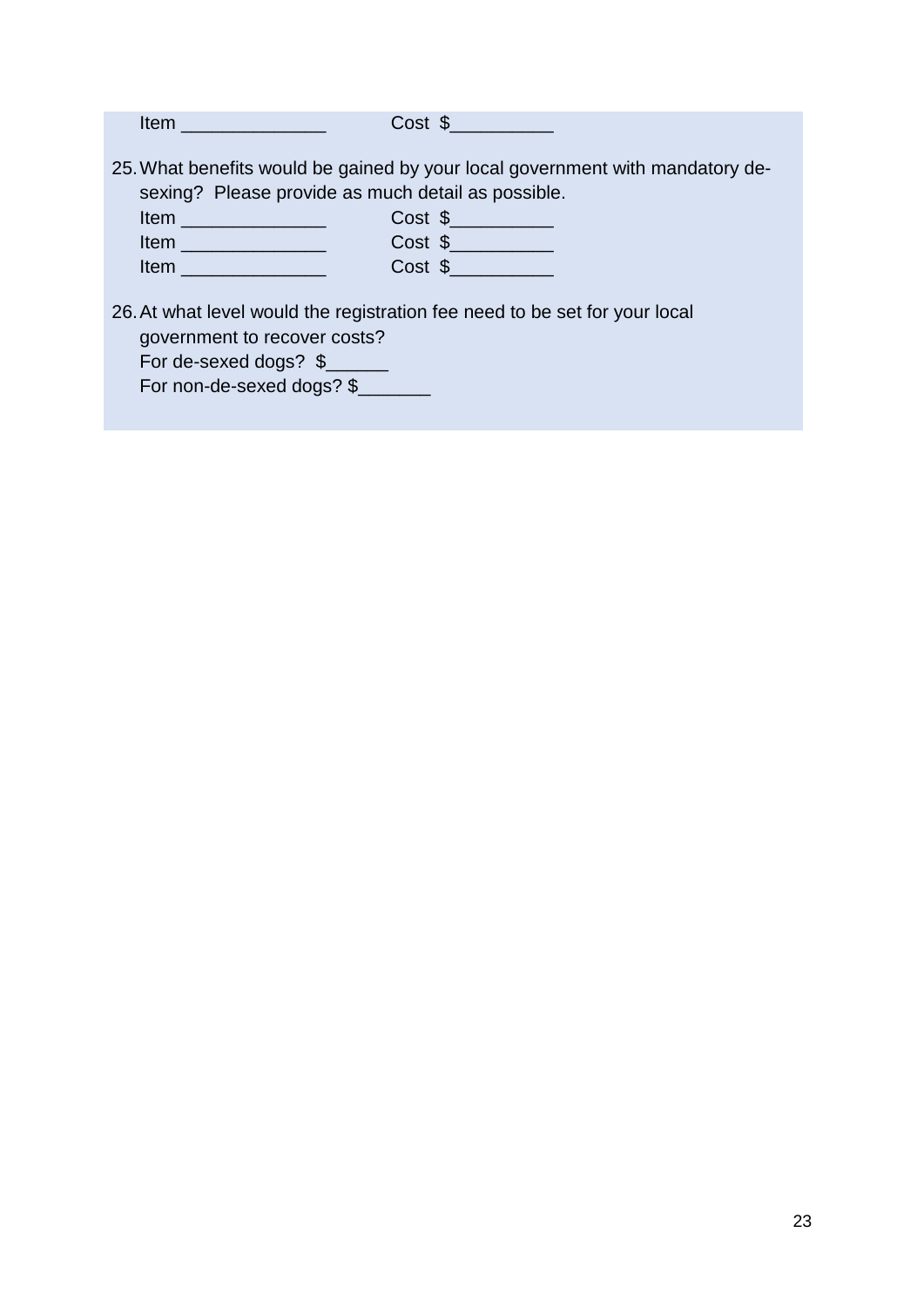# Centralised Registration System

# **3.1 Introduction**

A key element of the McGowan Government's Stop Puppy Farming commitment is the introduction of an online centralised dog registration system in Western Australia.

The centralised registration system will be used to identify every dog or puppy by recording:

- dog registrations
- dog breeder registrations
- any change in ownership of dogs or puppies.

The Dog Act will be amended to make it a requirement to register on the system and update particular information on the system within seven days of the change occurring.

The additional consultation in this document focuses on the following elements of implementation:

- General
	- o Access to the system
	- o Additional information to be included in the system
- Dog Registrations
	- o Dog registration information to be included in the system
	- o Updating dog registration information in the system
	- o Transitioning existing dog registers
- Dog Breeder Registrations
	- o Application and approval of dog breeder registrations
	- o Conditions of dog breeder registration
	- o Exemptions
- Transferring a dog

# **Current situation**

### **Local Governments**

Currently under the Dog Act, the local government is responsible for keeping a record of dogs registered in their district. The dog register is specific only to that local government district (unless two or more local governments work together to maintain a joint system). This can create difficulties in identifying lost dogs from different local government districts, particularly if a dog's microchip information has not been updated with the current owner's details.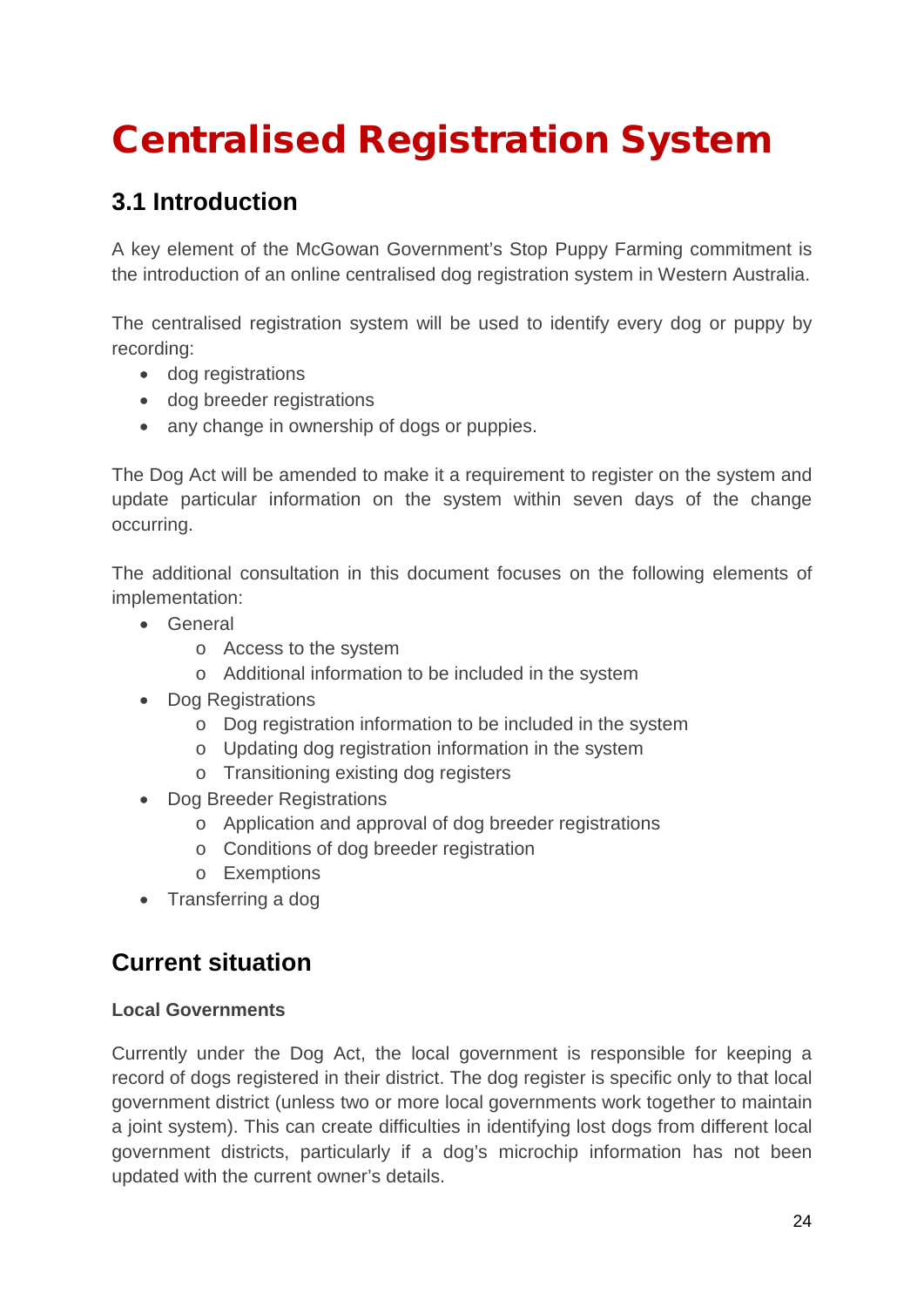The local government is responsible for processing dog registration applications and can refuse to register a dog on specific grounds, such as when a dog is not microchipped.

The local government issues each dog registered in their district with a registration number and a registration tag.

### **Dog breeders**

Dog breeders in Western Australia are not currently required to register as 'dog breeders'. They are, like all dog owners, required to register their dogs with their local government. They are also required to obtain an exemption or kennel establishment licence if they keep more dogs on any one premises than is permitted.

### **3.2 Access to the System**

|                                                                                  | View and<br>update own<br>information | View and<br>update all<br>information | Limited dog<br>breeder<br>verification<br>information* | Search for<br>dogs on the<br>system |
|----------------------------------------------------------------------------------|---------------------------------------|---------------------------------------|--------------------------------------------------------|-------------------------------------|
| Dog owners                                                                       | X                                     |                                       |                                                        |                                     |
| Dog breeders                                                                     | X                                     |                                       |                                                        |                                     |
| Local<br>governments<br>and State<br>government<br>authorities                   | X                                     | X                                     | X                                                      | X                                   |
| Members of the<br>public                                                         |                                       |                                       | X                                                      |                                     |
| Dog<br>management<br>facilities and<br>recognised dog<br>shelters and<br>rescues | X                                     |                                       | X                                                      | X                                   |

\*As a minimum, the information on the dog owner that will be shown to a member of the public will include:

- their name:
- their postcode;
- their unique dog owner number; and
- their dog breeder registration status.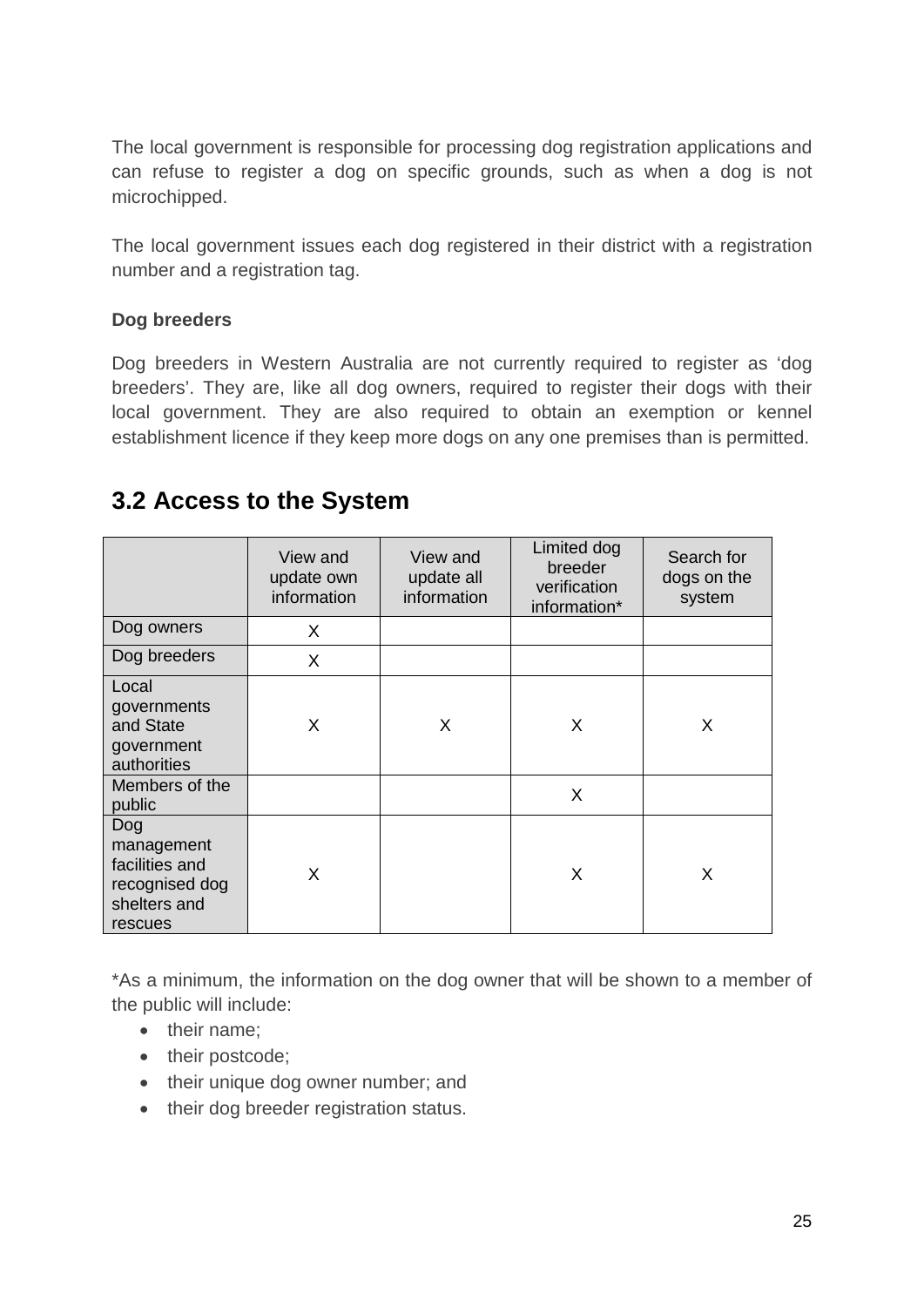- 1. Are any other authorities or groups that should have access to the system?
- $\Box$  Yes please specify below.
- ☐ No
- ☒ Unsure

Please specify:

Until the use of the proposed central registry is known I cannot comment on who should have access.

What safeguards will be in place to ensure the information contained in the registry will only be accessed for legitimate and approved activities.

- 2. What type of access should they have?
- $\boxtimes$  View their own records
- ☒ Update their own records
- $\boxtimes$  View all records
- ☐ Update all records
- $\boxtimes$  Approve changes to own records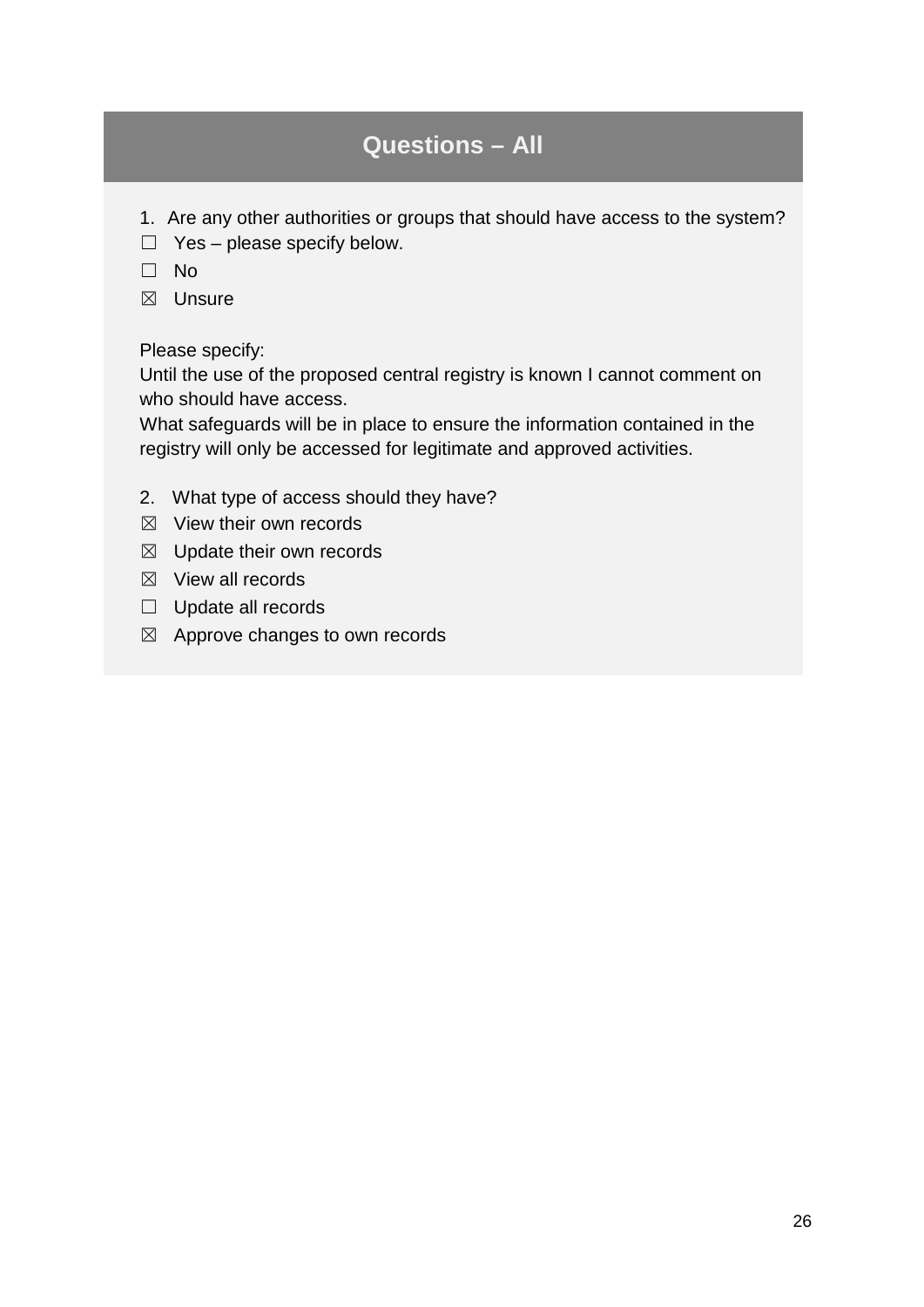# **3.3 Additional information**

The breadth of information recorded on the centralised registration system will affect how it can be used, and by whom it can be used. It is also likely to affect the cost.

There is the potential to record additional information on the centralised registration system, including the following:

- A register of approved kennel establishments in Western Australia (including the ability to apply for a kennel establishment licence on the system)
- A register of dog management facilities in Western Australia
- A register of pet shops transferring and selling dogs in Western Australia
- A register of dangerous dogs (declared and restricted breed)
- Information on particular dog owners, such as dog owners that are subject to a court order or have been convicted of offences under:
	- o the Dog Act
	- o a dog local law or by-law
	- o the Animal Welfare Act
- Information on dogs:
	- o that have been seized by the local government at any time
	- o that have been involved in a dog attack
	- o that have not been controlled by their owner in accordance with the Dog Act
	- o that have caused a nuisance or are subject to a nuisance complaint
	- o that are subject to a destruction order
- Information to inform compliance with the standards for dog breeding, housing, husbandry, transport and sale.

The benefit of keeping this information is that these facilities, businesses, dogs and dog owners could be more readily identified and monitored by relevant authorities.

The inclusion of this additional information could result in additional costs, including:

- costs associated with creating a system that included and stored this additional information
- costs to particular stakeholders who would be responsible for uploading this information
- costs to local governments in processing this information
- costs to relevant enforcement authorities in monitoring this information.

Dog registration fees, and dog breeder registration fees would need to accommodate these costs.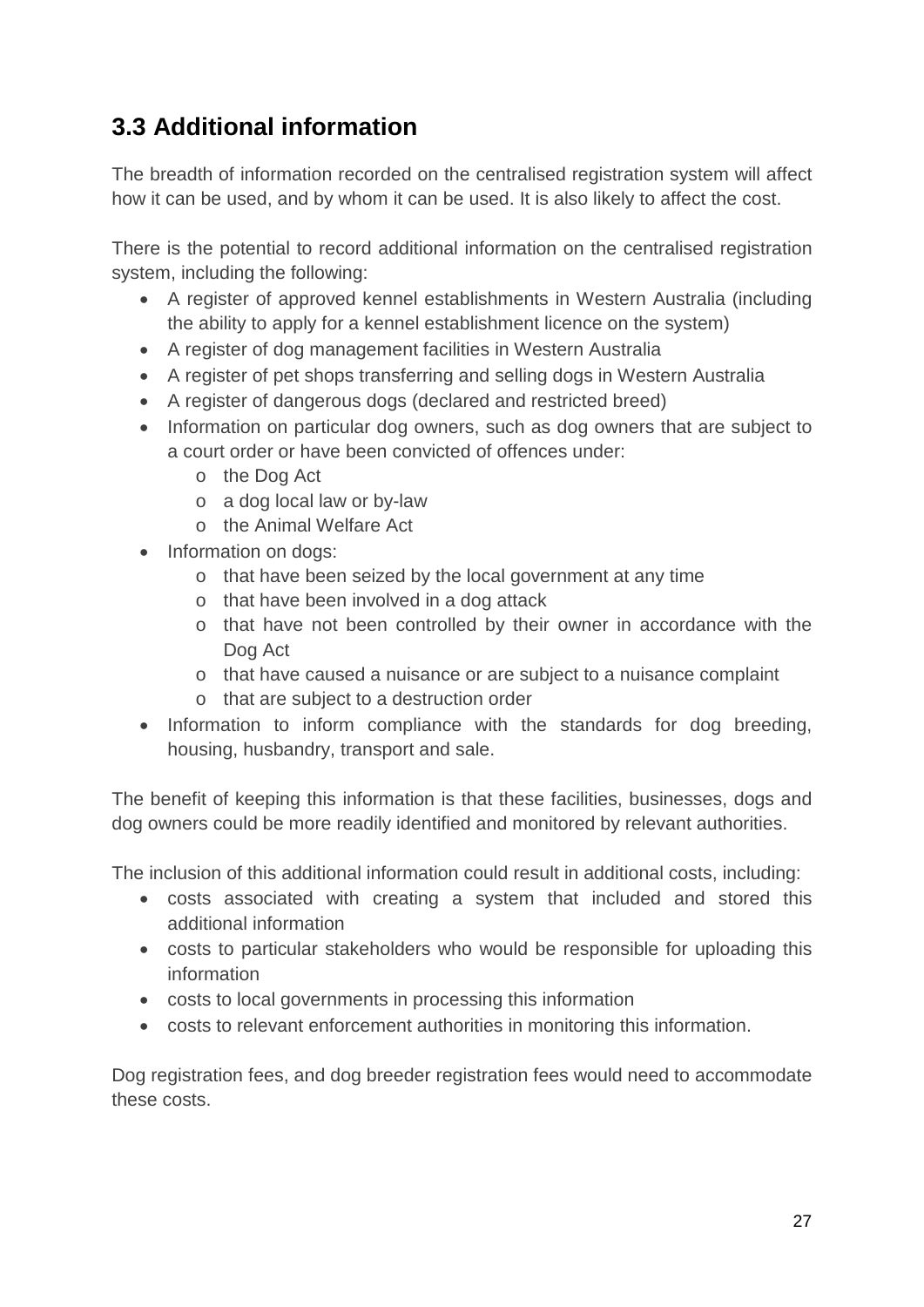### **Cat Registration**

Currently under the *Cat Act 2011*, local governments are responsible for:

- processing cat registration applications;
- approving cat breeder applications; and
- maintaining a register of cats in their district.

As with dog registers, cat registers are specific only to that local government district (unless two or more local governments work together to maintain a joint system).

## **Questions – All**

- 3. Do you think the system should also be expanded to include cat registrations and cat breeder registrations?
	- ☐ Yes
	- ☒ No
	- ☒ Unsure
- 4. Do you think any of the following additional information should be included on the centralised registration system (you may select more than one option):
	- ☐ Approved kennel establishments
	- □ Dog management facilities
	- ☐ Pet shops that sell or transfer dogs
	- □ Dangerous dogs
	- $\Box$  Dog owner's subject to Court orders or convicted of particular offences
	- $\Box$  Dogs that have been seized by the local government
	- $\Box$  Dogs involved in a dog attack
	- $\Box$  Dogs that have not been controlled by the owner
	- ☐ Dogs that have caused a nuisance or are subject to a nuisance complaint
	- □ Dogs that are subject to a destruction order
	- $\boxtimes$  Other information please specify:

#### Please indicate reasons for your preference/s:

*Without having a true picture of who may have access to the above information I am unable to comment or support a view. Currently, much of this information is only available to Local Government Officers in their own jurisdiction.*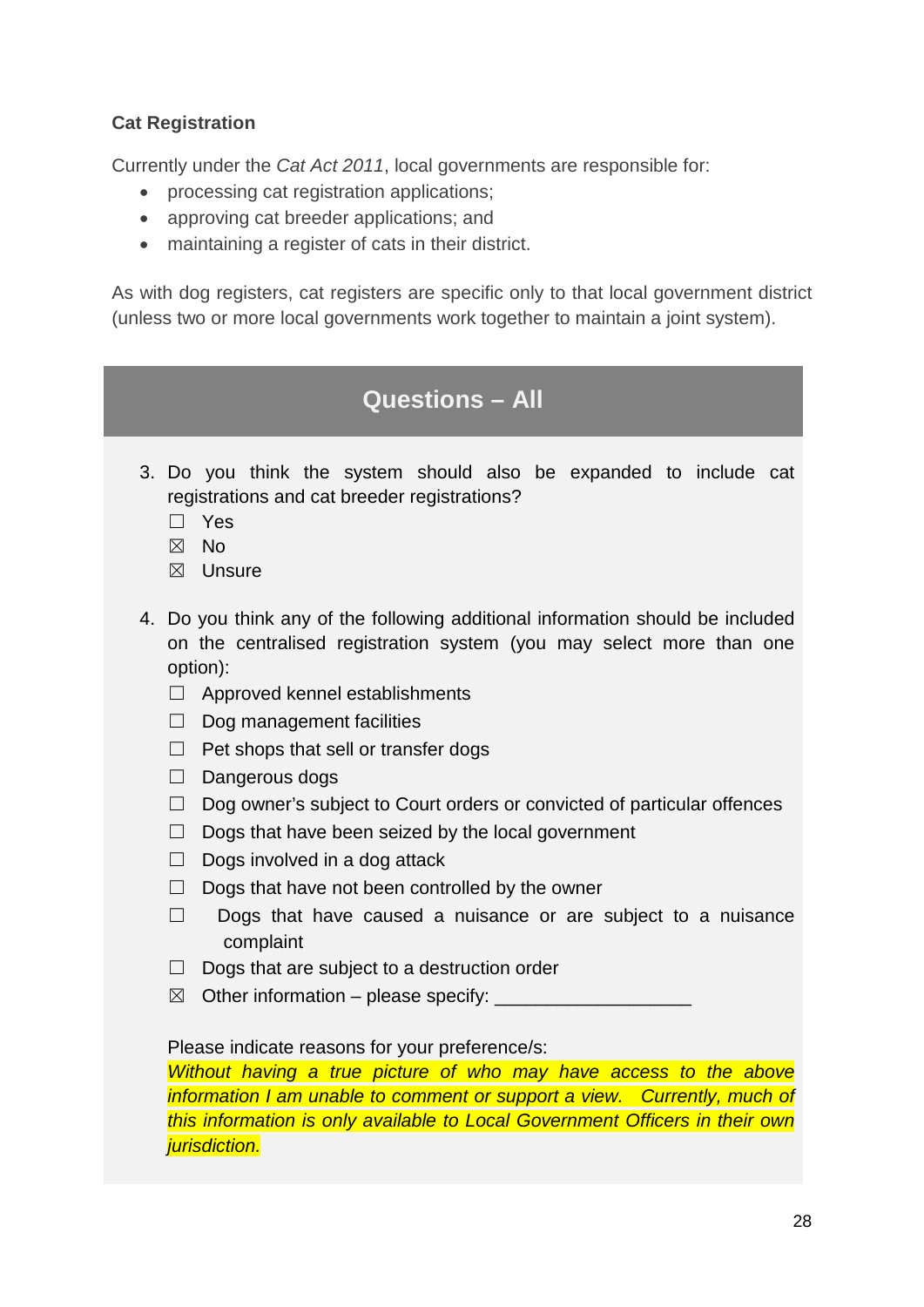- 5. Would you support a larger increase in dog registration fees to include additional information on the system?
	- ☐ Yes
	- ☒ No *as a State Government initiative, it should be funded by the State*
	- □ Unsure
- 6. How much *extra* would you be prepared to pay for an annual dog registration to cover these costs?

*Zero – there should be a no extra charge option on this question*.

- $\square$  \$1 \$5
- $\square$  \$6 \$10
- $\square$  \$11 \$15
- $\square$  \$16 \$20
- ☐ More than \$20
- 7. Who do you think should have access to this additional information?
	- $\boxtimes$  Only local governments
	- $\Box$  Animal welfare agencies
	- $\Box$  Other please specify:  $\Box$

### **Questions – Local Governments**

- 8. Would it be beneficial for your local government if cat and cat breeder registrations were also transitioned to the centralised registration system?
	- ☐ Yes
	- ☐ No
	- ☐ Unsure
- 9. How would transitioning cat and cat breeder registrations to a centralised registration system be beneficial to your local government?
	- ☐ Administrative efficiency
	- $\Box$  Consistency with centralised dog registrations
	- $\Box$  No requirement to maintain own register
	- $\Box$  Other please specify:
	- $\Box$  It would not be beneficial please specify:  $\Box$
- 10.Would any of the additional information outlined above be useful for your local government?
	- ☐ Approved kennel establishments
	- □ Dog management facilities
	- $\Box$  Pet shops that sell or transfer dogs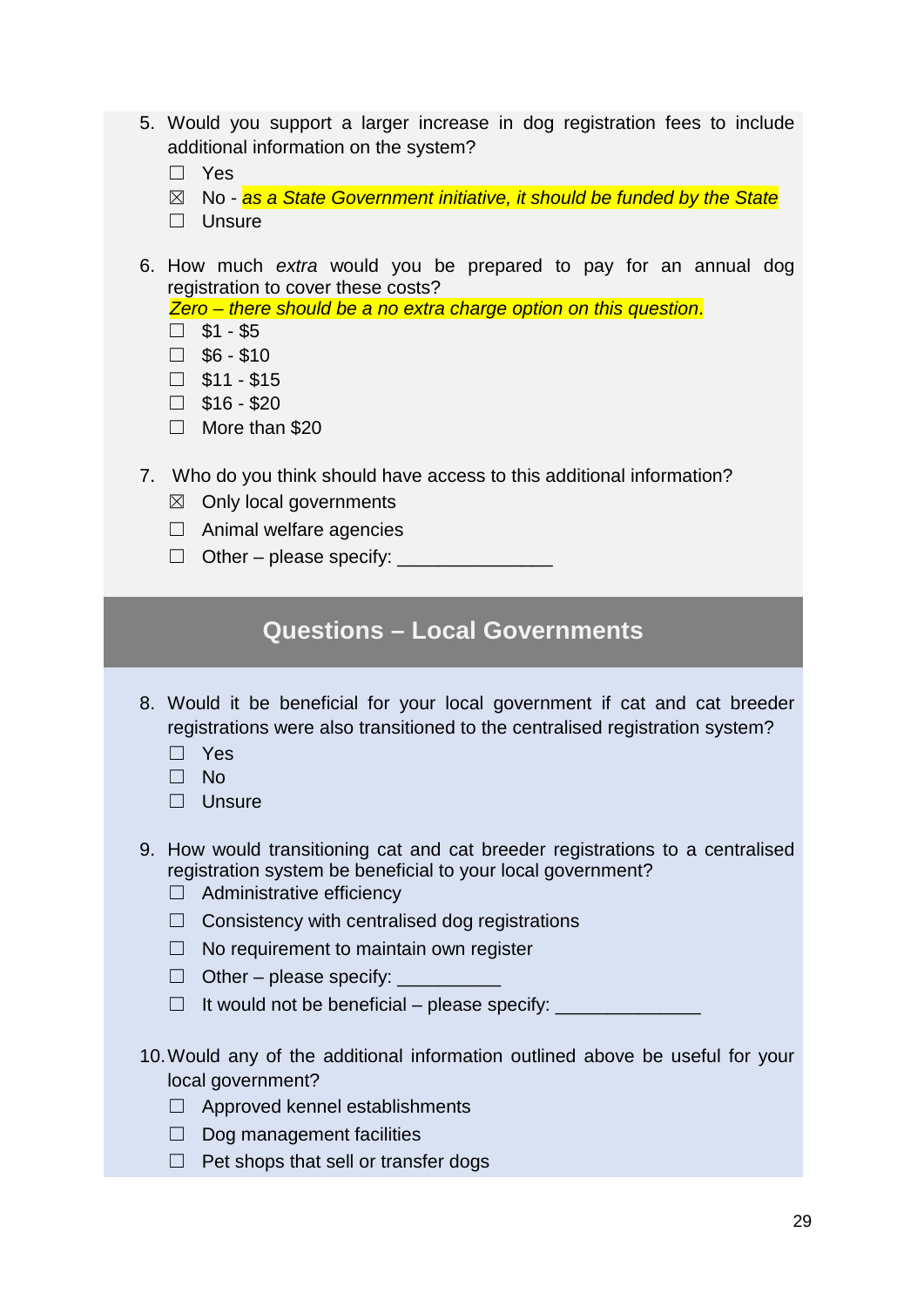| $\Box$ | Dangerous dogs                                                                                                                                                                                                  |
|--------|-----------------------------------------------------------------------------------------------------------------------------------------------------------------------------------------------------------------|
| $\Box$ | Dog owner's subject to Court orders or convicted of particular offences                                                                                                                                         |
| $\Box$ | Dogs that have been seized by the local government                                                                                                                                                              |
| $\Box$ | Dogs involved in a dog attack                                                                                                                                                                                   |
| $\Box$ | Dogs that have not been controlled by the owner                                                                                                                                                                 |
| $\Box$ | Dogs that have caused a nuisance or are subject to a nuisance<br>complaint                                                                                                                                      |
| $\Box$ | Dogs that are subject to a destruction order                                                                                                                                                                    |
| $\Box$ |                                                                                                                                                                                                                 |
|        | Please indicate why you think it would be useful: ______________________________                                                                                                                                |
|        | 11. What additional costs would including this information in the system create                                                                                                                                 |
|        | for your local government?                                                                                                                                                                                      |
| $\Box$ | Processing the additional information                                                                                                                                                                           |
| $\Box$ | Monitoring the additional information                                                                                                                                                                           |
| $\Box$ | Other: _______________                                                                                                                                                                                          |
| $\Box$ | 12. How much extra do you estimate this would cost your local government per<br>annual dog registration?<br>$\Box$ \$1 - \$5<br>$\Box$ \$6 - \$10<br>$\Box$ \$11 - \$15<br>$\Box$ \$16 - \$20<br>More than \$20 |
| $\Box$ | 13. Would it be easier for your local government to process and record kennel<br>establishment licences through the system?<br>Yes<br><b>No</b><br>$\Box$ Unsure                                                |
|        |                                                                                                                                                                                                                 |

# **3.4 Dog registration information**

The breadth of information recorded on the centralised registration system will affect how it can be used, and by whom it can be used. It is also likely to affect the cost.

### **General information**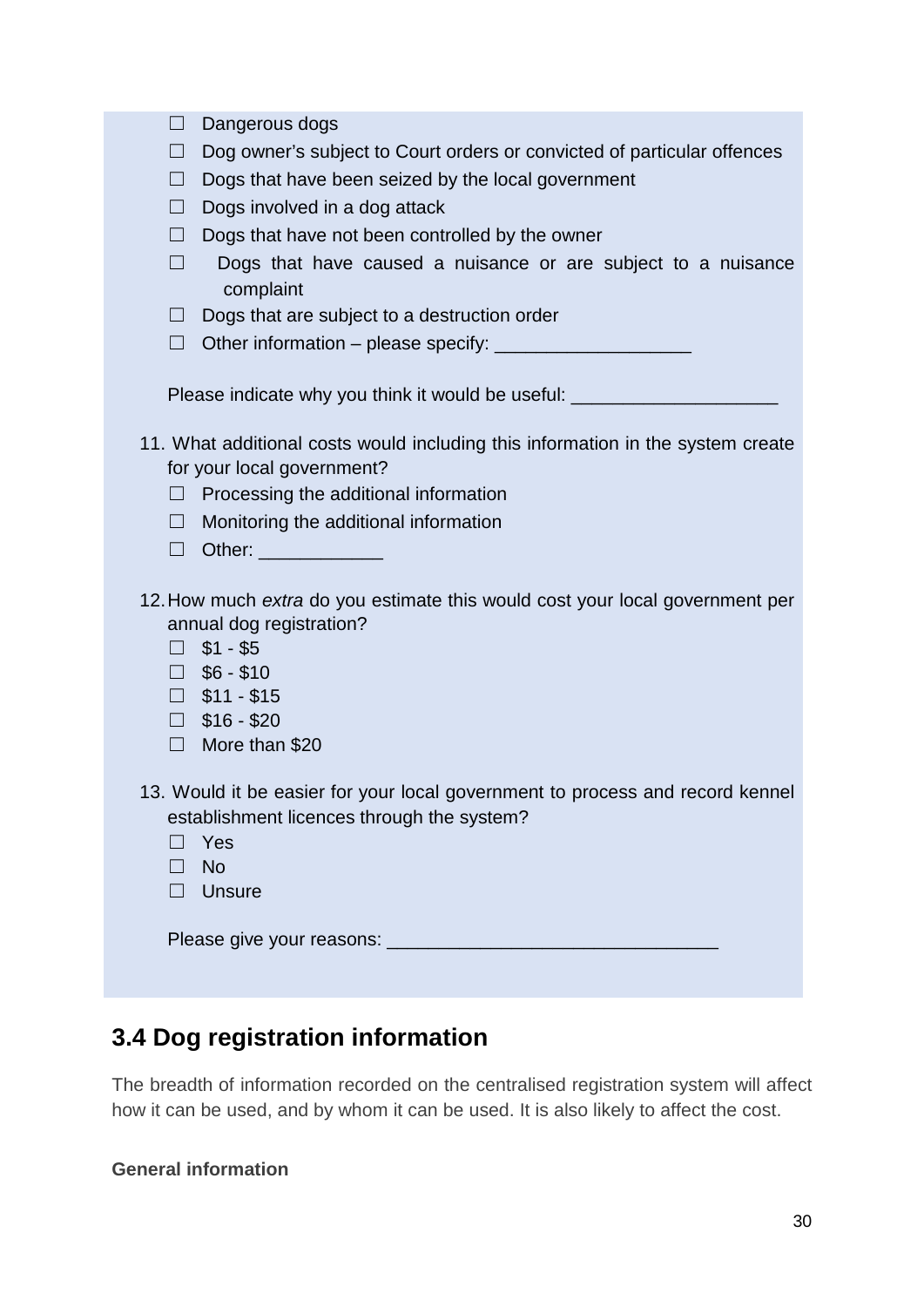Dog registration information that will be kept on the centralised registration system will include:

- Current information requirements: the information a dog owner must currently provide to register a dog in Western Australia is set out under Form 4 of Schedule 1 of the *Dog Regulations 2013*. This includes information on the following:
	- o dog owner details, including their address and contact details
	- o whether the dog can be effectively confined to the premises
	- o dog details, including age, breed, microchip details, whether the dog is a commercial security dog or a dangerous dog
	- o the number of dogs on the premises
	- o information on any previous convictions for offences against the Dog Act, Cat Act or Animal Welfare Act
	- o a declaration that the information in the application is true and correct
- In addition, dog owners will be required to provide:
	- o further information on their dog's sterilisation status
	- o their unique dog owner number (if known, otherwise they will be issued with one)
	- o the dog owner number of the dog's breeder (if known).

This is the minimum level of dog registration information that will be stored on the centralised registration system.

## **Questions – All**

- 14.Please indicate if you think any of the additional information should be included on a dog's registration:
	- $\Box$  information on whether the dog is used as a livestock working dog
	- □ information on whether the dog is used as an assistance dog

Please indicate why you think this information will be beneficial: *Without knowing who will have access to this information I cannot comment on what should be held, and therefore accessible*.

# **3.5 Updating dog registration information**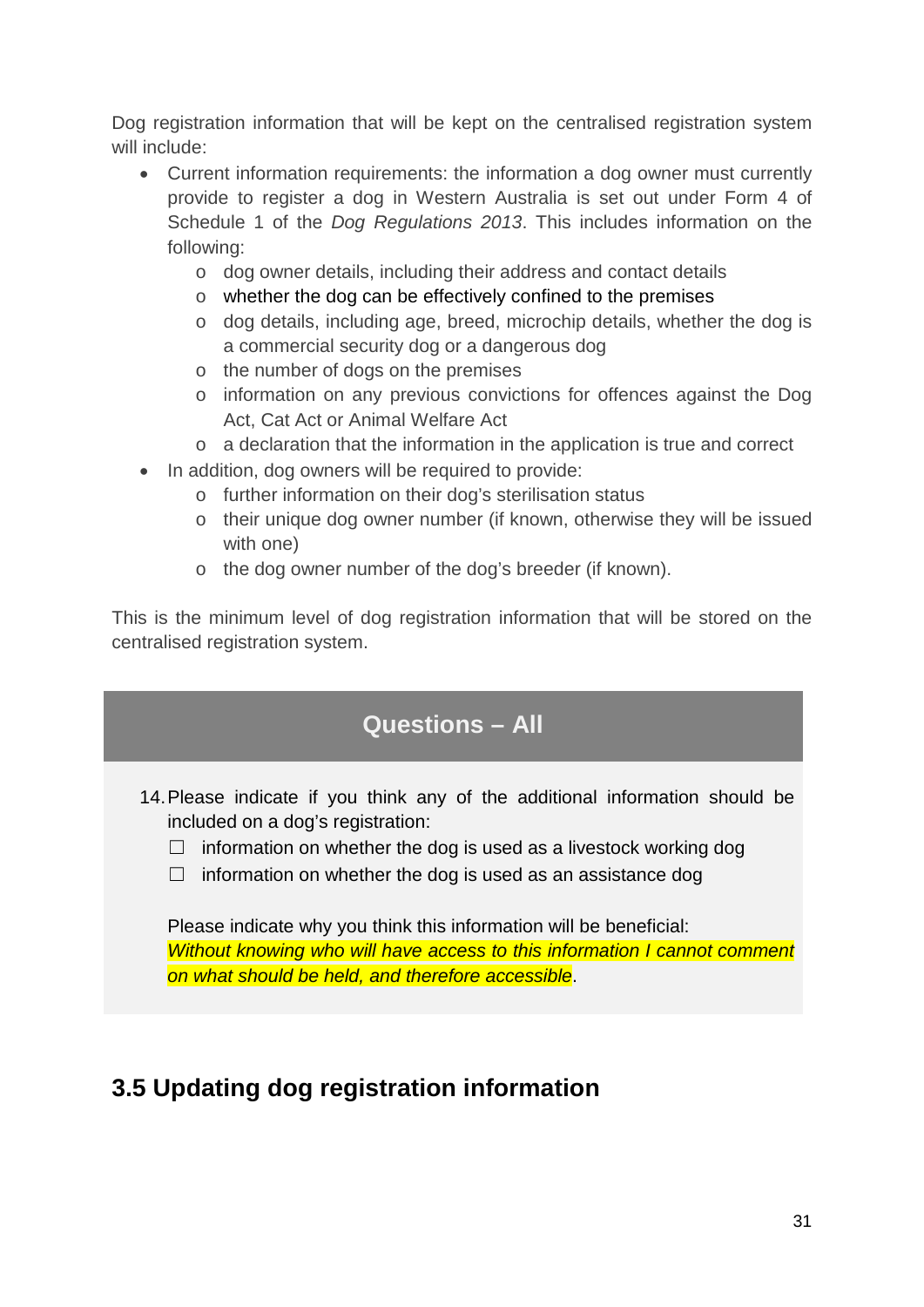The online centralised registration system will have the capacity to allow a range of users to register and update information recorded on the system in Western Australia.

Verification of some of the information recorded on the system will need to be undertaken to ensure the information is accurate, such as the sterilisation status of a dog.

The following users will be able to register a dog on the centralised registration system:

- dog owners
- local governments on behalf of dog owners (registrations made in person or hard copy form)
- dog shelters and rescue organisations
- dog management facilities.

The following stakeholders will be able to use the system to register as a dog breeder on the centralised registration system:

- dog owners (who wish to breed from their dog)
- local governments on behalf of dog breeders (registrations made in person or hard copy form)
- dog shelters and rescue organisations
- dog management facilities.

Local governments will be responsible for approving dog and breeder registrations in their district. The registration will not be complete until approved by the local government. In the process of approving dog registration applications, local governments can verify the microchip and de-sexing details through, for example, examining the dog's sterilisation certificate.

### **Potential Role for Veterinarians**

Another possible option is that veterinarians use the system to update the system with a dog's de-sexed and microchip information. In South Australia and New South Wales, veterinarians are able to update their centralised system with a dog's microchip details. The advantages of this are:

- a veterinarian can verify the de-sexing and microchipping of the dog without a local government having to examine a sterilisation certificate
- this is likely to be a more accurate and reliable method
- local governments can quickly process dog registrations as they do not have to confirm the microchip and de-sexing details (unless not already entered)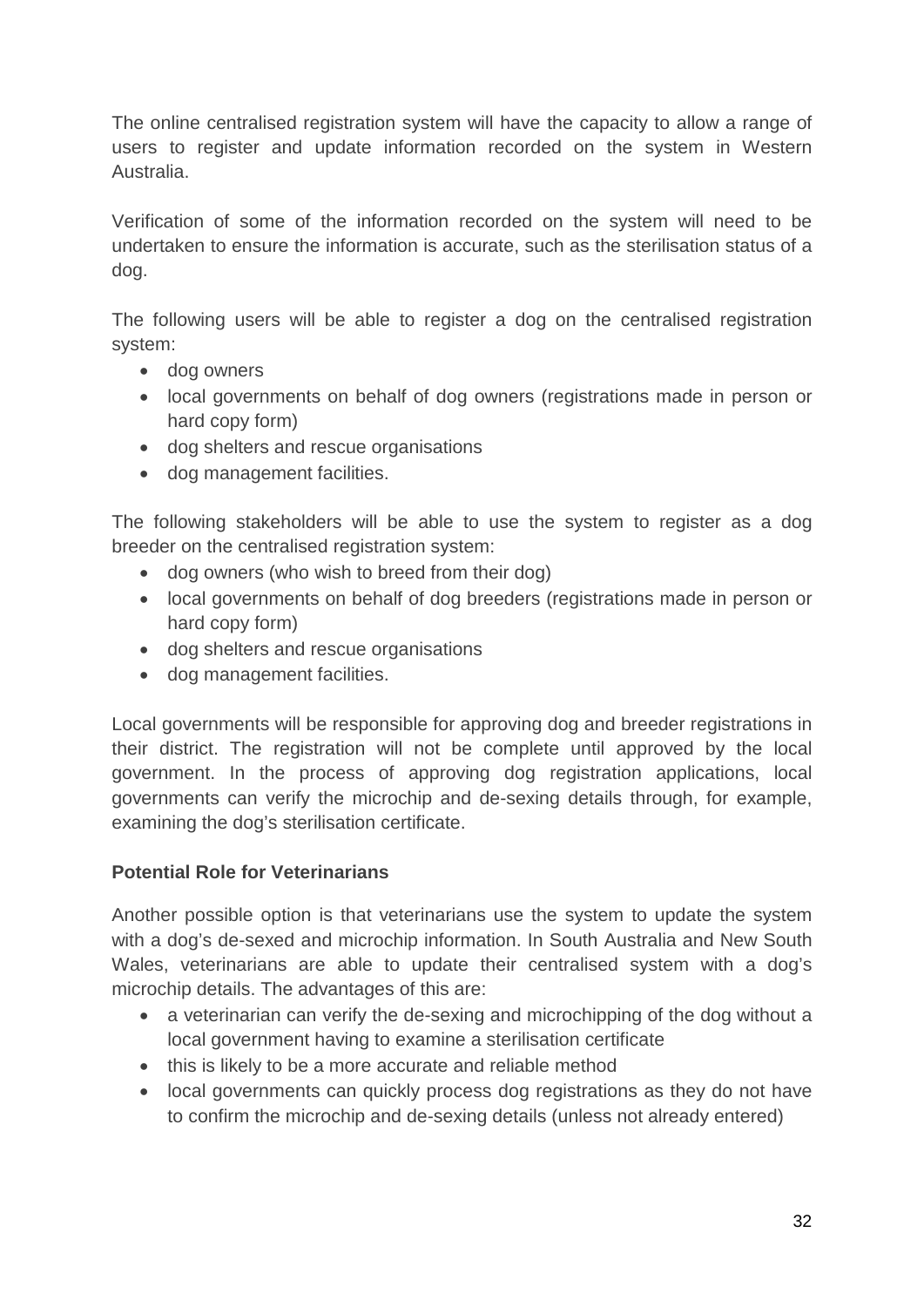• the information is verified and entered in the system at the point of microchipping and de-sexing, meaning there is no delay in updating this information.

This will create a cost to veterinarian practices who will need to expend time and resources on undertaking this function.

Veterinarians will not be responsible for ensuring dog owners comply with the microchipping and de-sexing requirements. They will also not be obliged to notify a local government of a dog owner's non-compliance with the requirements.

Under this proposal, a veterinarian will be able to update a registered dog's details. If the dog is not registered prior to the veterinarian undertaking the microchipping and/or de-sexing, the veterinarian will still be able to enter the dog's microchip details and sterilisation status into the centralised registration system.

Owners will then be responsible for searching the system for the microchip details of their dog, and completing their registration.

# **Questions – All**

- 15.Do you think veterinarians should be able to update and input dog's microchip and sterilisation details into the system?
	- ☒ Yes
	- ☐ No
	- ☐ Unsure

Please indicate why it would be useful:

I agree with the concept, but don't understand how the timing would work – the puppy is unlikely to always be registered by the time it is microchipped

- 16. Should it be a mandatory requirement for veterinarians to input this information into the system, or optional for veterinarians to input this information?
	- □ Mandatory
	- ☒ Optional
	- $\Box$  Not applicable

Please provide reasons for your preference: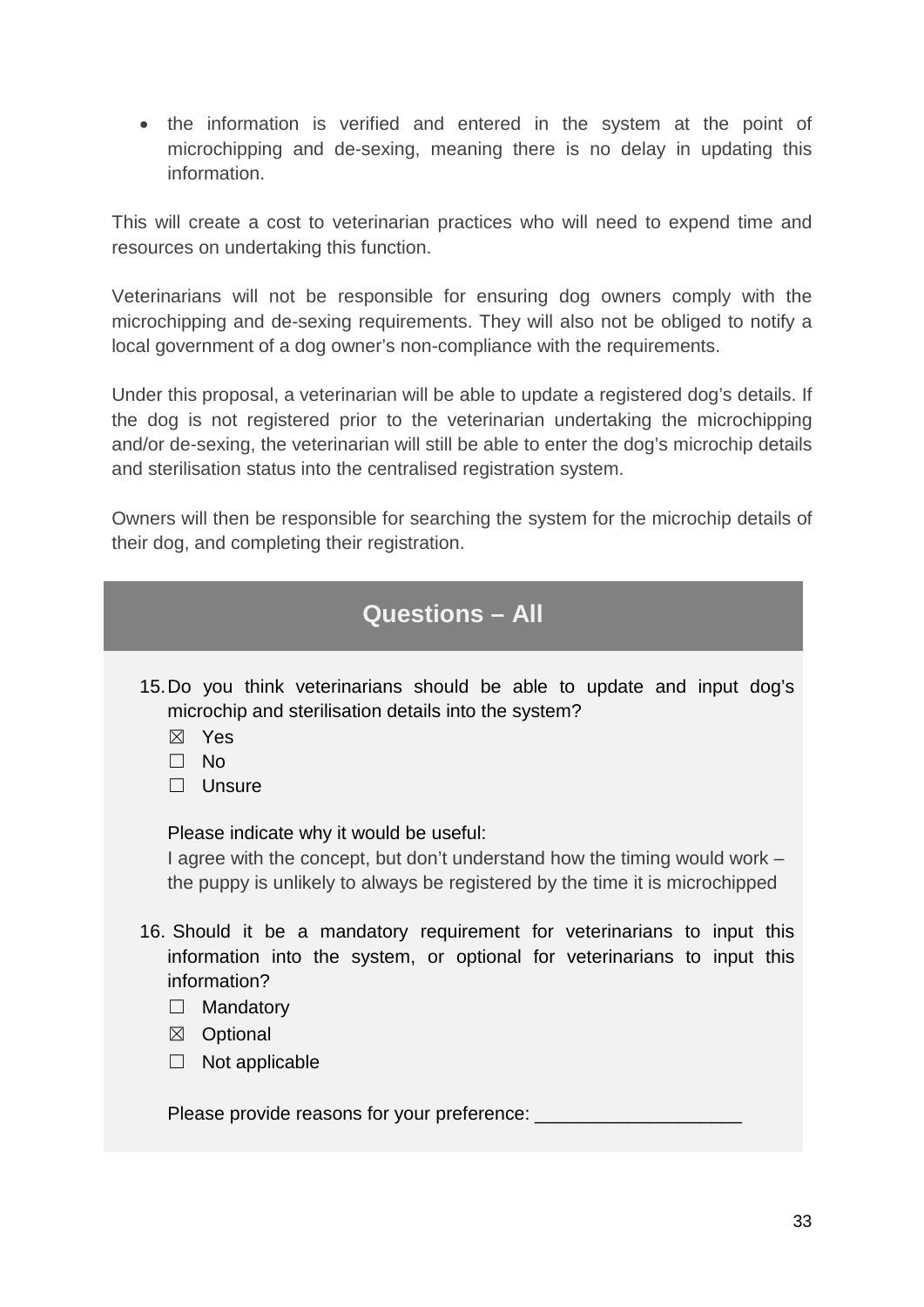| <b>Questions - Veterinarians</b>                                                                                                                                                                                                                                                                                                                                                                                                             |
|----------------------------------------------------------------------------------------------------------------------------------------------------------------------------------------------------------------------------------------------------------------------------------------------------------------------------------------------------------------------------------------------------------------------------------------------|
| 17. Would you or your practice be willing to undertake this function to ensure<br>the accurate recording of dog microchip and de-sexing details?<br>$\Box$ Yes<br>$\square$ No<br>$\Box$ Unsure                                                                                                                                                                                                                                              |
| 18. What costs would you or your practice incur by undertaking this role?<br>Please quantify where possible.<br>Administrative costs involved with inputting information<br>$\Box$                                                                                                                                                                                                                                                           |
| Please identify and quantify costs where possible:                                                                                                                                                                                                                                                                                                                                                                                           |
| 19. Do you perceive any benefits in undertaking this role?                                                                                                                                                                                                                                                                                                                                                                                   |
| 20. Please indicate what other information you think veterinarians should be<br>able to update or access on the system?<br>Enter a dog registration on an owner's behalf<br>$\Box$<br>Search for the identity of a dog and its owner<br>$\Box$<br>Enter vet specific information on any registered animal<br>$\Box$<br>Report and enter details of animal incidents such as dog attacks<br>$\Box$<br><b>Report dog deaths</b><br>□<br>$\Box$ |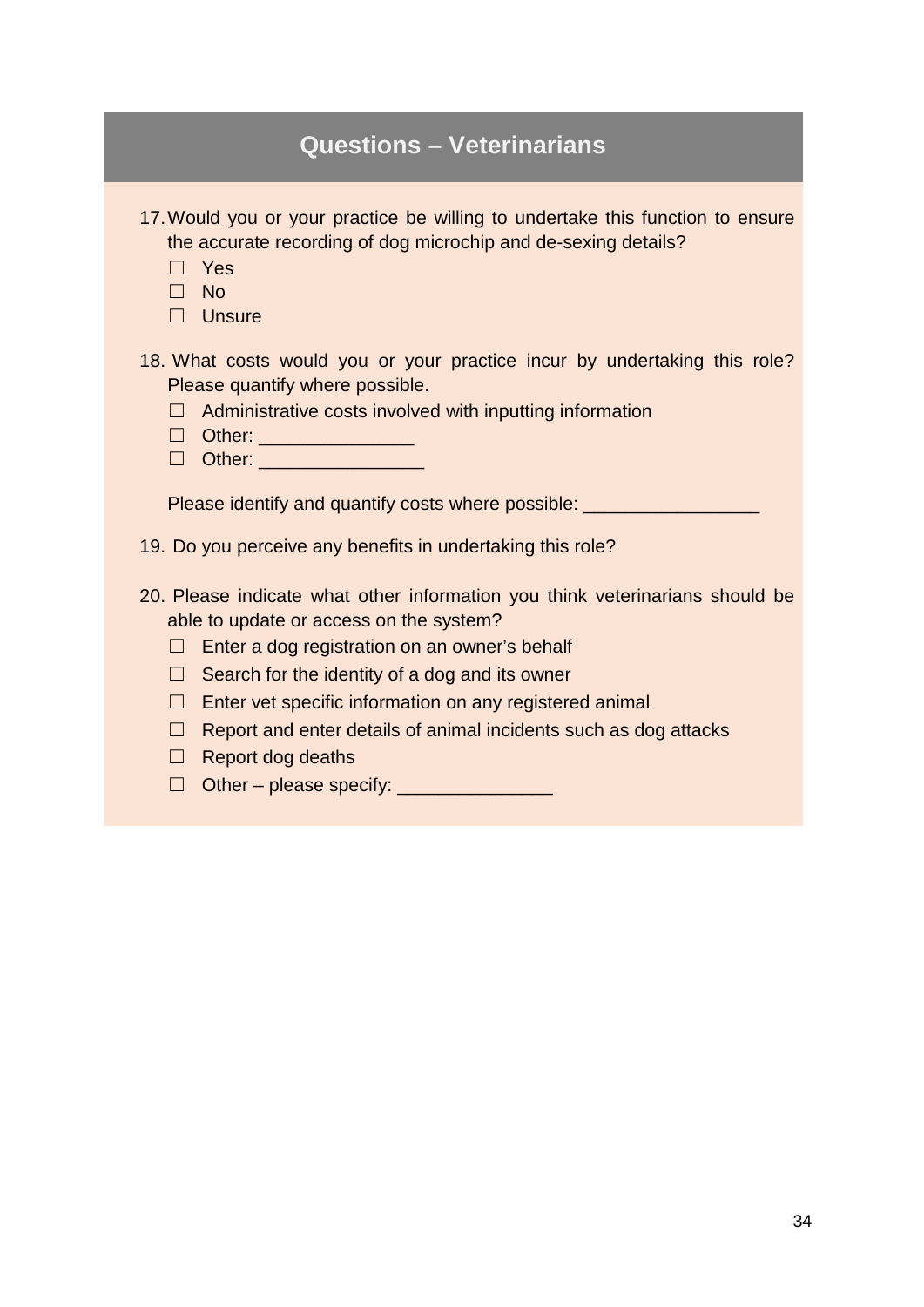# **3.6 Transition existing dog registers**

Introducing a centralised registration system will mean the information in the existing local government dog registers will need to be transferred to the central register. This could be phased in over a number of years.

Local governments currently use at least five different registration systems, ranging from a sophisticated purpose-built database to a spreadsheet. A survey of local governments, with 53 local government respondents, found that 68% used Synergy, 13% used Civica, 8% used TechnologyOne, 8% used Pathway and 2% used an Excel spreadsheet.

### **Annual dog registrations**

It is proposed that annual dog registrations will be transferred to the centralised system from the local government systems on renewal. Under the Dog Act, annual dog registrations expire on 1 November of every year.

Once the centralised registration system is developed and launched, annual dog registrations will be incorporated into the centralised registration system by requiring dog owners to renew their annual dog registration through the centralised system.

Essentially, dog owners that have registered their dogs annually will be captured when they renew their dog registration.

### **Three year dog registrations**

Similar to annual dog registrations, owners that have registered their dog for a period of three years will be transferred to the centralised system when they renew their dog's registration. As for annual registrations it will be the owner's responsibility to enter their data into the new system at the time of re-registration.

This means that it will take the centralised system three years to incorporate the three year period dog registrations.

### **Lifetime dog registrations**

Lifetime dog registration means the owner never has to renew their dog's registration. As such, their dog's registration cannot be recorded on the centralised dog registration system through the renewal of the registration.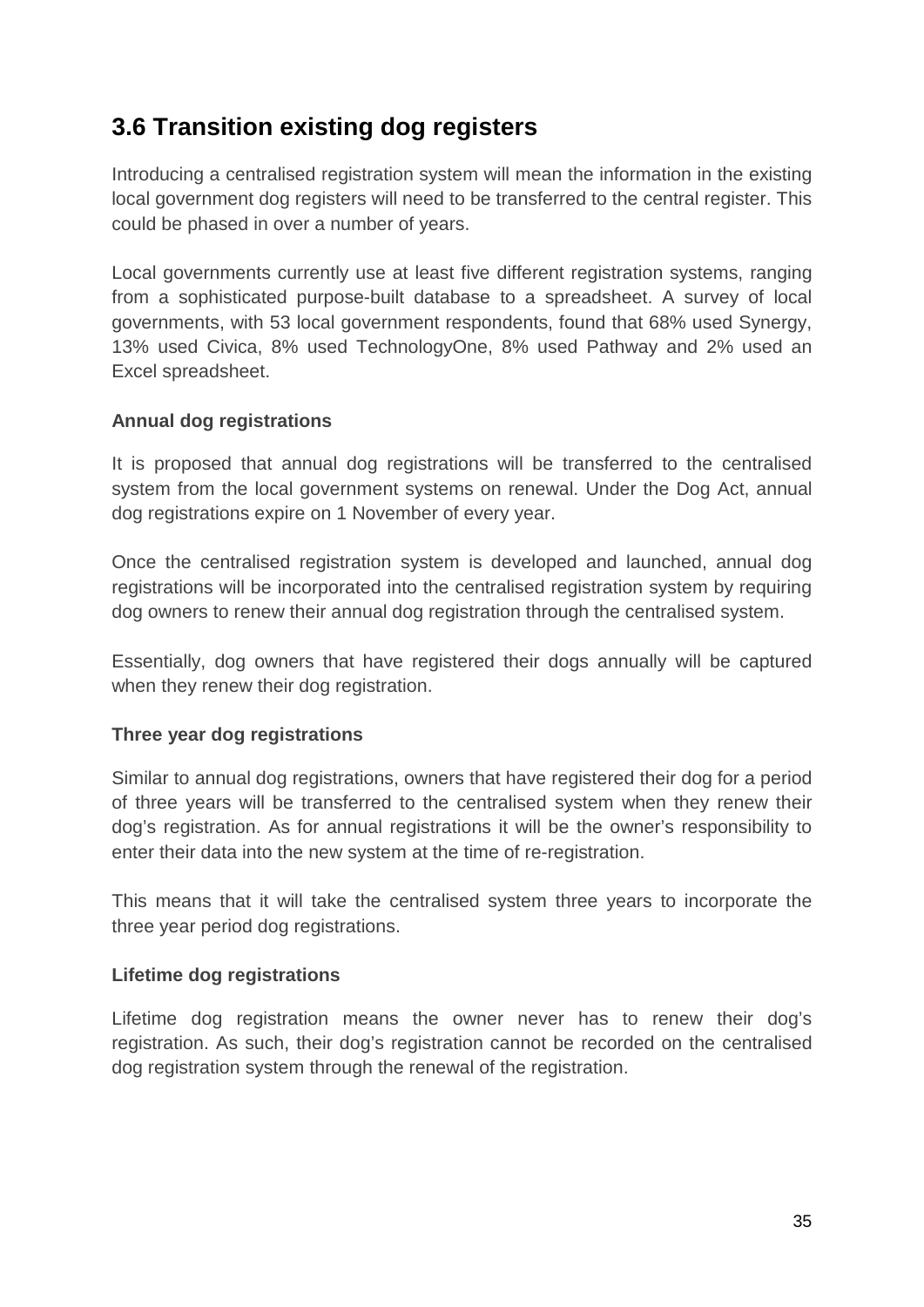There are three options to capture lifetime dog registrations on the centralised system:

### **Option 1: Software**

Data migration software could be created to transfer the information in each local government's register to the centralised system.

Software created to transfer dog registration information from local government systems to the centralised system would need to be specific to each type of software system the local governments currently use. It is not known if local governments using the same registration system have it configured in the same way. The expense of creating data migration software for each system would be significant, and adequate time would be needed to develop the data migration software for each type of registered software used by local governments.

Dog registration fees would have to increase to cover the costs of funding the data migration software or a one off registration charge apply for registrations on the new system.

### **Option 2: Manual entry**

Another option is to manually transfer the lifetime dog registrations to the centralised system. This would require local government staff to enter the information.

It would also mean that local government resources would be used on transferring information as opposed to undertaking other local government duties. It would, however, mean that local governments would no longer have to manage a dual system of registrations so there would be time and cost savings in the medium and longer term.

Sufficient time would also need to be provided to allow local governments to transfer the information – this could be three years in line with the transition of the three year registrations.

### **Option 3: Owner's responsibility**

Another option is to make it the responsibility of existing owners to re-register under the new centralised system.

Local governments could identify lifetime registrations on their system and send letters and information to owners with lifetime dog registrations instructing them to re-register their dog on the centralised system. There would be no charge for this process.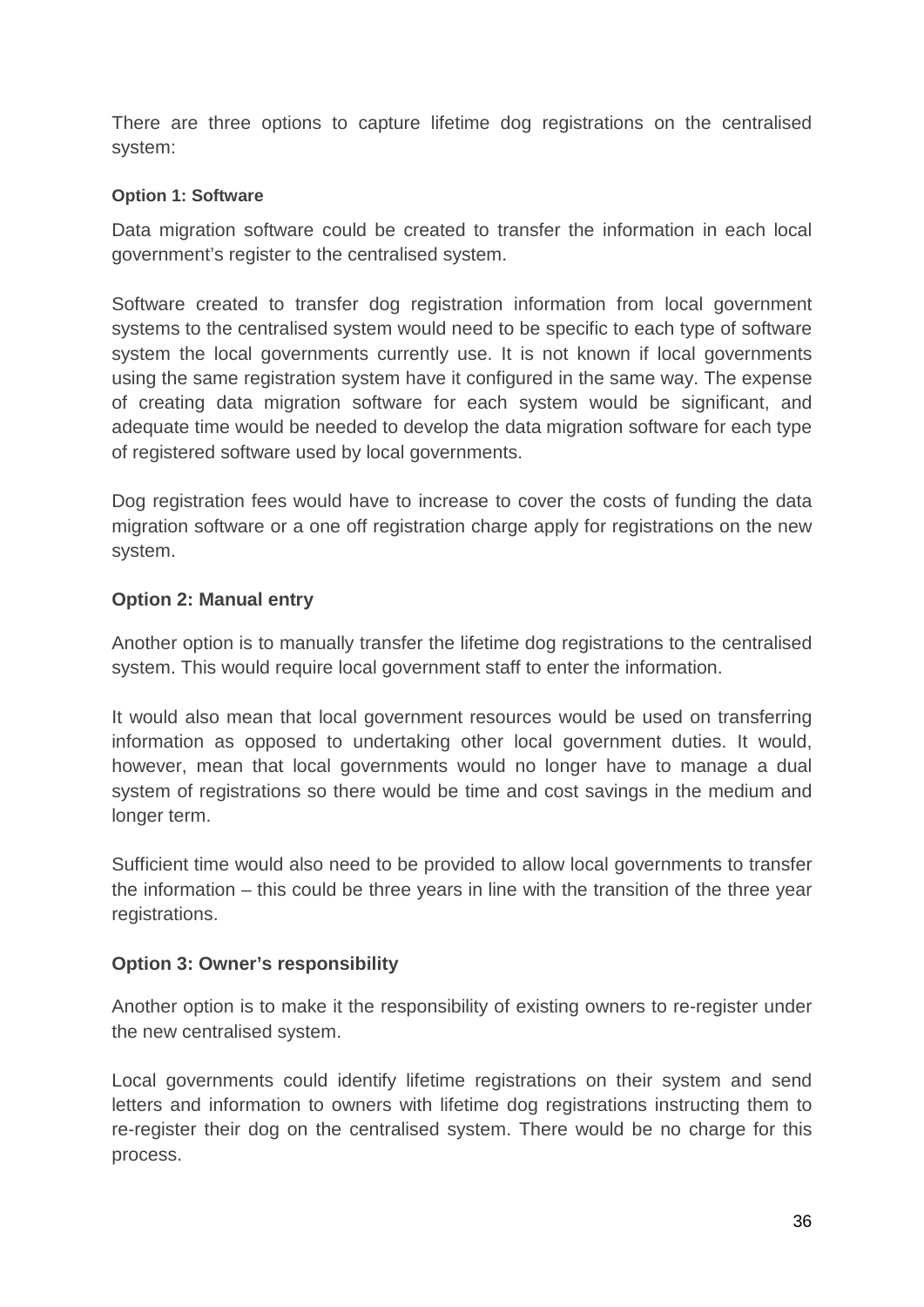Upon re-registering online, owners would complete a specific registration form identifying them as a dog owner with an existing lifetime dog registration. Local governments could confirm this against their existing register and waive the registration fee.

If a person does not have online access, the local government could process the reregistration on the owner's behalf.

Currently, owners with a lifetime dog registration are not required to update a local government when their dog dies. Local governments are likely to therefore have active registrations for dogs that have passed away. One advantage of owners reregistering their lifetime dog registrations is that the register will not be updated with deceased dogs.

There is a risk that owners will not undertake the re-registration and may not reregister their dog.

## **Questions – All**

21.Please indicate your preference for the following:

 $\boxtimes$  Option 1 – Develop and provide data migration software to transfer lifetime dog registrations to the centralised registration system.

 $\Box$  Option 2 – Local governments manually enter lifetime dog registrations into the centralised registration system.

 $\Box$  Option 3 – Owners re-register their lifetime dog registration on the centralised registration system.

Please indicate reasons for your preference:

Once the central system is ready and a data extract schema known and tested, why would all the records not be transferred at a given point in time?

22.Are there other options for transferring existing dogs onto the centralised system?

I don't know.

- 23.Which of the following would you support to cover the costs of migrating existing data?
	- $\Box$  an increase in the registration fee
	- $\Box$  a one-off payment by dog owners

☐ other

☒ none *Cost should be borne by the State Government – it is their initiative*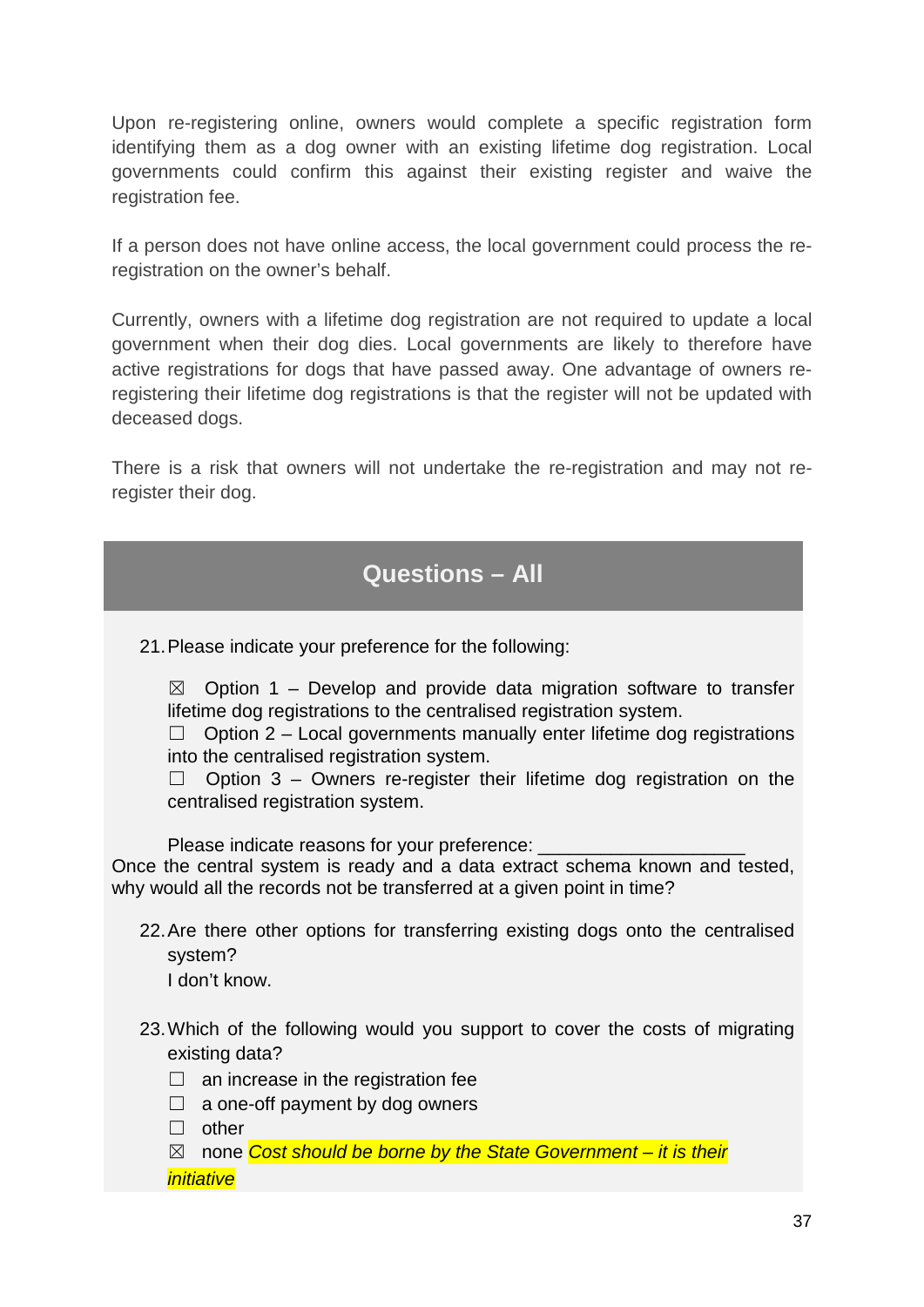One option is that existing lifetime dog registrations are not transferred to the new system and local government registers would need to be retained for at least a 15 year period following the launch of the centralised system and authorities would have to refer to both the centralised system and individual local government dog registers.

24. Should lifetime dog registrations be transferred to the new system?

- ☒ Yes
- ☐ No
- ☐ Unsure

## **Questions – Local Governments**

- 25.Please indicate your local government district and the software you currently use for your dog register:
	- a) Local Government district:
	- b) Dog register software: \_\_\_\_\_\_\_\_\_

26. Please indicate if the software used for your local government dog register is the same as the software used for your local government's cat register:

- ☐ Yes
- ☐ No
- □ Unsure

27. Have you modified the software you currently use?

- ☐ Yes
- ☐ No
- ☐ Unsure
- 28. Is your local government easily able to identify lifetime dog registrations in your dog register?
	- ☐ Yes
	- ☐ No
	- ☐ Unsure
- 29. How many lifetime dog registrations does your local government currently have?
- 30. Does your local government have the capacity to extract data from your dog register software and provide the extracted data in an Excel spreadsheet?

☐ Yes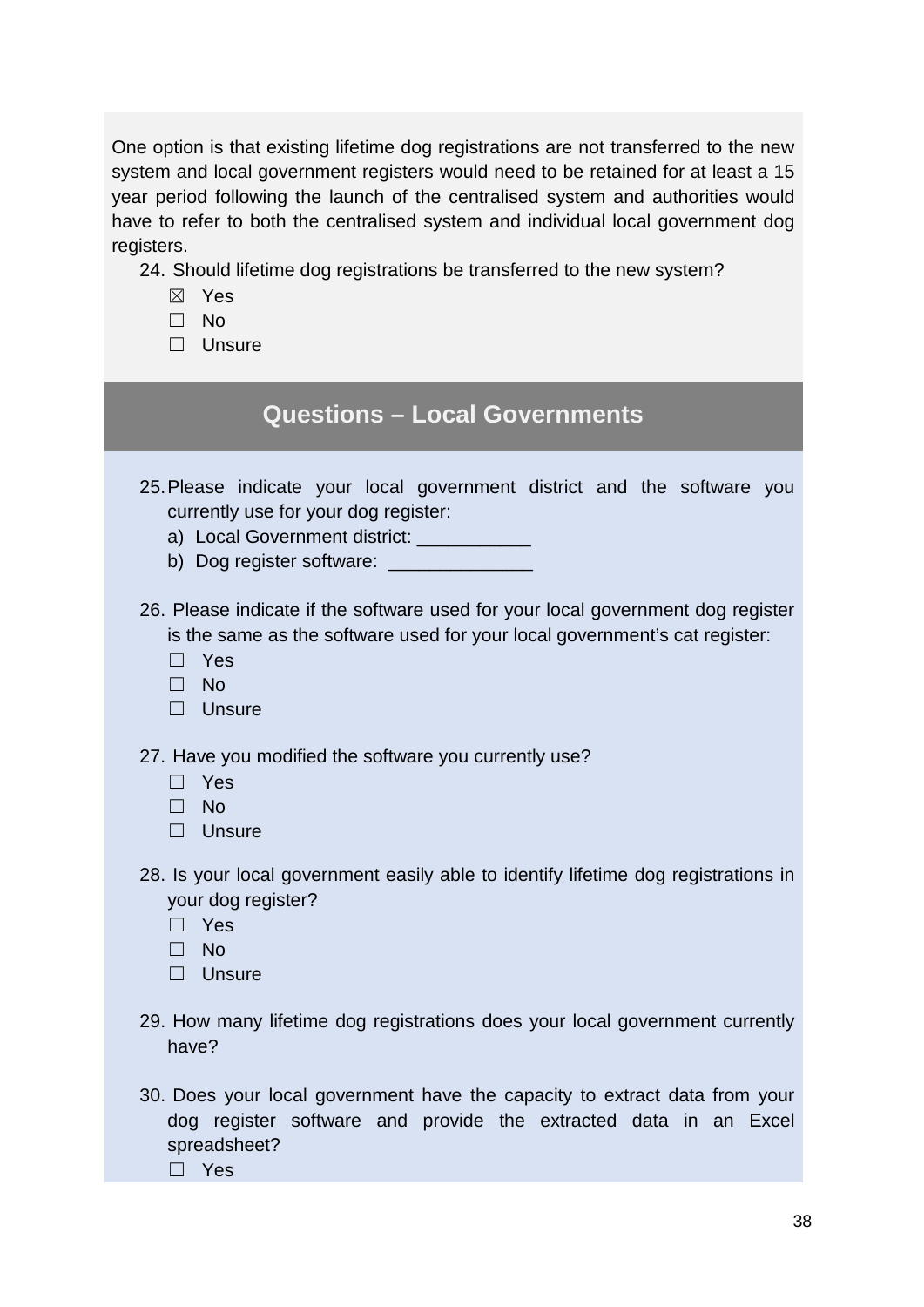| <b>No</b><br><b>Unsure</b>                                                                                                                                                                                                                                                                                                                                          |
|---------------------------------------------------------------------------------------------------------------------------------------------------------------------------------------------------------------------------------------------------------------------------------------------------------------------------------------------------------------------|
| <b>Questions - Dog Owners</b>                                                                                                                                                                                                                                                                                                                                       |
| 31. Would you prefer:<br>dog registration fees to increase to cover the cost of transferring dog<br>registrations to the centralised system;<br>a one-off \$5 fee for an automatic transfer of the data; or<br>$\Box$<br>to re-register your own dogs online?<br>None of the above – it should be managed between the State Government<br>and Local Government.     |
| 32. If you are a dog owner with an existing lifetime dog registration, would you<br>be willing to re-enter your details in the centralised registration system<br>online?<br>Yes<br>$\boxtimes$<br>- No<br>Unsure<br>This is a repeat of option 3 in question 31.<br>None of the above – it should be managed between the State Government<br>and Local Government. |

# **3.7 Application and approval – dog breeder registration**

A dog breeder will be broadly defined under the Dog Act, and will include any owner who has a dog that is not de-sexed, except if the dog is not de-sexed on health grounds.

The requirement to register as a dog breeder will come into effect once the centralised registration system is operational.

While it is envisaged that a majority of breeders will be registered prior to their dog having puppies, dog owners that are not registered will need to register as a breeder within seven days of the birth of puppies. This will ensure the local government has adequate time to process and approve the dog breeder registration application before the puppies are potentially transferred to another owner.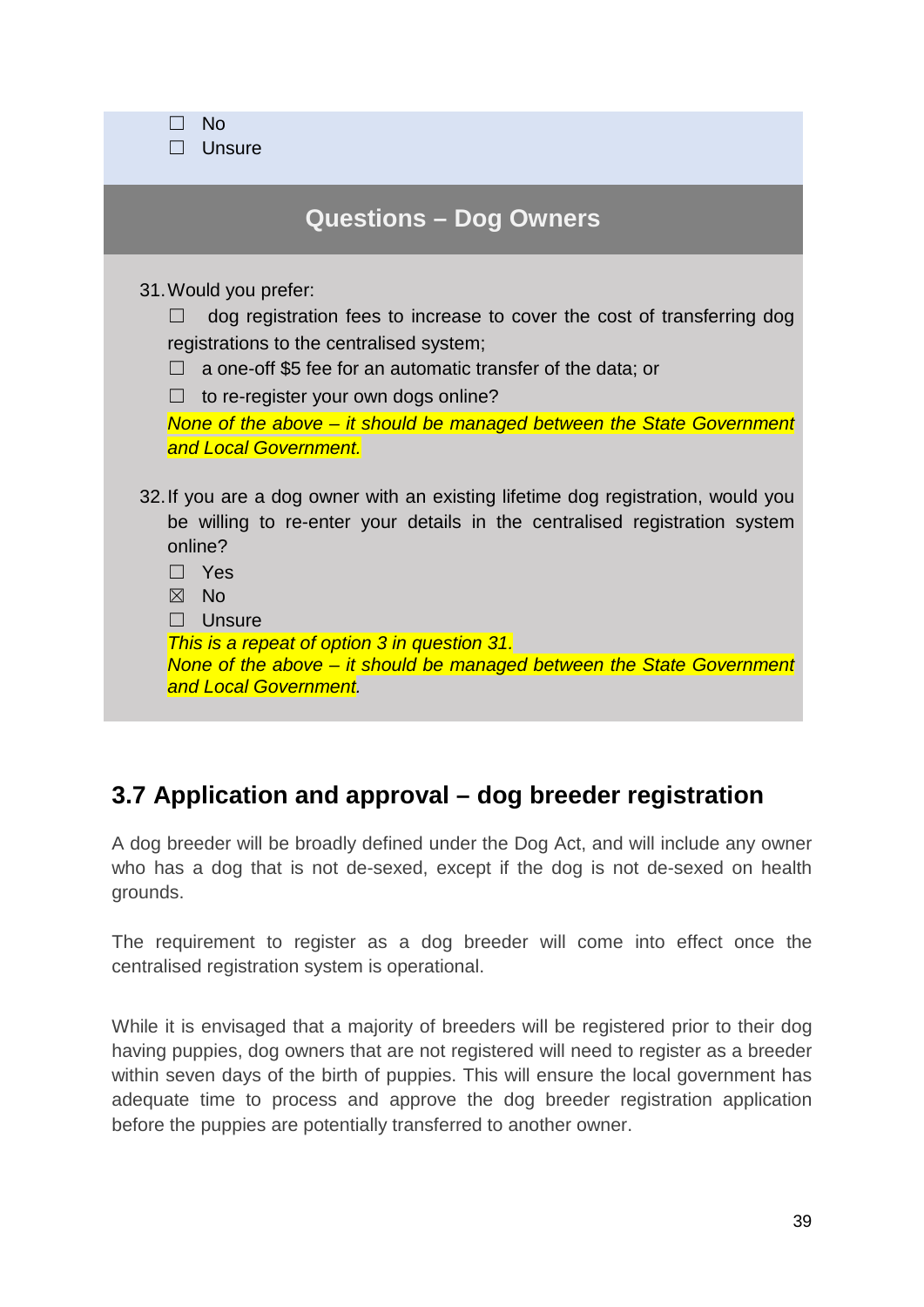The information supplied by dog breeders at registration will impact the ability of the local governments to make an informed decision on approval of dog breeder registration.

The information cat breeders must provide when applying for approval to breed cats includes:

- the breeder's details, including address and contact details
- the cat's details, including microchip details and sterilisation status
- questions in relation to the breeding of the cat, including the number of cats being kept on the premises, a description of the facilities, and whether they are a member of one of the listed organisations
- the requirement to provide details of any previous convictions against the Cat Act, Dog Act or Animal Welfare Act
- a declaration that the information provided is true and correct.

It is proposed that similar information is provided when dog breeders apply for dog breeder registration. Instead of providing information on the premises and facilities, it is proposed that dog breeders would need to indicate and certify that they were complaint with any minimum standards for dog breeding, housing and husbandry (once they came into effect).

Breeders will be required to renew their dog breeder registrations annually. Registered breeders will also be required to update any change to their information within seven days.

# **Questions – All**

- 33.What information do you think a dog breeder should provide when applying for breeder registration or renewal?
	- $\Box$  The number of dogs being kept on the premises
	- $\Box$  A description of the premises where the dogs are being kept
	- $\Box$  A description of the facilities
	- ☐ The breed of dogs

 $\Box$  Whether a person has been convicted of an offence under the Dog Act, Cat Act, Animal Welfare Act or a dog or cat local law.

 $\Box$  Certification that they comply and will continue to comply with animal breeding, housing and husbandry standards

☒ Other – please specify: *Dogs West Members should be exempt from the above and should be automatically accepted as they have to comply with comprehensive Regulations and a Code of Ethics.*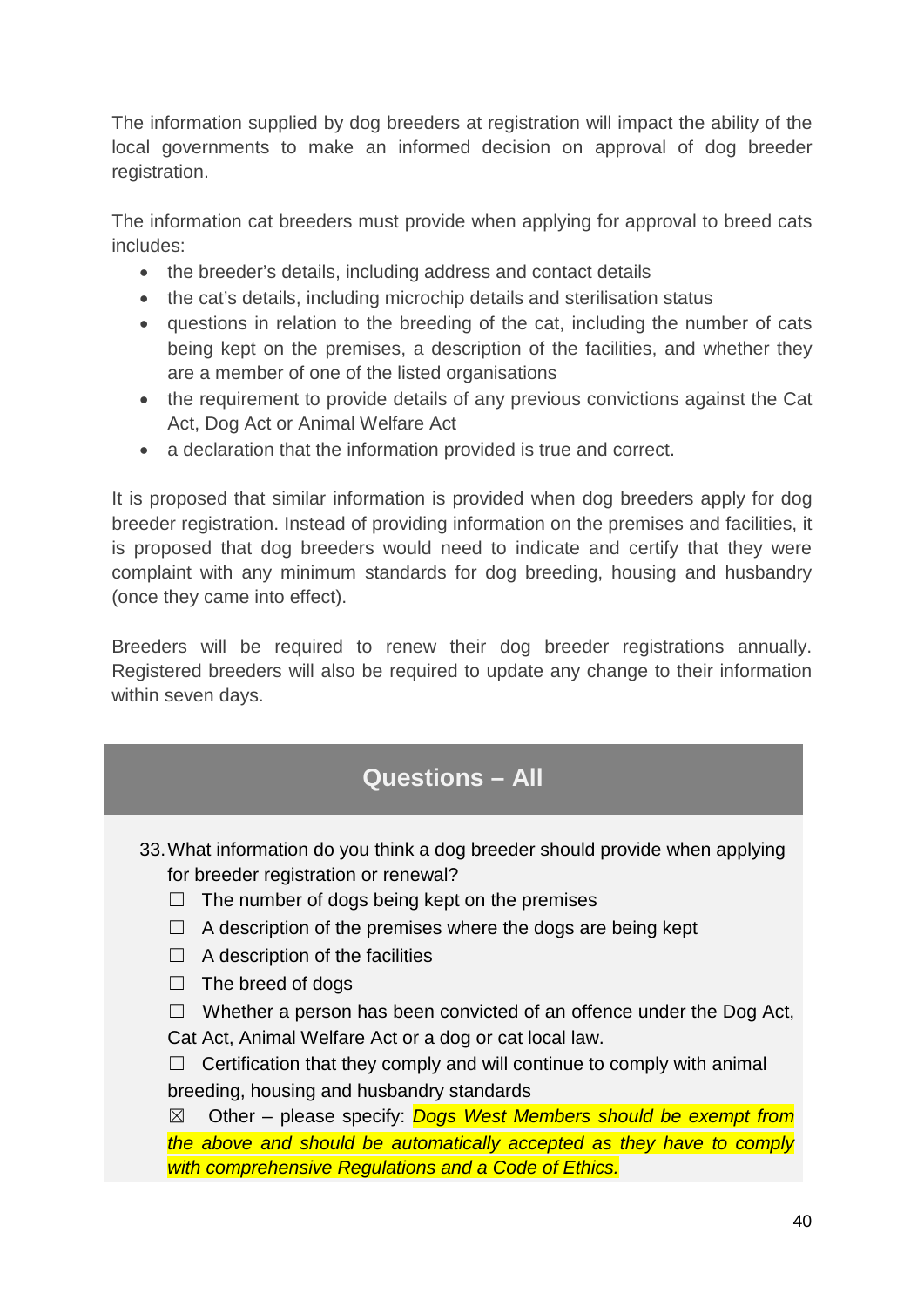34.What do you think local governments should take into account when considering a dog breeder application or renewal?

- $\Box$  The number of dogs being kept on the premises
- $\Box$  The breed of dogs

□ Convictions under the Dog Act, Cat Act, Animal Welfare Act, or a dog or cat local law

☒ Other – please specify: *Dogs West members should be exempt from the above and should be automatically accepted as they have to comply with comprehensive regulations and a Code of Ethics.*

- 35.Should local governments have the power to enter and inspect premises of a dog breeder, or premises that are subject to a dog breeder application or renewal?
	- ☐ Yes
	- ☒ No
	- ☐ Unsure
- 36.In what situations should a local government be able to enter and inspect premises of a dog breeder of that are subject to a dog breeder application or renewal?

☐ Where the dog breeder owns more than a certain number of dogs, or owns a kennel establishment If yes, how many?

- ☐ No
- ☒ Unsure

Local Governments do not have the resources to carry out inspections of this nature – how will they be able to do more?

## **3.8 Conditions – dog breeder registration**

Dog breeders registered with the government will be required to comply with particular conditions. This will include legislative requirements relating to information that must be provided when transferring a dog and the requirement to update a dog's microchip database details with the breeder's dog owner number.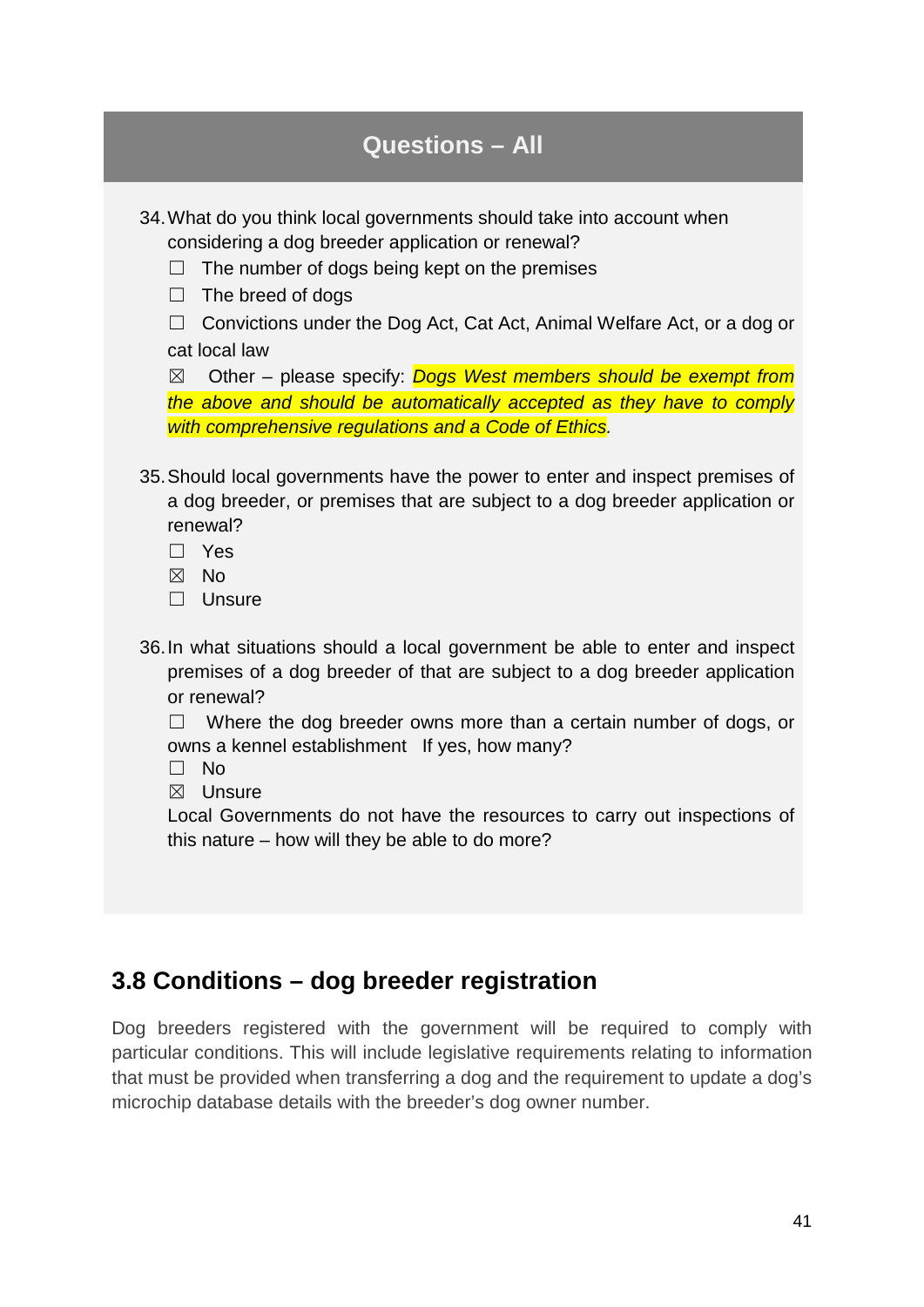Dog breeders will also be required to comply with the requirements under the Dog Act, Cat Act and Animal Welfare Act and the mandatory dog breeding standards and guidelines when they are introduced under the Animal Welfare Act.

Registered dog breeders will also be required to notify the local government if any details of their dog registration changes.



# **3.9 Exemptions – dog breeder registration**

### **Livestock working dogs**

In Queensland, primary producers that own and breed livestock working dogs are exempt from registering as dog breeders where they sell or transfer puppies they have bred to other primary producers.

If a primary producer sells or transfers a puppy they have bred to someone who is not a primary producer, then they are required to register as a dog breeder, and supply their dog breeder registration number.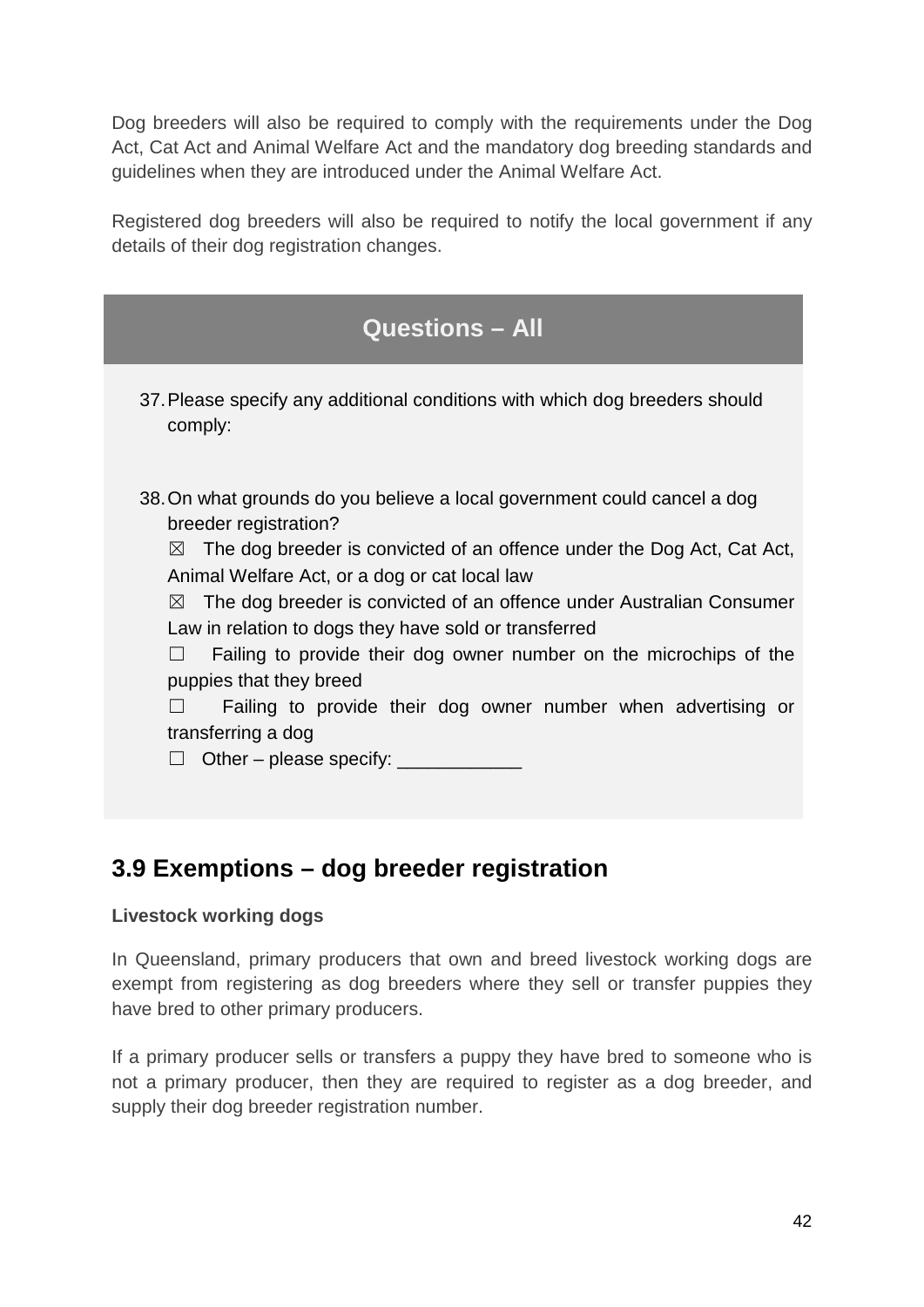| <b>Questions - All</b>                                                                                                                                                                                         |
|----------------------------------------------------------------------------------------------------------------------------------------------------------------------------------------------------------------|
| 39. Should primary producers in WA be exempt from registering as dog<br>breeders where they breed and transfer livestock working dogs to other<br>primary producers?<br>Yes<br>$\Box$ No<br>$\boxtimes$ Unsure |
| Please provide reasons for your response: They should be required to be<br>members of a registered dog breeding organisation with rules and<br>regulations governing how they breed.                           |
| 40. Should primary producers in WA be exempt from registering as dog<br>breeders where they breed and transfer livestock working dogs to any<br>person?<br>$\Box$ Yes<br>$\boxtimes$ No<br>$\Box$ Unsure       |
| Please provide reasons for your response: • If dogs or puppies are sold<br>to the pet market, they should be a licensed breeder.                                                                               |

### **Dog breeders registered with recognised breeding associations**

There are dog breeders in WA that are members of non-Government dog breeding organisations and associations.

Dogs West, as an example, is a pedigree breeding association in Western Australia whose members are required to abide by a Code of Ethics.

Following the introduction of the centralised registration system, members of Dogs West will be required to register as a dog breeder with the Government.

## **Questions – All**

41.Should particular dog breeders that are members of particular dog breeding associations be exempt from registering with the Government as dog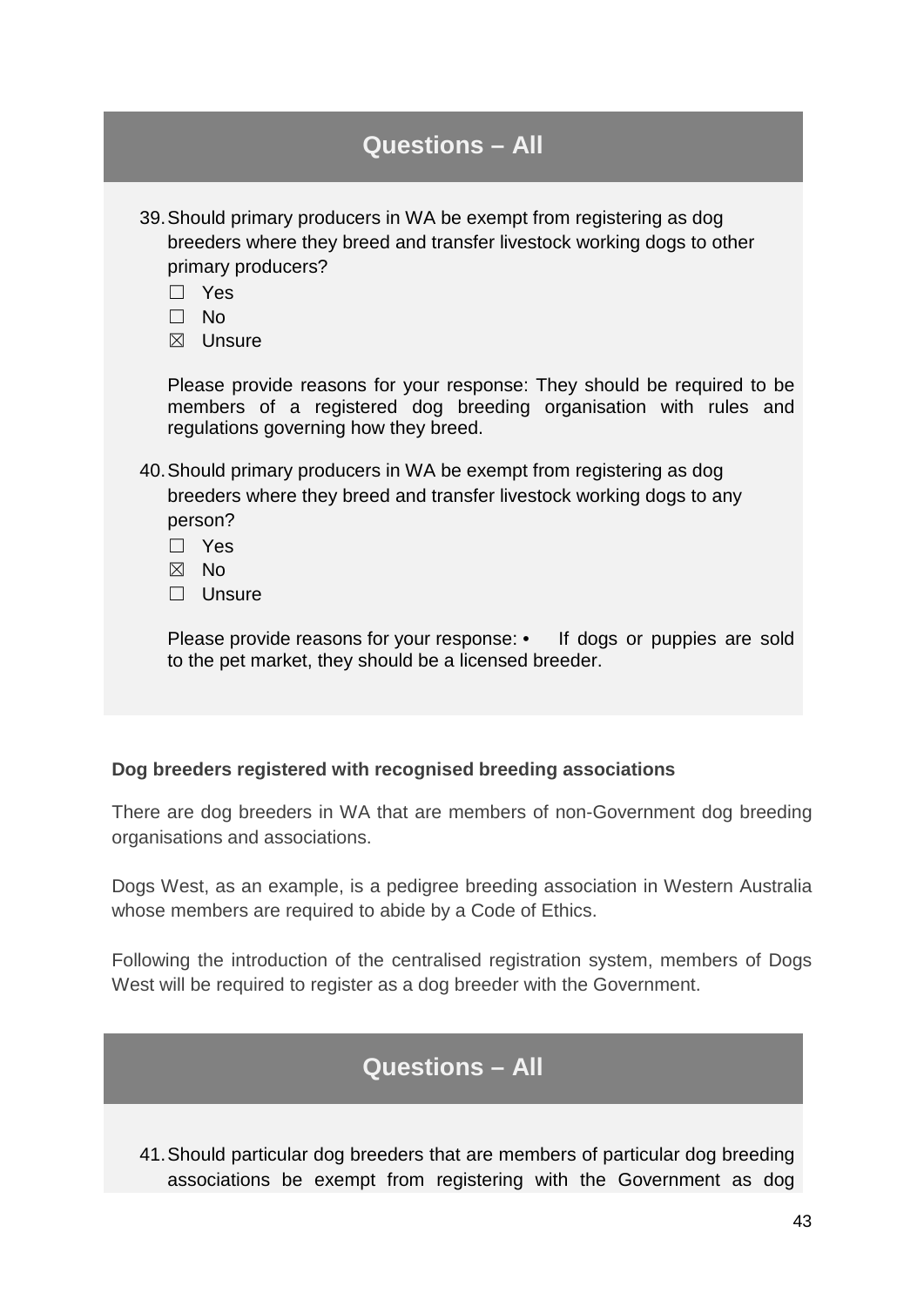breeders?

☒ Yes *– Dogs West Breeder Members should be automatically registered*

☐ No

☐ Unsure

Please provide reasons for your response: Absolutely. Dogs West has set the bar pretty high when it comes to the breeding of dogs – and we have to be on the Dogs West / ANKC Register

In South Australia, dog breeder registration has recently been introduced.

Members of Dogs SA (the Dogs West equivalent) are not exempt from registering as dog breeders, but Dogs SA are responsible for inputting and maintaining their member's details into the dog breeder register.

The membership number issued by Dogs SA is also used as the Government dog breeder registration number.

- 42.Should recognised dog breeder associations in WA be responsible for inputting the details of their members into the Government's dog breeder register on the centralised registration system?
	- ☒ Yes
	- ☐ No
	- ☐ Unsure

Please provide reasons for your response:

*I agree with this proposal provided that Dogs West Breeders are recognised and approved on the Breeder Register.*

43.What do you perceive to be the benefits of recognised dog breeder associations inputting their members details into the Government's dog breeder register? (You may select more than one option)

 $\boxtimes$  Creates consistency between registers

 $\boxtimes$  Avoids duplication for dog breeders who would otherwise need to register with both associations

 $\boxtimes$  Potentially lessens the administrative burden on local governments

 $\boxtimes$  Ensures that dog breeders registered with dog breeder associations are also registered with the Government and can be traced on the Government system

☐ Other – please specify: \_\_\_\_\_\_\_\_\_\_\_\_

44.What obligations should there be on recognised dog breeder associations that input their members details into the Government's dog breeder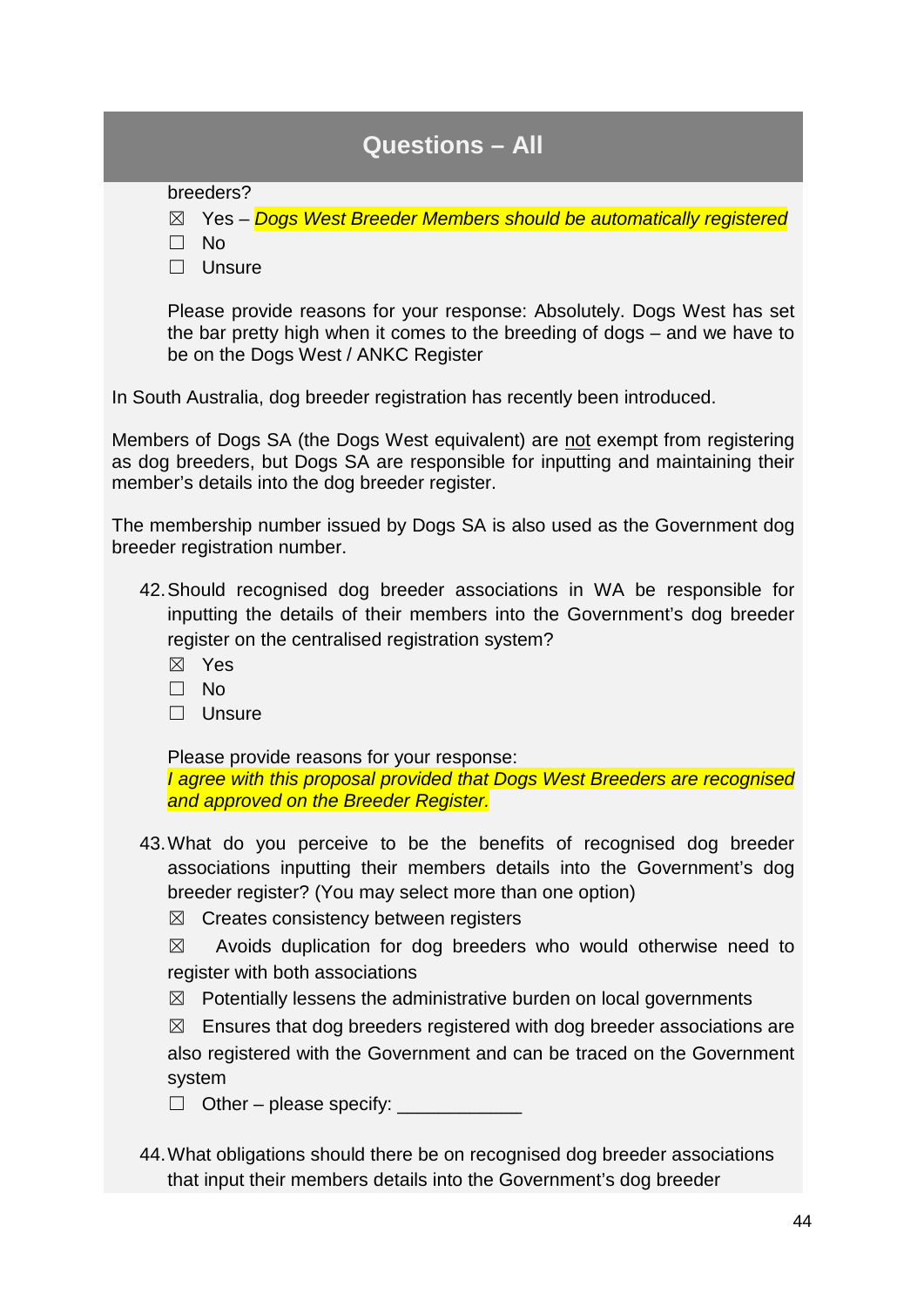register? (you may select more than one option)

 $\boxtimes$  Recognised dog breeder associations must update any change of their member's details within seven days of being notified of the change

 $\boxtimes$  Recognised dog breeder associations must notify the relevant local government when a dog breeder is no longer a member of their association

 $\boxtimes$  Recognised dog breeder associations must notify the relevant local government if a member's membership of their association is cancelled by the association

 $\Box$  Recognised dog breeder associations must notify relevant enforcement agencies where they find evidence that one of their members is not complying with the requirements under the Dog Act, Animal Welfare Act or a relevant dog local law

 $\Box$  Other – please specify:

45.What criteria should be considered when approving a dog breeder association to be a 'recognised' dog breeder association that can input their member's details into the Government's dog breeder register?

 $\boxtimes$  Privacy and confidentiality policies of the association

 $\boxtimes$  Compliance with minimum standards for dog breeding, housing, husbandry, transport or sale.

*There are no Government standards at this point in time, so it is impossible to comment on them. Dogs West Members must adhere to and abide by the Dogs West Code of Ethics and Regulations and there is a compliance framework in place to sanction Members who do not adhere to these.*

 $\Box$  Other – please specify:

- 46.If you are a member of a dog breeder association, would you like your association to be responsible for completing your Government dog breeder registration?
	- ☒ Yes
	- ☐ No
	- ☐ Unsure

Please provide reasons for your response: I'm already required to register all pups bred by me with DogsWest, including pedigree name, sex, colour, breed and microchip. I am also required to provide specific breed health testing in terms of hip and elbow scores to Dogs West. They have all the information already, why not get them to log into the Govt dog breeder system and input it or have some way for it to link.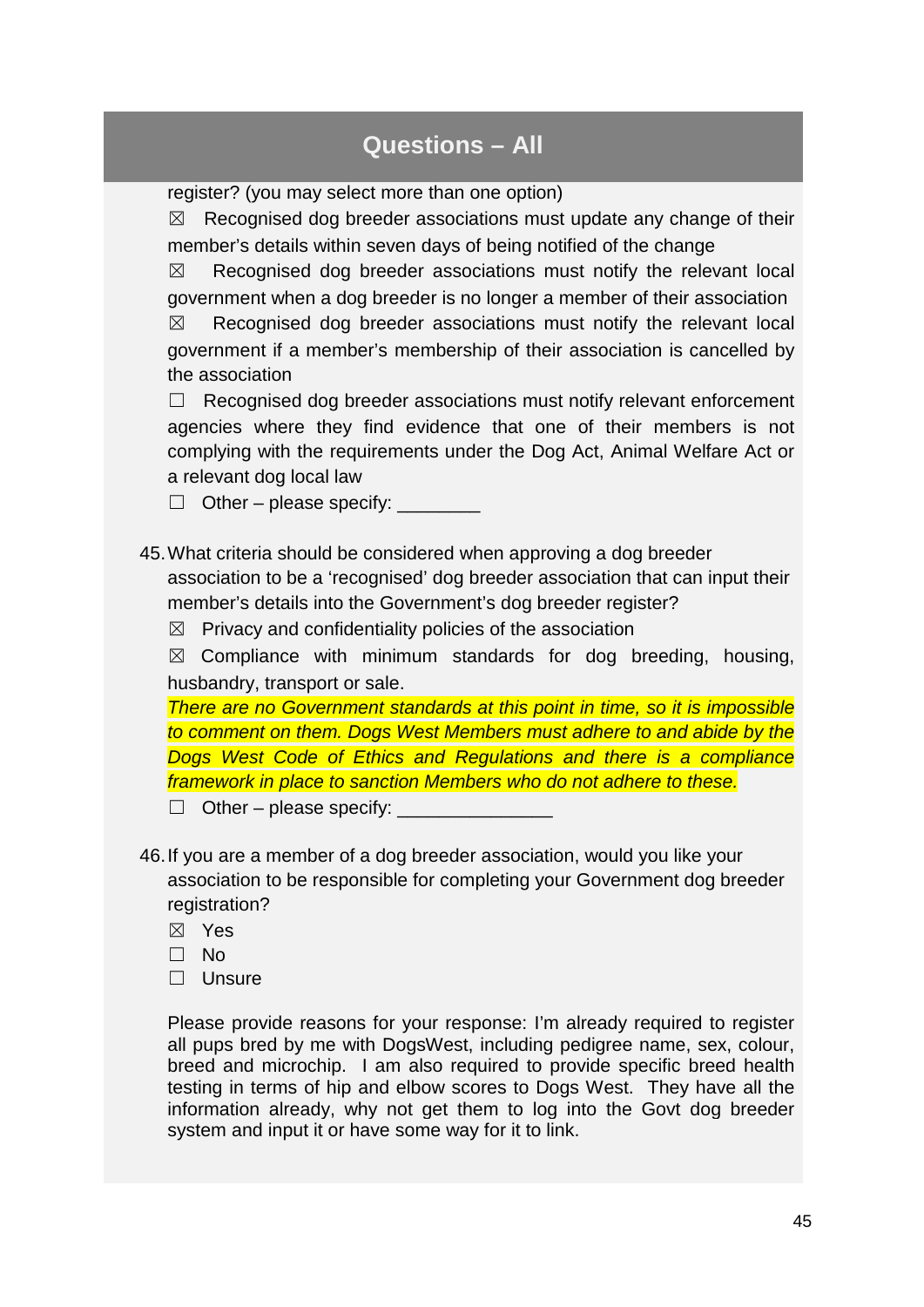| <b>Questions - All</b>                                                                                                                                                                                                                                                                                                                                                                                             |
|--------------------------------------------------------------------------------------------------------------------------------------------------------------------------------------------------------------------------------------------------------------------------------------------------------------------------------------------------------------------------------------------------------------------|
| 47. Should the membership number of a member of a recognised dog breeding<br>association be used as their Government dog owner number?<br>⊠<br>Yes<br>$\Box$ No<br>$\Box$ Unsure                                                                                                                                                                                                                                   |
| Please provide reasons for your response: <i>Transparency, efficiency and</i><br>consistency. I'm already required to advertise my Dogs West membership<br>number when advertising so it makes sense to have just one number.<br>48. What do you perceive to be the benefits of members of breeding<br>associations using their membership number as their dog owner number?<br>Creates consistency<br>$\boxtimes$ |
| Ensures a dog breeder is easily identifiable in both the association's<br>$\boxtimes$<br>register and the Government's register                                                                                                                                                                                                                                                                                    |
| Avoids confusion on what number members should quote in<br>$\boxtimes$<br>advertisements for the sale of dogs<br>Other – please specify:                                                                                                                                                                                                                                                                           |

# **3.10 Transferring a dog**

### **Dog breeders and dog microchip information**

Under the new centralised registration system, every owner that registers a dog will be issued with a 'dog owner number' that is unique to the owner. Effectively, every dog owner will have an identification number.

A dog breeder will be required to record their details and their unique 'dog owner number' alongside the microchip details of every puppy bred from their dog/s. This will ensure that the breeder's details are permanently recorded for each dog.

Microchip implanters will be required to provide the following information to the microchip company:

- Information on the dog breeder that owns and bred the dog's mother:
	- o Their 'dog owner number'
	- o Their name, address and contact details
- If known, information on the dog breeder that owns the dog's fathers:
	- o Their 'dog owner number'
	- o Their name, address and contact details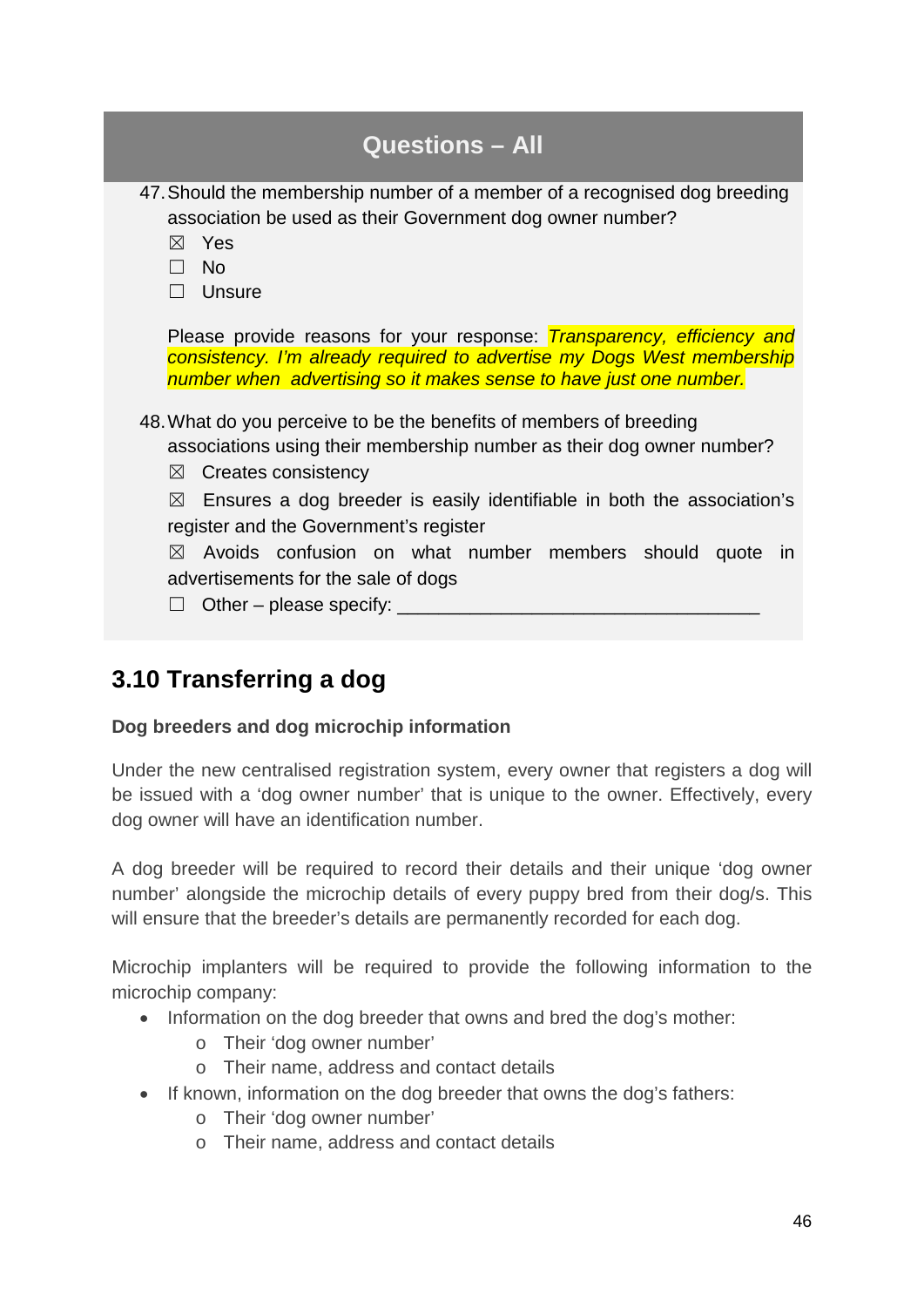Microchip database companies will be required to record and retain this information alongside the microchip information of a dog.

| <b>Questions - Microchip Implanters and Microchip</b><br><b>Database Companies</b>                                            |
|-------------------------------------------------------------------------------------------------------------------------------|
| 49. Is it possible to include additional fields of information on your microchip<br>database?<br>- Yes<br>$\Box$ No<br>Unsure |
| 50. Will this have an impact on the cost of recording information on the<br>microchip database? If so, how so?                |
| 51. Please indicate the name of your microchip database company:                                                              |

### **Providing information when transferring a dog**

Any person who sells, gives away, transfers or advertises a dog will be required to provide their 'dog owner number' and the dog's microchip number. Both numbers must be provided in any advertisement that advertises dogs or puppies for sale.

This will assist in tracking a dog, and identifying where a dog has come from.

Furthermore, if the person selling, giving away, transferring or advertising a dog alleges to have bred the dog, a consumer can verify if they are a registered breeder on the centralised registration system by searching the 'dog owner number' provided by the breeder.

Consumers will be educated about only sourcing dogs from dog owners that provide their dog owner number and the dog's microchip number. This will help members of the public source dogs and puppies from registered dog breeders that can be identified and held accountable.

If a person has not bred a dog and transfers a dog, they must still provide their dog owner number and the dog's microchip number, to ensure authorities can identify and trace where a dog has been sourced from.

To monitor compliance with this requirement, members of the public will be encouraged to report non-compliant advertisements to an enforcement agency.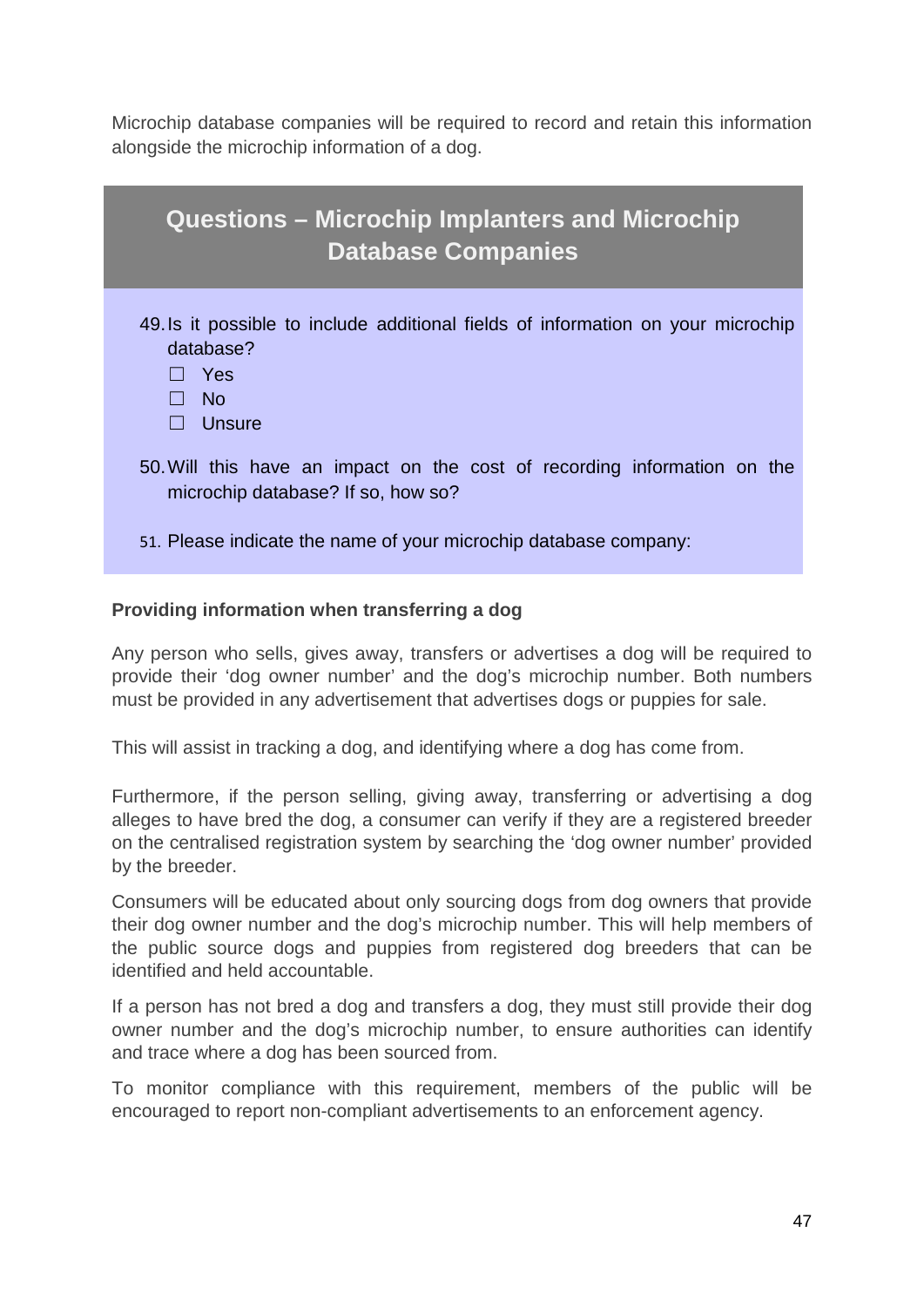1. Are there other ways to monitor or ensure dog advertisements comply with the requirement to provide both the dog owner number and dog's microchip number? Please specify: Currently provision of dog owner numbers and dog microchip numbers are not a requirement for the sale of a dog. Dogs West regulations stipulate that Dogs West Members must advertise their MEMBERSHIP number when advertising dogs. However, this has seen other people copying these Numbers are using them fraudulently.

The same thing will happen with any system put in place – dishonest people will continue to do dishonest things, and this will not stop them.

2. What agency could be responsible for prosecuting dog owners and breeders that do not comply with the transfer and advertisement requirements?

*Department of Primary Industries and Regional Development*

### **Questions – Government and non-Government agencies**

3. What is your agencies capacity (considering benefits, issues and costs) to enforce these requirements?

## **Questions – Consumer Protection WA**

Consumer Protection WA is currently responsible for enforcing Australian Consumer Law. If a person advertises a dog for sale and provides a dog owner number and/or dog microchip number that is intentionally incorrect, then they would be making a misleading statement and would be breaching Australian Consumer Law.

4. Would Consumer Protection WA be able to prosecute someone who provided incorrect details when advertising or transferring a dog under Australian Consumer Law?

☐ Yes

☐ No

☐ Unsure

5. Would there be any issues in enforcing these requirements?